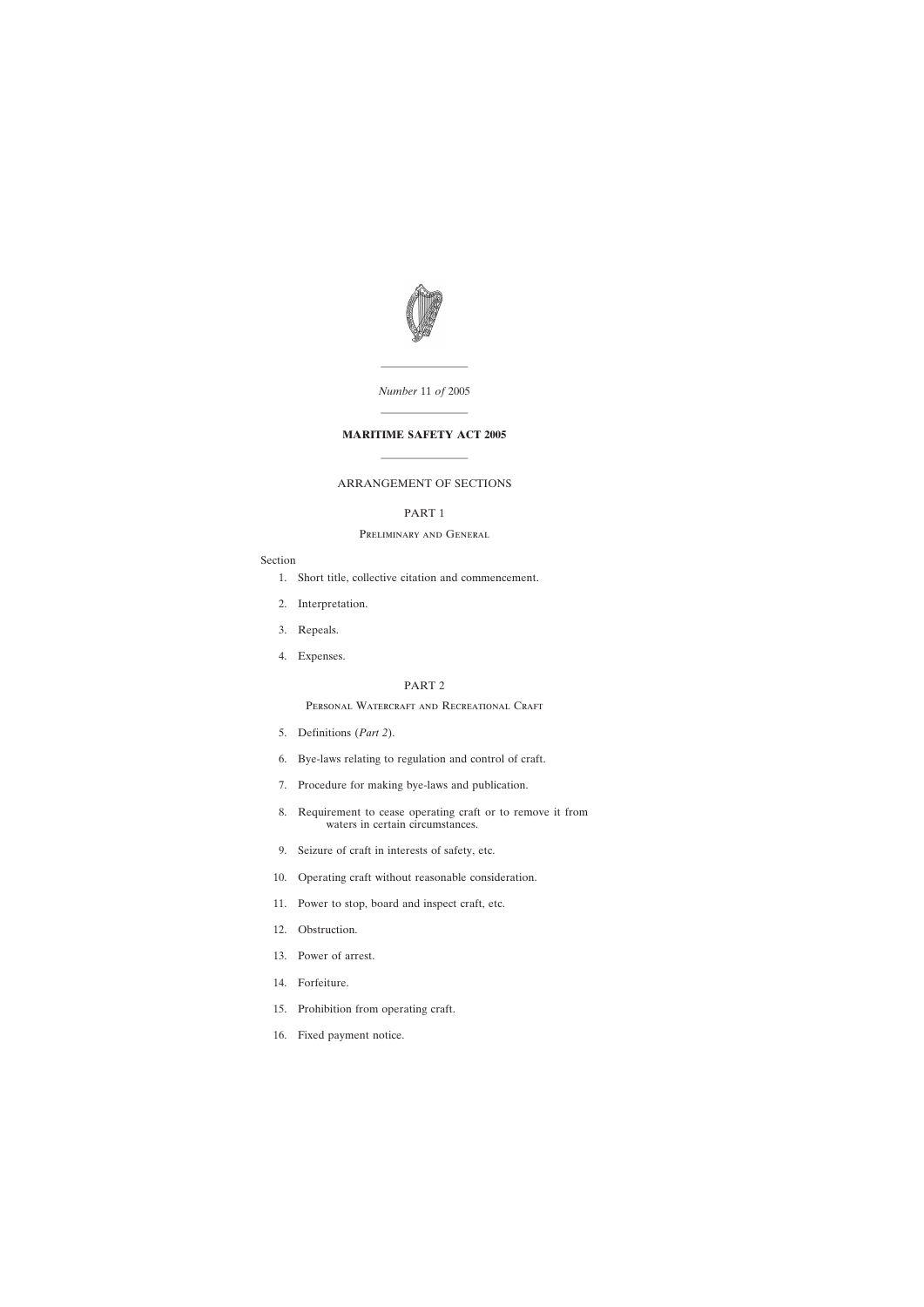Section

- [17. Authorised persons.](#page-15-0)
- [18. Exemptions from bye-laws under](#page-16-0) *section 6*.
- [19. Prosecution of offences, recovery of costs and payment of](#page-16-0) fines.

#### PART 3

PROHIBITIONS RELATING TO VESSELS - CODES OF PRACTICE FOR THE SAFE OPERATION OF VESSELS, ETC.

- [20. Prohibition on sailing unseaworthy vessels.](#page-16-0)
- [21. Seizure of unseaworthy vessels.](#page-17-0)
- [22. Weighing of goods vehicles before loading onto ships.](#page-18-0)
- [23. Careless navigation or operation of vessels.](#page-20-0)
- [24. Dangerous navigation or operation of vessels.](#page-20-0)
- [25. Exclusion.](#page-20-0)
- [26. Defence.](#page-20-0)
- [27. Conduct endangering vessels, structures or individuals.](#page-21-0)
- [28. Prohibition on operating vessels while under influence of](#page-22-0) alcohol or drugs.
- [29. Drunkenness, etc., of passengers or members of crew.](#page-22-0)
- [30. Control of consumption of alcohol or drugs on board vessel.](#page-23-0)
- [31. Prohibition on disruptive behaviour on vessels.](#page-23-0)
- [32. Prohibition on endangering vessels or persons on board.](#page-24-0)
- [33. Directions to passengers on board passenger boats and ships.](#page-24-0)
- [34. Nautical publications.](#page-24-0)
- [35. Codes of practice for vessels.](#page-25-0)
- [36. Use of codes of practice in criminal proceedings.](#page-26-0)
- [37. Non-interference with access to and from ports and harbours.](#page-26-0)
- [38. Directions, etc., to have vessels moved in the interests of](#page-27-0) safety of life at sea and marine security, etc.
- [39. Authorised persons.](#page-28-0)
- [40. Power to stop, board and inspect vessels, etc.](#page-29-0)
- [41. Power of arrest.](#page-29-0)
- [42. Suspension or cancellation of certificate of competency of](#page-30-0) master, etc., of ship in certain circumstances.
- [43. Prosecution of summary offences.](#page-30-0)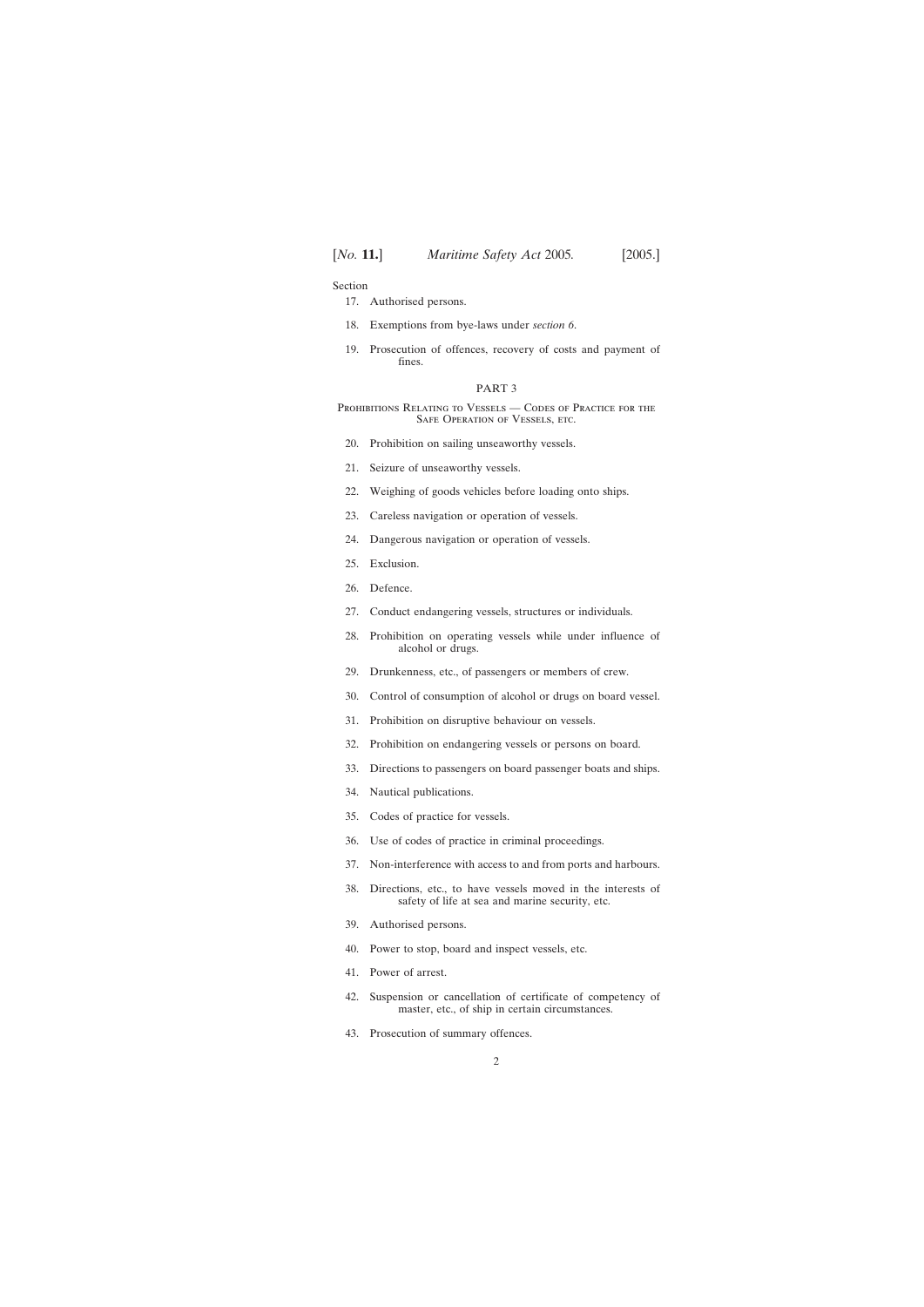Section

- [44. Recovery of costs of Minister.](#page-30-0)
- [45. Non-application of](#page-30-0) *Part 3* to warships, etc.
- [46. Definitions \(](#page-30-0)*Part 3*).

#### PART 4

Safety Regulations — Passenger Boats, Fishing Vessels and PLEASURE CRAFT — AND AMENDMENT OF MERCHANT SHIPPING ACTS

- [47. Safety regulations passenger boats, fishing vessels and](#page-32-0) pleasure craft.
- [48. Amendment of Merchant Shipping Act 1947.](#page-39-0)
- [49. Amendment of Merchant Shipping \(Certification of Seamen\)](#page-39-0) Act 1979.
- [50. Miscellaneous amendments to Act of 1992.](#page-39-0)
- [51. Increase in fines, etc., in Act of 2000.](#page-41-0)

# PART 5

#### Amendment of Certain Enactments

- [52. Amendment of Harbours Act 1946.](#page-42-0)
- [53. Sea-fishing boat licences.](#page-43-0)
- [54. Amendment of Fishery Harbour Centres Act 1968.](#page-45-0)
- [55. Amendment of section 4 of Landlord and Tenant \(Ground](#page-46-0) Rents) (No. 2) Act 1978.
- [56. Amendment of Canals Act 1986.](#page-46-0)
- [57. Amendment of Shannon Navigation Act 1990.](#page-48-0)
- [58. Amendment of Harbours Act 1996.](#page-51-0)

#### PART 6

Provisions Relating to the Foreshore and to Foreshore and Aquaculture Licences, etc.

- [59. Collective citation \(](#page-53-0)*Part 6*).
- [60. Amendment of Foreshore Act 1933.](#page-53-0)

## **[SCHEDULE](#page-57-0)**

## Enactments Repealed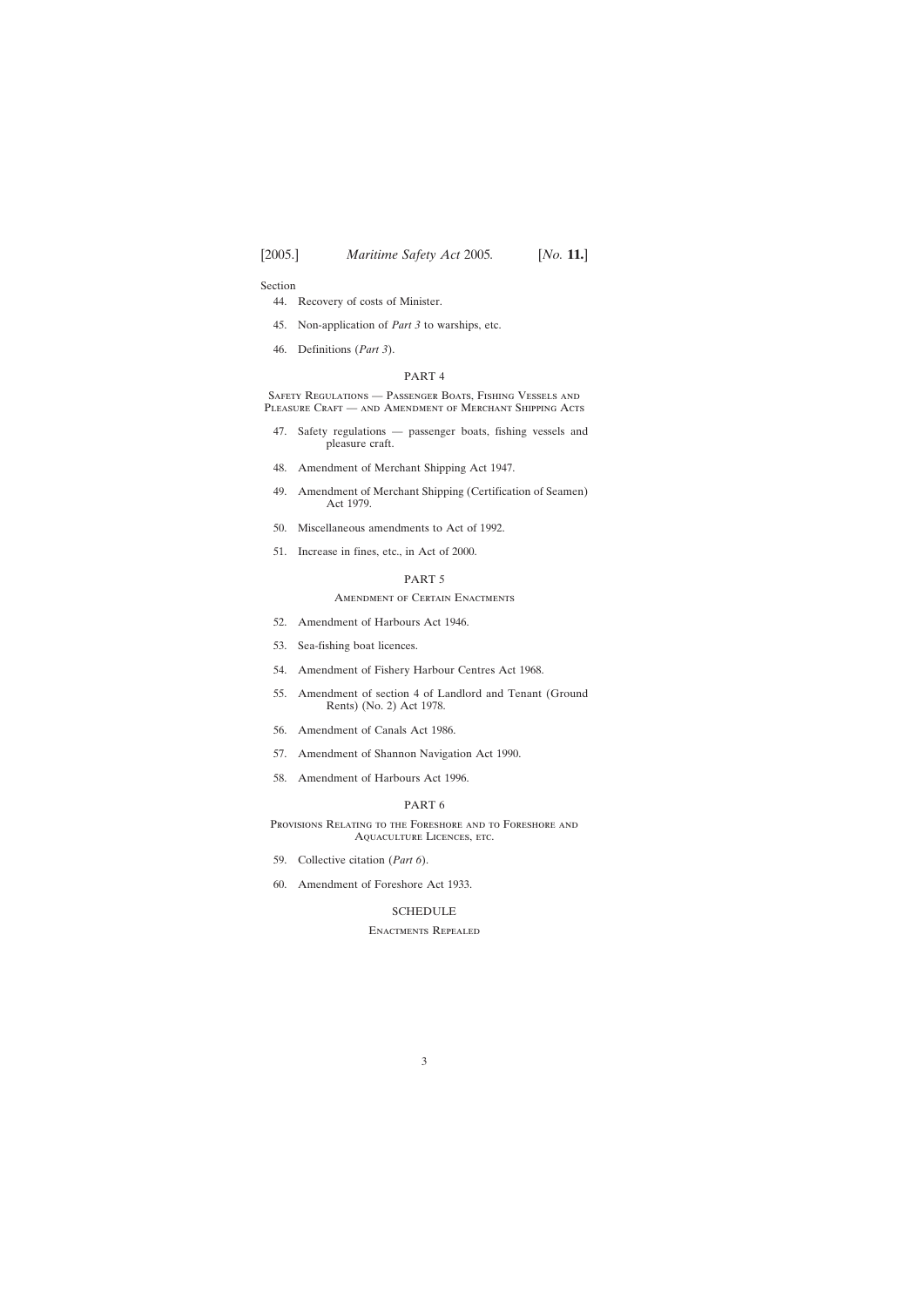# Acts Referred to

| Canals Act 1986                                                    | 1986, No. 3          |
|--------------------------------------------------------------------|----------------------|
| Carriage by Sea (Heavy Articles) Act 1934                          | 1934, No. 45         |
| Fisheries Act 1980                                                 | 1980, No. 1          |
| Fisheries (Amendment) Act 1997                                     | 1997, No. 23         |
| Fisheries (Amendment) Act 2003                                     | 2003, No. 21         |
| Fisheries and Foreshore (Amendment) Act 1998                       | 1998, No. 54         |
| Fisheries (Consolidation) Act 1959                                 | 1959, No. 14         |
| Fishery Harbour Centres Act 1968                                   | 1968, No. 18         |
| Fishery Harbour Centres Acts 1968 to 1998                          |                      |
| Foreshore Act 1933                                                 | 1933, No. 12         |
| Foreshore Acts 1933 to 2003                                        |                      |
| Harbours Act 1946                                                  | 1946, No. 9          |
| Harbours Act 1996                                                  | 1996, No. 11         |
| Harbours Acts 1946 to 1976                                         |                      |
| Harbours Acts 1996 and 2000                                        |                      |
| Landlord and Tenant (Ground Rents) Act 2005                        | 2005, No. 7          |
| Landlord and Tenant (Ground Rents) (No. 2) Act 1978                | 1978, No. 16         |
| Landlord and Tenant Acts 1967 to 2005                              |                      |
| Local Government Act 2001                                          | 2001, No. 37         |
| Maritime Jurisdiction Act 1959                                     | 1959, No. 22         |
| Maritime Jurisdiction (Amendment) Act 1988                         | 1988, No. 9          |
| Merchant Marine Act 1955                                           | 1955, No. 29         |
| Mercantile Shipping Act 1947                                       | 1947, No. 46         |
| Merchant Shipping (Certification of Seamen) Act 1979               | 1979, No. 37         |
| Merchant Shipping (Investigation of Marine Casualties)<br>Act 2000 | 2000, No. 14         |
| Merchant Shipping (Miscellaneous Provisions) Act 1998              | 1998, No. 20         |
| Merchant Shipping Act 1894                                         | 57 & 58 Vict., c. 60 |
| Merchant Shipping Act 1947                                         | 1947, No. 46         |
| Merchant Shipping Act 1981                                         | 1981, No. 33         |
| Merchant Shipping Act 1992                                         | 1992, No. 2          |
| Merchant Shipping Acts 1894 to 2000                                |                      |
| Merchant Shipping (Spanish Civil War) Act 1937                     | 1937, No. 9          |
| National Monuments Acts 1930 to 2004                               |                      |
| Shannon Navigation Act 1990                                        | 1990, No. 20         |
| Wildlife (Amendment) Act 2000                                      | 2000, No. 38         |
| Wildlife Act 1976                                                  | 1976, No. 39         |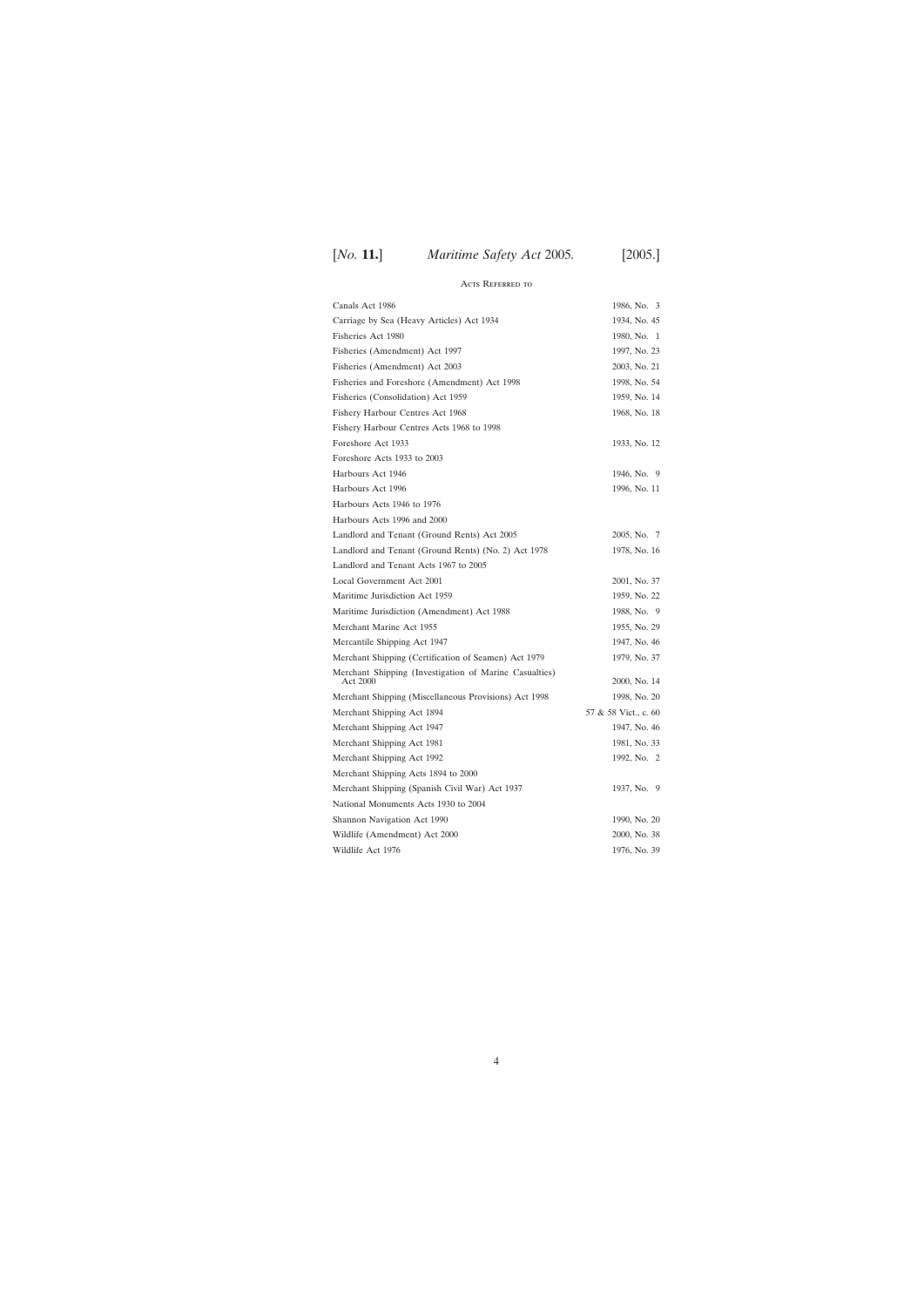<span id="page-4-0"></span>

*Number* 11 *of* 2005

————————

————————

# **MARITIME SAFETY ACT 2005**

————————

AN ACT TO PROVIDE FOR THE REGULATION AND CON-TROL OF CERTAIN FAST POWERED WATERCRAFT AND CODES OF PRACTICE FOR VESSELS, TO PRO-HIBIT CERTAIN ACTS ON OR WITH VESSELS, TO AMEND THE HARBOURS ACT 1946, SECTION 222B OF THE FISHERIES (CONSOLIDATION) ACT 1959, THE FISHERY HARBOUR CENTRES ACT 1968, SECTION 4 OF THE LANDLORD AND TENANT (GROUND RENTS) (NO. 2) ACT 1978, THE CANALS ACT 1986, THE SHANNON NAVIGATION ACT 1990, THE MERCHANT SHIPPING ACTS 1894 TO 2000 AND THE HARBOURS ACT 1996, TO PROVIDE FOR MATTERS RELATING TO THE FORESHORE AND TO AQUACULTURE, TO REPEAL CERTAIN ENACTMENTS AND TO PROVIDE FOR RELATED MATTERS.

[29*th June*, 2005]

## BE IT ENACTED BY THE OIREACHTAS AS FOLLOWS:

## PART 1

## Preliminary and General

**1**.—(1) This Act may be cited as the Maritime Safety Act 2005.

Short title, collective citation and

(2) The Act of 1992, the Act of 2000 and *Part 2*, *3* and *4* may be commencement.cited together as the Maritime Safety Acts 1992 to 2005.

(3) The Merchant Shipping Acts 1894 to 2000 and this Act (other than *Parts 5* and *6*) may be cited together as the Merchant Shipping Acts 1894 to 2005.

(4) The Harbours Acts 1946 to 1976 and *section 52* may be cited together as the Harbours Acts 1946 to 2005.

(5) The Harbours Acts 1996 and 2000 and *section 58* may be cited together as the Harbours Acts 1996 to 2005.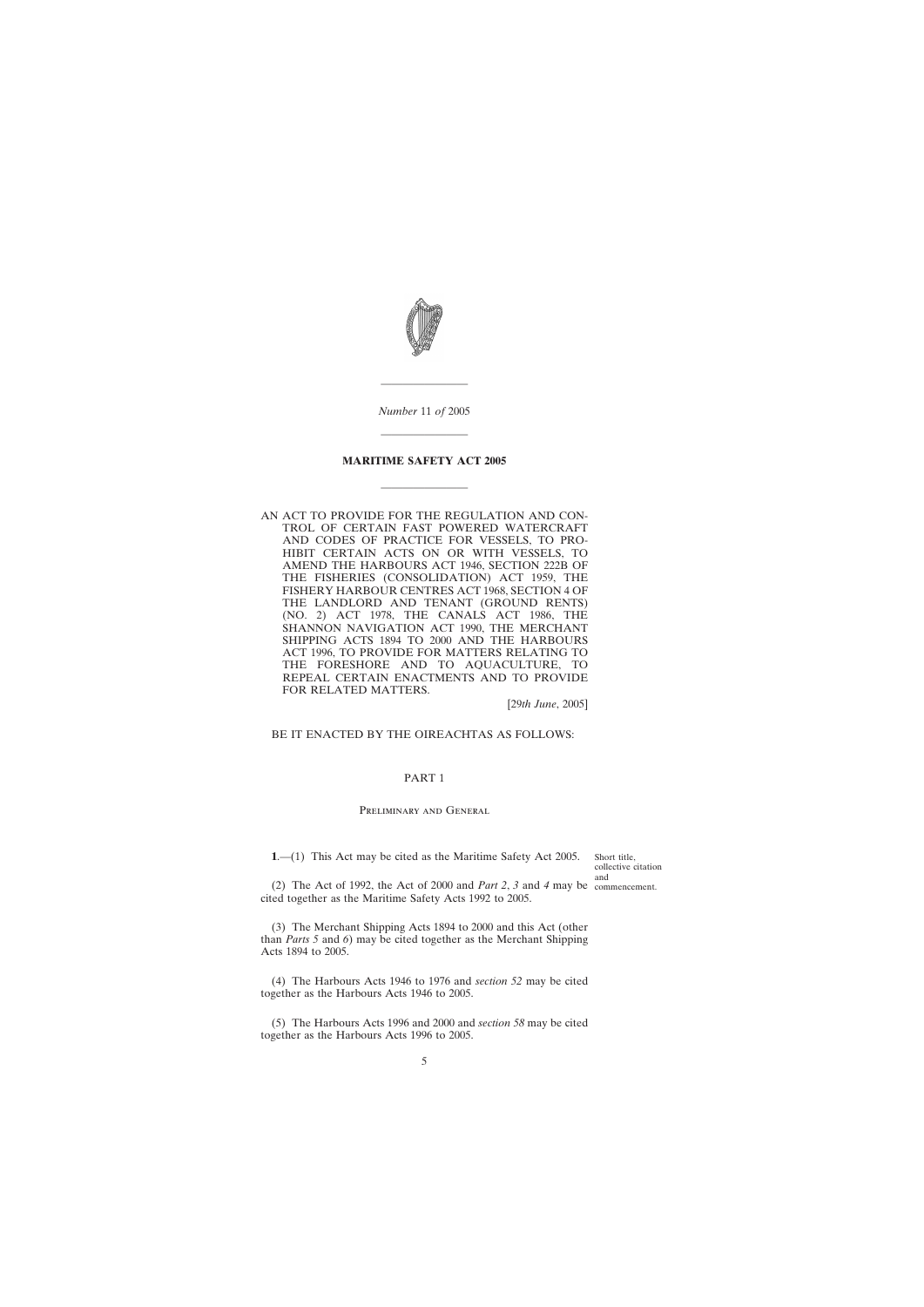<span id="page-5-0"></span>(6) The Fishery Harbour Centres Acts 1968 to 1998 and *section 54* may be cited together as the Fishery Harbour Centres Acts 1968 to 2005.

(7) The Canals Act 1986 and *section 56* may be cited together as the Canals Acts 1986 and 2005.

(8) The Shannon Navigation Act 1990 and *section 57* may be cited together as the Shannon Navigation Acts 1990 and 2005.

(9) The Harbours Acts 1996 and 2000 and *section 58* may be cited together as the Harbours Acts 1996 to 2005.

(10) This Act (other than *sections 53* and *55* and *Part 6*) comes into operation one month after the day of its passing.

Interpretation.

**2**.—(1) In this Act—

"Act of 1992" means Merchant Shipping Act 1992;

"Act of 2000" means Merchant Shipping (Investigation of Marine Casualties) Act 2000;

"Irish waters" includes the territorial seas, the waters on the landward side of the territorial seas, and the estuaries, rivers, lakes and other inland waters (whether or not artificially created or modified) of the State;

"inland waters of the State" and "territorial seas of the State" have the meanings assigned to them in the Maritime Jurisdiction Act 1959 (as amended by the Maritime Jurisdiction (Amendment) Act 1988);

"Minister" means Minister for Communications, Marine and Natural Resources.

(2) In this Act a reference to a member of the Garda Síochána or an officer of the Permanent Defence Forces holding commissioned naval rank is a reference to that member or officer while in uniform.

(3) In this Act—

- (*a*) a reference to a section or Part is a reference to a section or Part of this Act, unless it is indicated that reference to some other enactment is intended,
- (*b*) a reference to a subsection, paragraph or subparagraph is a reference to the subsection, paragraph or subparagraph of the provision in which the reference occurs, unless it is indicated that reference to some other provision is intended, and
- (*c*) a reference to any enactment is, unless the context otherwise requires, to be read as a reference to that enactment as amended or extended by or under any subsequent enactment including this Act.

Repeals.

**3**.—Each enactment specified in *column (2)* of the *Schedule* to this Act is repealed to the extent specified in *column (3)* of the *Schedule*.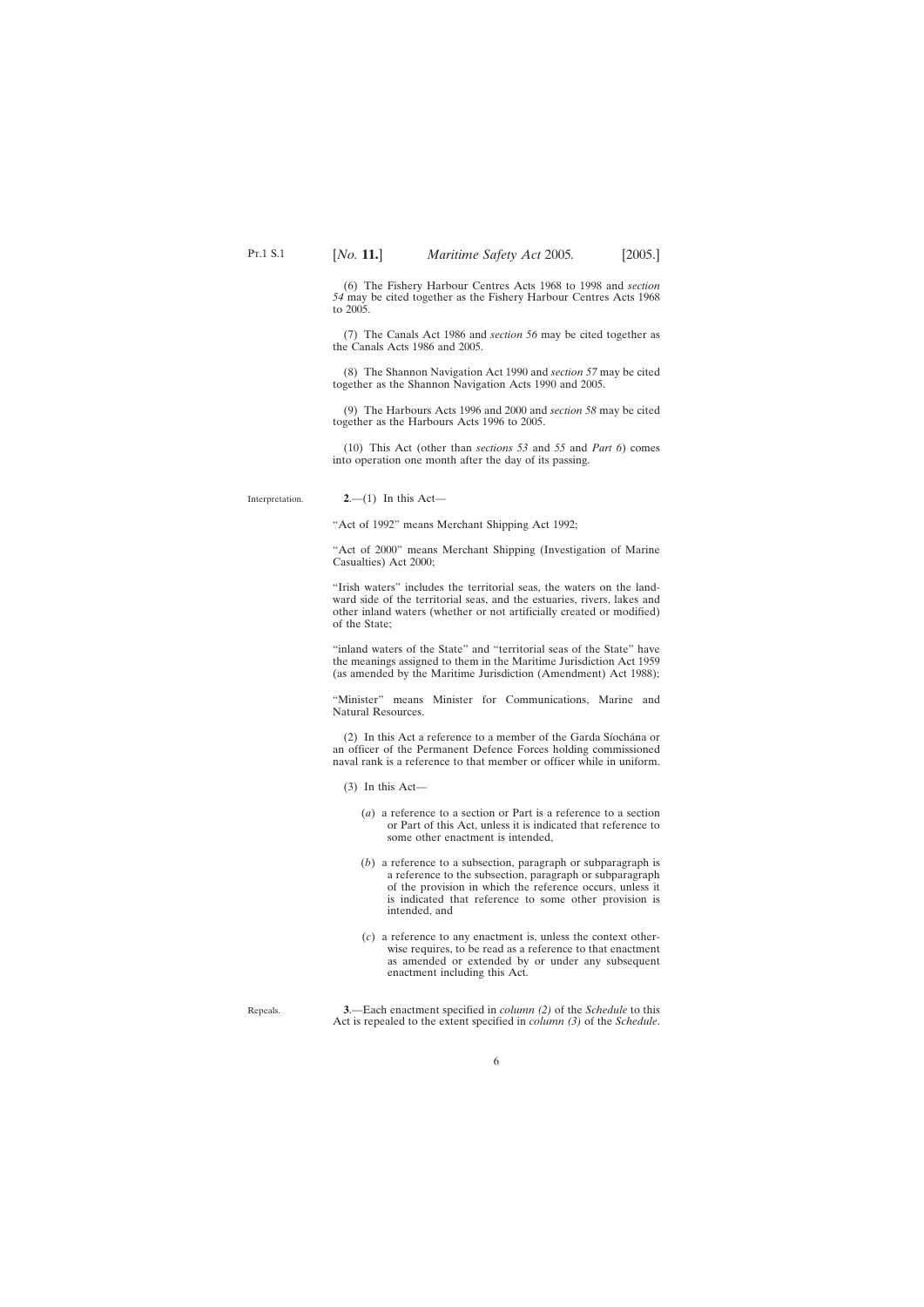<span id="page-6-0"></span>**4**.—The expenses incurred by the Minister and the Minister for Expenses. the Environment, Heritage and Local Government in the administration of this Act shall, to such extent as may be sanctioned by the Minister for Finance, be paid out of moneys provided by the Oireachtas.

# PART 2

#### PERSONAL WATERCRAFT AND RECREATIONAL CRAFT

**5**.—In this Part, unless the context otherwise requires—

Definitions (*Part 2*).

"Act of 1968" means Fishery Harbour Centres Act 1968;

"Act of 1976" means Wildlife Act 1976;

"Act of 1996" means Harbours Act 1996;

"authorised person" means a person or class of persons appointed under *section 17* as an authorised person or authorised persons for the purposes of this Part;

"authority" means a local authority, a harbour authority or Waterways Ireland, as the case may require;

"craft" means personal watercraft or recreational craft when operated by a mechanical means of propulsion;

"fishery harbour centre" has the meaning assigned to it by the Act of 1968;

"functions" includes powers and duties;

"functional area" in the case of a local authority, includes—

- (*a*) inland waters, the foreshore and coastal waters adjoining its functional area, and
- (*b*) inland waters, the foreshore and coastal waters adjoining its functional area which adjoin the functional area of another local authority, with the agreement of that other local authority,

but excluding waters under the control or management of a harbour authority or Waterways Ireland;

"harbour authority" means—

- (*a*) in the case of a harbour to which the Act of 1996 applies, a harbour company,
- (*b*) in the case of a harbour to which the Harbours Acts 1946 to 1976 apply, the harbour authority concerned,
- (*c*) in the case of a fishery harbour centre to which the Act of 1968 applies or any other harbour under the control or management of the Minister, the Minister,
- (*d*) in the case of a harbour under the control or management of a local authority, the local authority concerned,
- (*e*) in the case of a harbour under the control or management of Iarnród Éireann-Irish Rail, that company;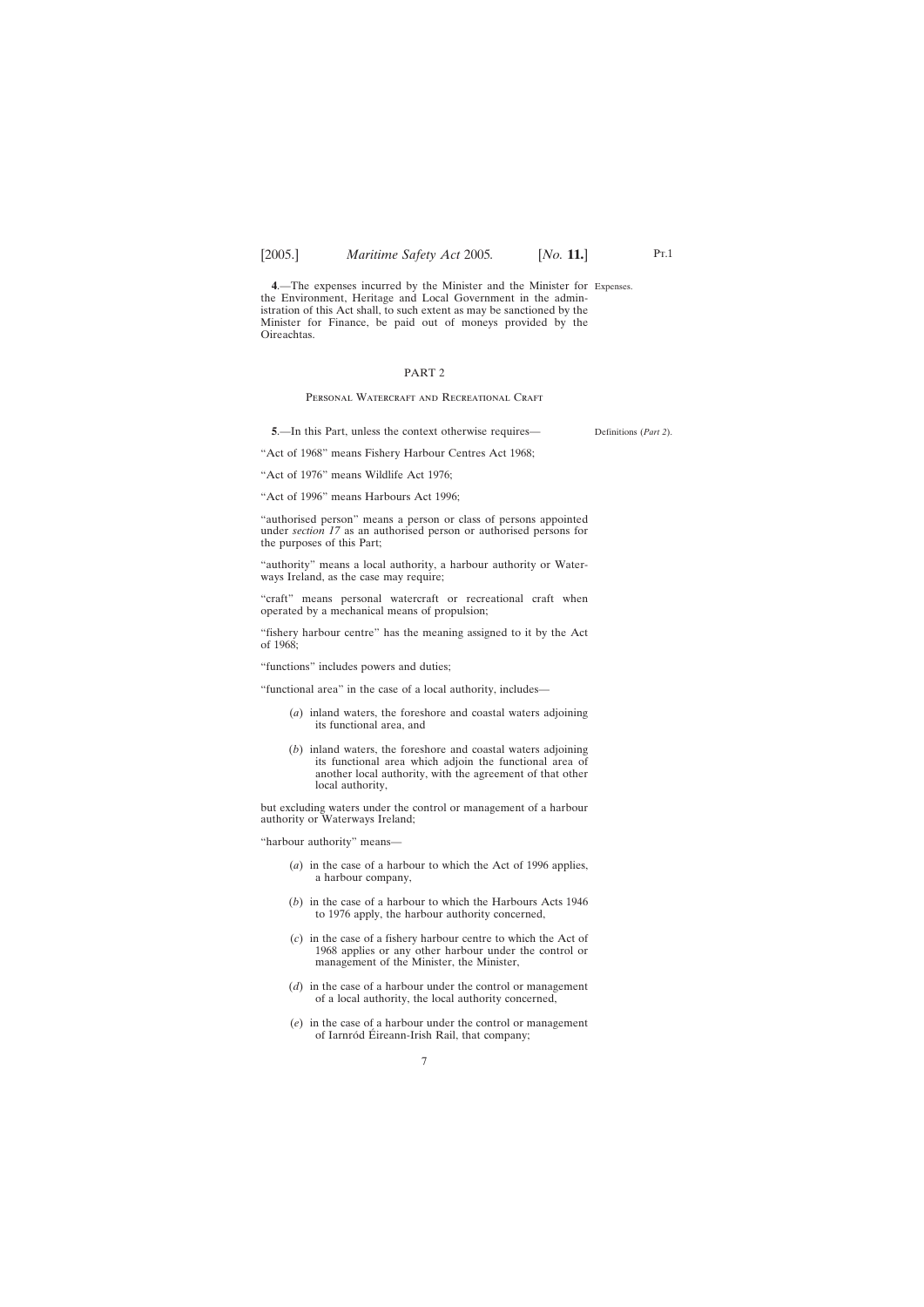<span id="page-7-0"></span>"harbour company" means a company within the meaning of section 2 of the Act of 1996;

"local authority" means—

- (*a*) in the case of an administrative county, the council of the county, and
- (*b*) in the case of a city, the council of the city;

"National Monuments Acts" means National Monuments Acts 1930 to 2004;

"natural heritage area" means—

- (*a*) a European site (within the meaning of Regulation 2 (inserted by section 75(*a*) of the Wildlife Act 2000) of the European Communities (Natural Habitats) Regulations 1997 (S.I. No. 94 of 1997)),
- (*b*) an area proposed as a natural heritage area and the subject of a notice under section 16(2) of the Wildlife Act 2000,
- (*c*) an area designated as a natural heritage area by a natural heritage order under section 18 of the Wildlife Act 2000,
- (*d*) land established by order under section 15 (as amended by section 26 of the Wildlife Act 2000) of the Act of 1976,
- (*e*) land recognised by order under section 16 (as amended by section 27 of the Wildlife Act 2000) of the Wildlife Act 1976, or
- (*f*) land designated as a refuge for flora or fauna or both by order under section 17 (as amended by section 28 of the Wildlife Act 2000) of the Act of 1976;

"personal watercraft" means a craft (other than a recreational craft) of less than 4 metres in length which uses an internal combustion engine having a water jet pump as its primary source of propulsion, and which is designed to be operated by a person or persons sitting, standing or kneeling on, rather than within the confines of, a hull;

"prescribed" means prescribed by regulations made by the Minister;

"recreational craft" means a craft of not more than 24 metres in length (measured in accordance with the ISO standard EN ISO 8666:2002 — Small craft — Principal data) intended for sports and leisure purposes;

"reserved function" is to be read in accordance with section 131 of the Local Government Act 2001;

"Wildlife Act 2000" means Wildlife (Amendment) Act 2000.

Bye-laws relating to regulation and control of craft.

**6**.—(1) Bye-laws may be made regulating or controlling the operation of craft or craft of a specified class by—

(*a*) a local authority, in waters in its functional area, other than waters referred to in *paragraph (b)* (except where the harbour authority concerned agrees) or *paragraph (c)*,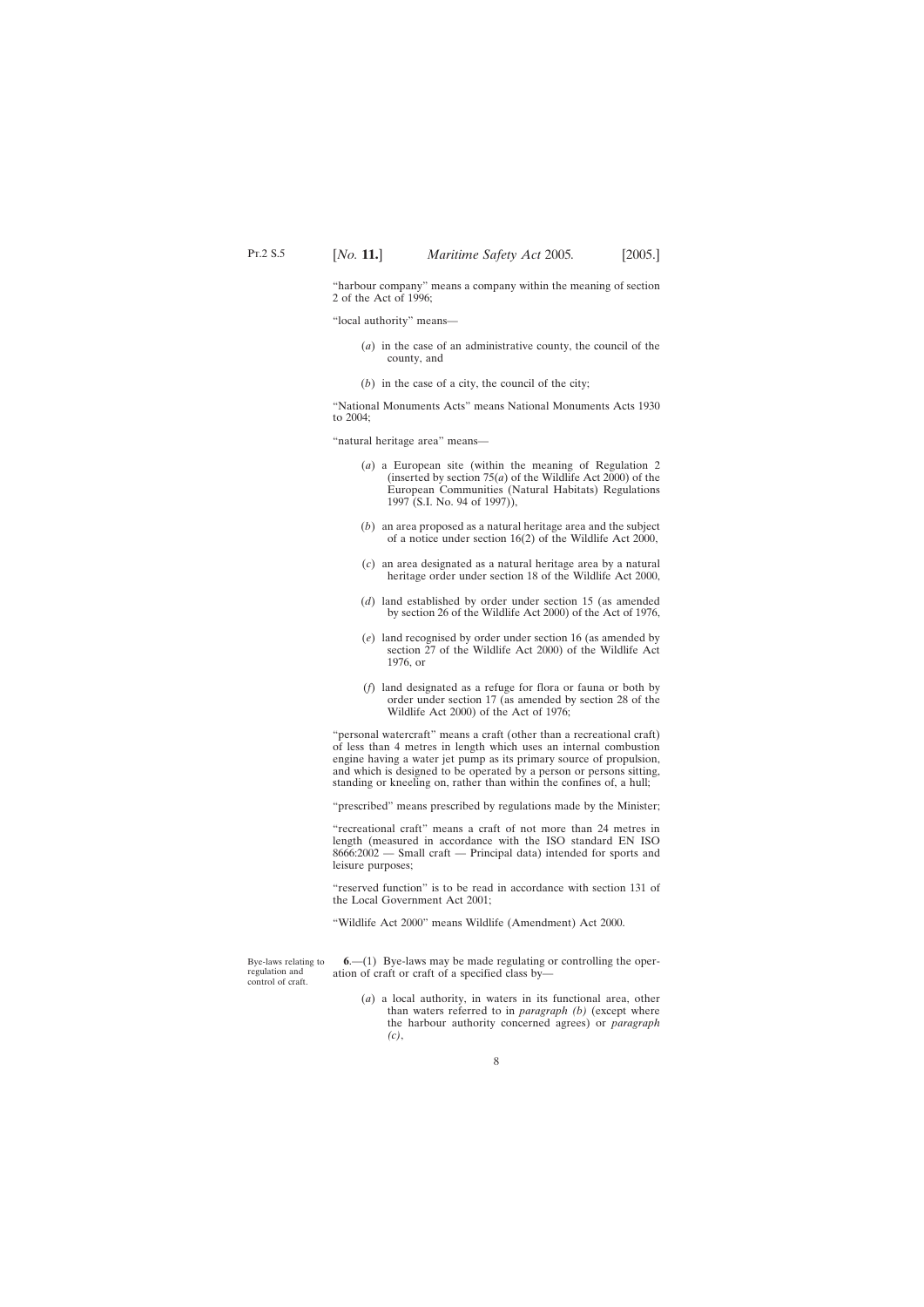- (*b*) a harbour authority, in or on waters under its control or management, or
- (*c*) Waterways Ireland, in or on waters under its control or management,

in respect of any or all of the following matters—

- (i) the prohibition or restriction in the waters or such part of the waters specified in the bye-laws of the operation generally or for any particular purpose of craft or specified classes of craft in such places or at such times (if any) or for such periods (if any) as specified in the bye-laws—
	- (I) in the interests of the safety of persons using the waters generally or at certain times,
	- (II) to prevent nuisance to or injury to persons or damage to watercraft or other property on the waters, or
	- (III) subject to *subsection (7)*, to protect—
		- (A) a natural heritage area, or
		- (B) a monument or wreck protected under the National Monuments Acts,
- (ii) matters relating to launching, mooring or berthing craft,
- (iii) conditions to be observed by operators of craft with regard to the waters or the adjacent area in which craft are used or launched, or
- (iv) maximum speed limits at which craft may be operated.

(2) A person who operates a craft in contravention of a bye-law made under *subsection*  $(1)(i)$  is guilty of an offence and is liable on summary conviction to a fine not exceeding—

- $(a) \in 1,000$ , in the case of a first offence, or
- (*b*)  $\in$ 2,000, in the case of a second or subsequent offence.

(3) A person who fails to comply with bye-laws made under *subsection*  $(\hat{1})(ii)$ ,  $(iii)$  or  $(iv)$  is guilty of an offence and is liable on summary conviction to a fine not exceeding  $\epsilon 1,000$ .

(4) A person who allows himself or herself to be carried on or towed by a craft in contravention of a bye-law under *subsection (1)(i)* to operate such craft is guilty of an offence and is liable on summary conviction to a fine not exceeding  $\epsilon 1,000$ .

(5) An authority which prohibits or restricts the operation of craft under *subsection (1)(i)* shall erect and maintain notices giving details of the prohibition or restriction in conspicuous places on or near the waters concerned.

(6) The making of bye-laws under this section by a local authority is a reserved function.

(7) An authority shall consult with the Minister for the Environment, Heritage and Local Government before making bye-laws regulating or controlling the operation of craft in or adjacent to—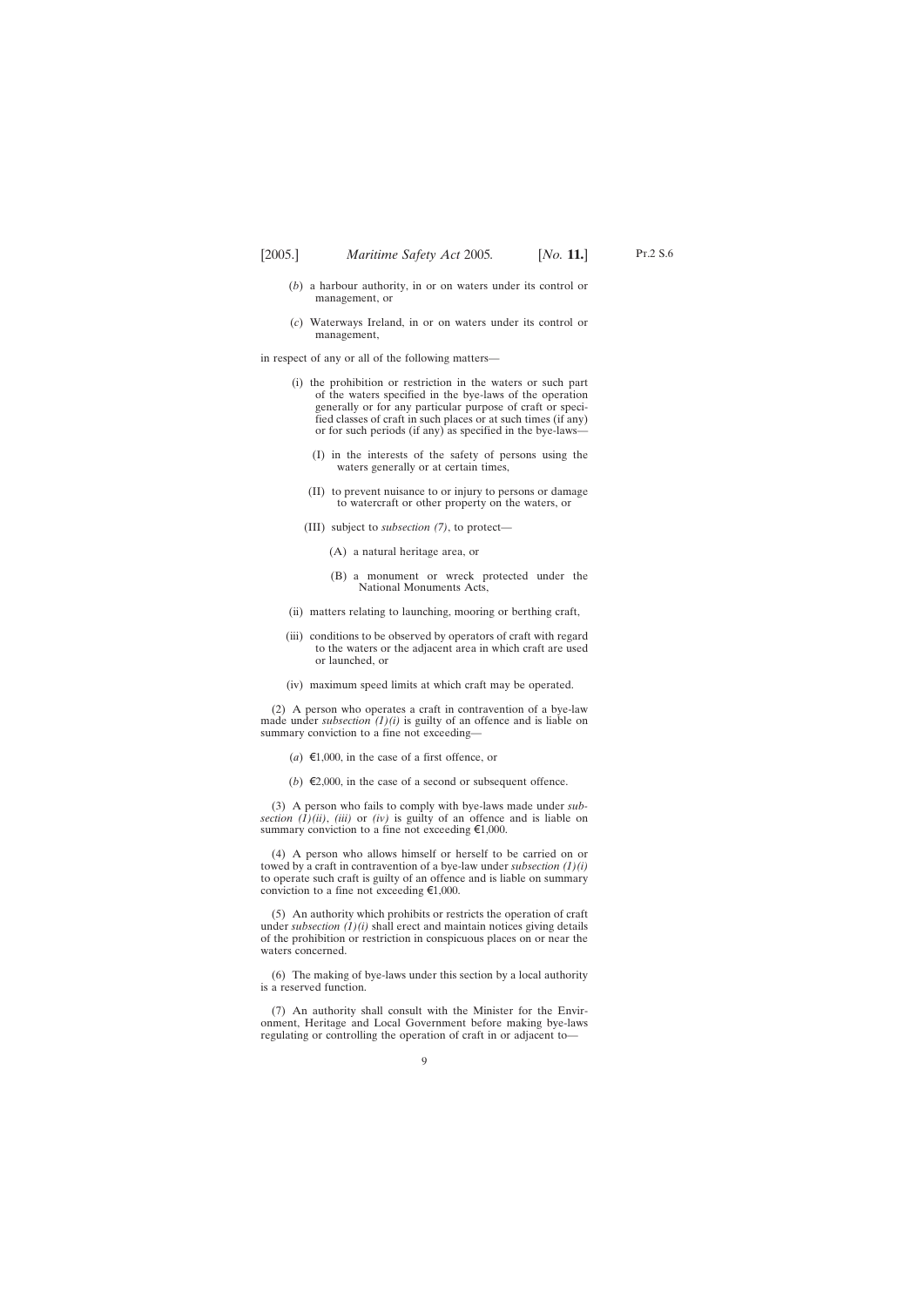- (*a*) a natural heritage area, or
- (*b*) a monument or wreck protected under the National Monuments Acts.

<span id="page-9-0"></span>Procedure for making bye-laws and publication.

**7.**—(1) Not less than one month before making bye-laws an authority shall publish a notice in one or more newspapers published in the State and circulating in the area to which the proposed byelaws relate—

- (*a*) indicating that it is proposed to make such bye-laws and stating the purpose of the bye-laws,
- (*b*) indicating the times at which and the period (which shall be not less than one month) during which a copy of the draft bye-laws will be available for public inspection, free of charge, at such place as is specified in the notice,
- (*c*) stating that a copy of the draft will be given to any person applying therefor on payment of such specified sum, if any, as the authority may have fixed, and
- (*d*) stating that the authority will consider any submissions in relation to the draft which are submitted to the authority in writing by any person before such date as may be specified, not being less than 7 days after the end of the period for inspection of the draft.

(2) An authority shall, during the stated period referred to in *subsection*  $(1)(b)$ , being not less than one month, keep a copy of the draft bye-laws open for public inspection, free of charge, during ordinary office hours at the place specified in the notice in that behalf and shall provide a copy of the draft to any person applying therefor on payment of such reasonable sum, if any, being a sum (not exceeding the reasonable cost of making the copy) as may be fixed by the authority.

(3) An authority shall consider any submissions made to it under *subsection (1)* and not withdrawn and may then make the bye-laws either in accordance with the draft or subject to such changes as the authority may, at its discretion, determine.

(4) Bye-laws shall come into operation on such day as may be specified therein or, if no such day is so specified, on the thirtieth day after the day on which the bye-laws are made.

(5) An authority shall, whenever required so to do by any court produce to the court a true copy of any bye-laws made by it and verify the copy to the court by having endorsed on it a certificate signed by an officer of the authority, whose official position it shall not be necessary to prove, by which the bye-laws were made and the court shall receive the copy in evidence and thereupon the copy shall, unless the contrary is shown, be sufficient evidence of the bye-laws.

(6) Bye-laws shall, as soon as may be after they have been made, be published by the authority which made them in the *Iris Oifigiu´il* and notice of their making and of the place where copies of the byelaws may be purchased or inspected shall be published by the authority in one or more newspapers circulating in the area to which the bye-laws relate.

(7) A notice referred to in *subsection (6)* shall include—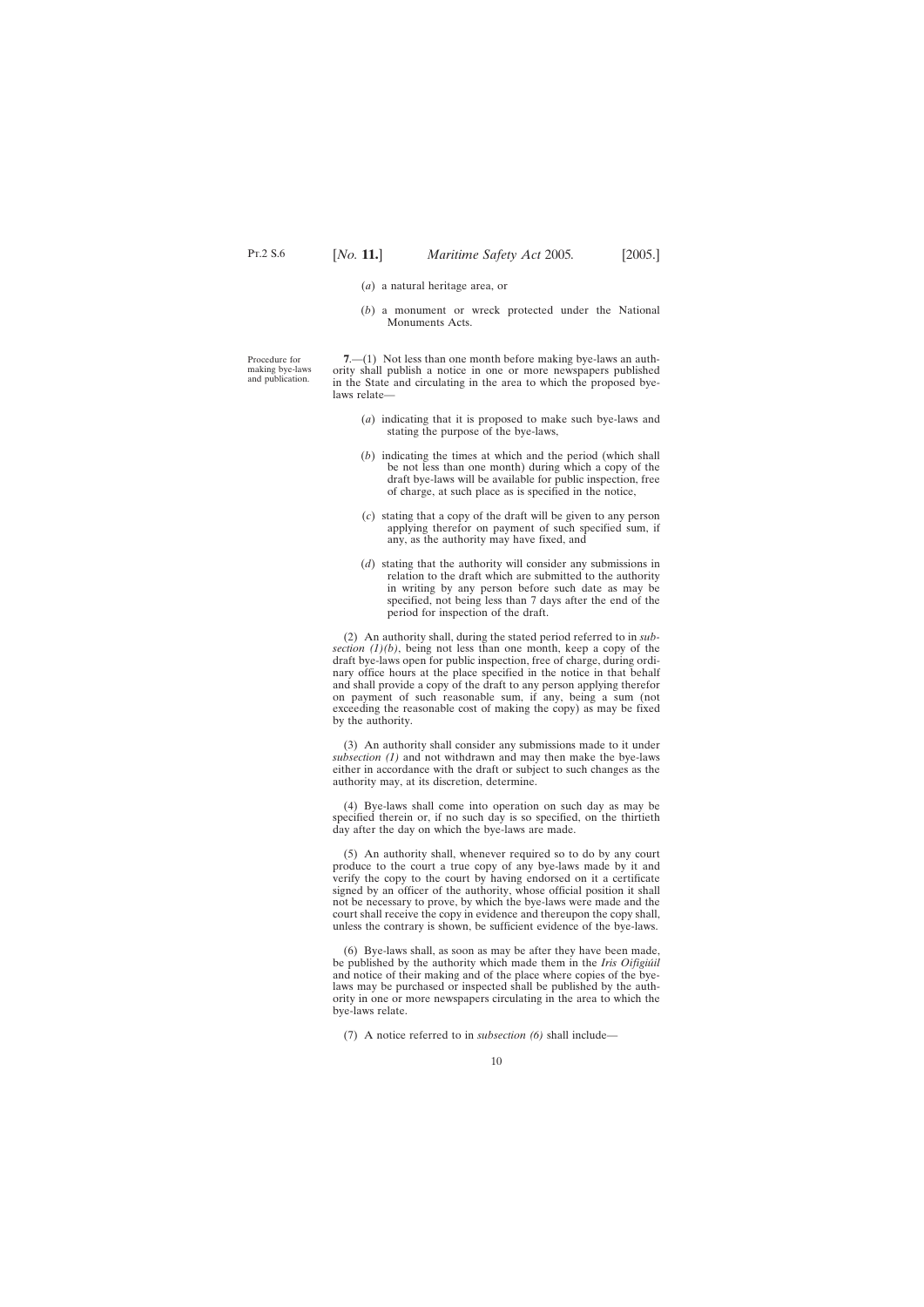- <span id="page-10-0"></span>(*a*) a statement of the general purposes for which the bye-laws were made,
- (*b*) the date on which they come into force,
- (*c*) a statement that a copy of the bye-laws may be inspected, free of charge, during ordinary office hours, at the principal offices of the authority, and
- (*d*) a statement that a copy of the bye-laws will be given to any person applying therefor on payment of a specified fee, not exceeding the reasonable cost of making such copy.

(8) An authority shall keep a copy of any bye-laws made by it open for public inspection, free of charge, during ordinary office hours, at the principal offices of the authority, and shall give a copy of the bye-laws to any person applying therefor on payment of such reasonable sum, if any, being a sum (not exceeding the reasonable cost of making the copy) as may be fixed by the authority.

(9) Failure to publish notice of the making of or to make available a copy of bye-laws does not invalidate the bye-laws.

- (10) (*a*) An authority shall maintain a register of bye-laws made by it.
	- (*b*) The register shall be available for public inspection at the principal offices of the authority during normal office hours.

(11) In this section "bye-laws" means bye-laws made under *section 6*.

**8.**—(1) Where an authorised person or a member of the Garda Requirement to Síochána has reasonable grounds for believing that a person is cease operating operating a craft—

craft or to remove it from waters in certain circumstances.

- (*a*) on waters where it is prohibited by law to use a craft,
- (*b*) in contravention of bye-laws made under *section 6* or of *section 10*, *23* or *24*, or
- (*c*) in or on waters in circumstances (whether or not such byelaws are contravened) which the authorised person or member considers that the craft poses—
	- (i) a risk or danger to persons, or property or a serious nuisance to persons, in, on or adjacent to the waters, or
	- (ii) a risk of damage to or interference with a natural heritage area or a monument or wreck protected under the National Monuments Acts,

he or she may require the person to—

(I) cease operating the craft, or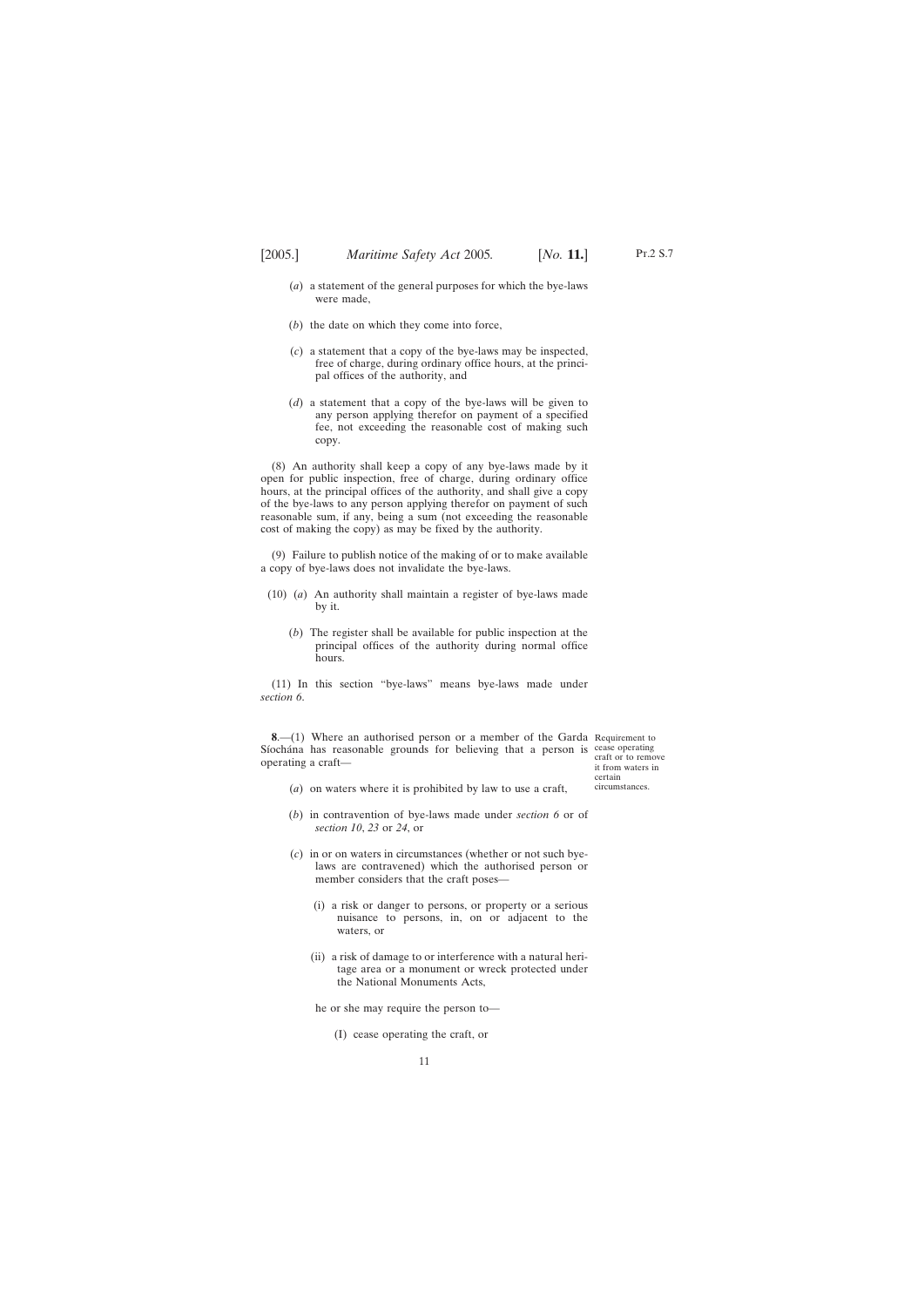(II) remove or cause to be removed or allow an authorised person or a member of the Garda Síocha´na to remove the craft from the waters concerned.

(2) A person who, without reasonable excuse, fails to comply with a requirement under *subsection (1)* is guilty of an offence and is liable on summary conviction to a fine not exceeding  $\epsilon$ 2,000.

<span id="page-11-0"></span>Seizure of craft in interests of safety, etc.

**9**.—(1) Where an authorised person or a member of the Garda Síochána has reasonable grounds for believing that a person is committing or has committed an offence under *section 6*, *8*, *10*, *23* or *24*, he or she may—

- (*a*) where he or she reasonably considers it is in the interests of public safety, or
- (*b*) to prevent—
	- (i) a danger to persons or property or nuisance to persons, or
	- (ii) damage to or interference with a natural heritage area or a monument or wreck protected under the National Monuments Acts,

seize (using reasonable force, if necessary) and detain the craft to which the alleged offence relates until such time, in the interests of safety of persons or property in or on the waters concerned or to stop any nuisance to persons in or on the waters or to prevent damage to or interference with a natural heritage area or a monument or wreck protected under the National Monuments Acts, as the authorised person or member considers reasonable.

(2) Where a craft has been detained under *subsection (1)*, a reasonable charge may be made for the craft to be released to cover any reasonable expenses involved in the seizure or detention.

**10**.—(1) A person shall not operate a craft in Irish waters—

- (*a*) without reasonable consideration for other persons using or adjacent to those waters, or
- (*b*) at a speed which is unreasonable in the circumstances or place, such as in the confines of a harbour or close to persons in or on the waters.

(2) A person who contravenes *subsection (1)* is guilty of an offence and is liable on summary conviction to a fine not exceeding  $€1,000.$ 

Power to stop, board and inspect craft, etc.

 $11.$ — $(1)$  An authorised person or a member of the Garda Siocha´na for the purpose of enforcing this Part may stop, board and inspect a craft in, on or adjacent to Irish waters.

 $(2)$  An authorised person or a member of the Garda Siochana may request of a person stopped under *subsection (1)* or whom the authorised person or member suspects is committing or has committed an offence under this Part to give his or her name and address.

Operating craft without reasonable consideration.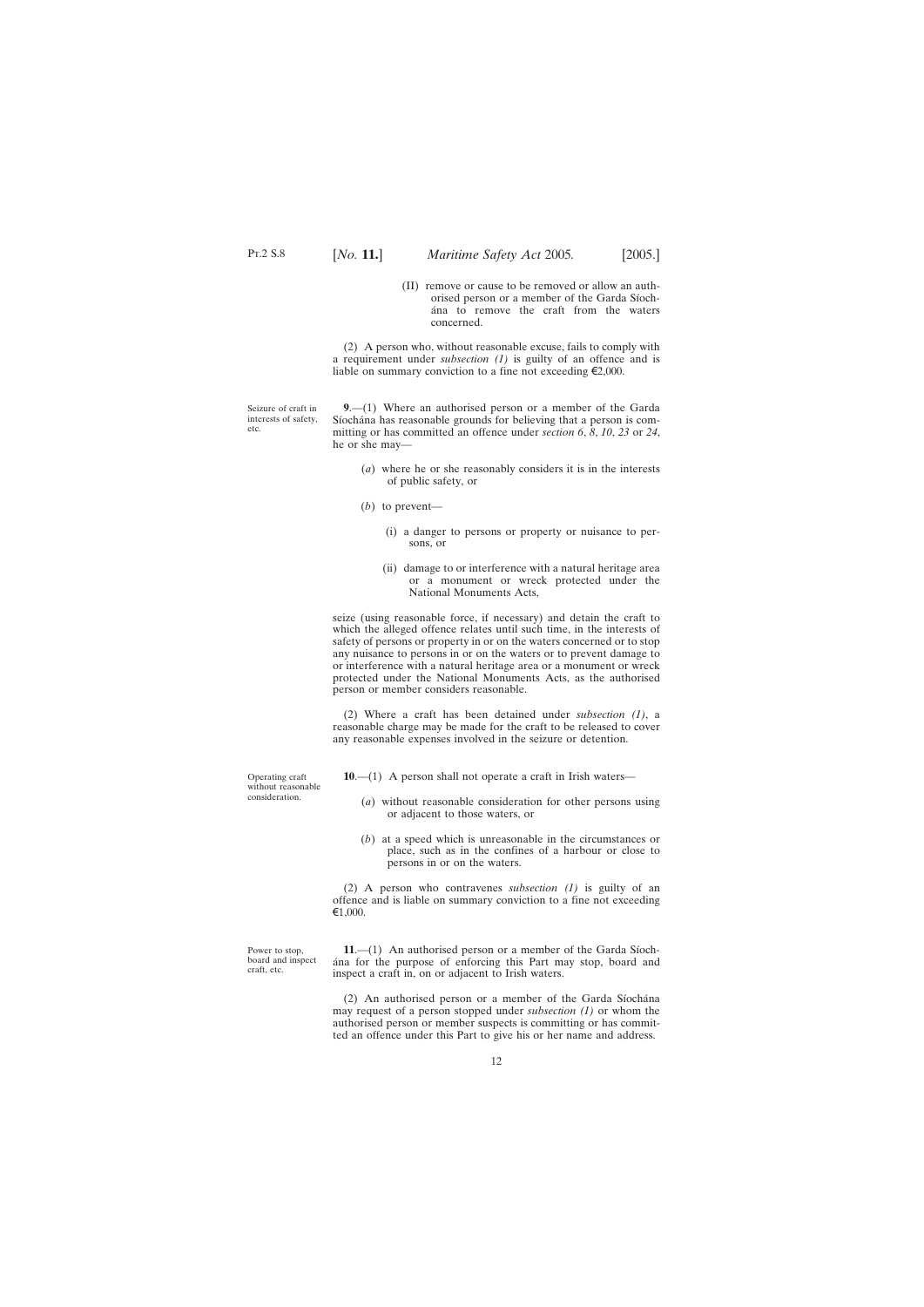- <span id="page-12-0"></span>(3) A person who—
	- (*a*) without reasonable excuse, fails to stop a craft when required under *subsection (1)* or allow its inspection, or
	- (*b*) refuses to give his or her name or address when requested under *subsection (2)* or gives a name or address which is false or misleading,

is guilty of an offence and is liable on summary conviction to a fine not exceeding—

- (i)  $\epsilon$ 1,000, in the case of a first offence, and
- (ii)  $\epsilon$ 2,000, or imprisonment for a term not exceeding one month or both, in the case of a second or subsequent offence.

**12**.—A person who obstructs or impedes an authorised person or Obstruction. a member of the Garda Síochána in the exercise of his or her functions under this Part is guilty of an offence and is liable on summary conviction to a fine not exceeding  $\epsilon$ 5,000 or to imprisonment for a term not exceeding 3 months or both.

**13.** (1) A member of the Garda Síochána who reasonably sus- Power of arrest. pects that a person is committing or has committed an offence under this Part or *section 23* or *24* involving the careless or dangerous navigation or operation of a craft may arrest without warrant the person.

- (2) (*a*) Subject to *paragraph (b)*, an authorised person who reasonably suspects that a person has committed or is committing an offence under this Part or *section 23* or *24* involving the careless or dangerous navigation or operation of a craft may—
	- (i) within the functional area of the authority which appointed him or her, or
	- (ii) in the functional area of another authority, with the agreement of that other authority,

arrest without warrant the person.

- (*b*) An authorised person is not entitled to exercise the power referred to in *paragraph (a)* unless he or she has received (whether before or after the commencement of this section) training and instruction which, in the opinion of the authority concerned, after consultation with the Garda Síochána, is such as will provide guidance to him or her in the exercise of that power.
- (*c*) An authority shall endorse on the warrant it furnishes to an authorised person appointed by it a statement to the effect that the person has received the training and instruction referred to in *paragraph (b)*.
- (*d*) Where an authorised person arrests a person under *paragraph (a)* he or she shall, as soon as practicable, deliver the person into the custody of a member of the Garda Síochána to be dealt with according to law.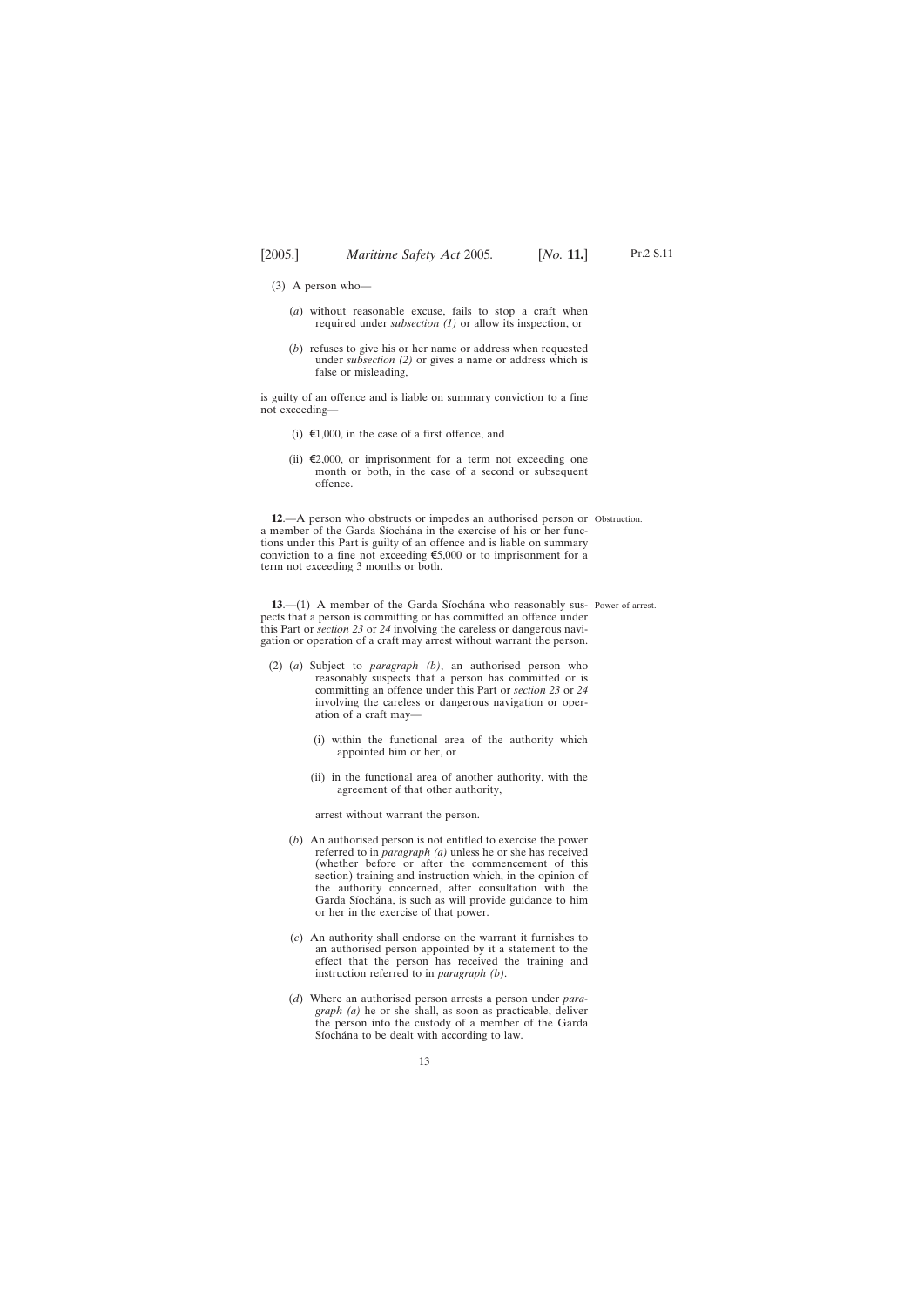<span id="page-13-0"></span>Forfeiture.

(*e*) The arrest of a person under *paragraph (a)* does not prejudice the re-arrest under statute or otherwise of that person by a member of the Garda Síochána.

**14**.—(1) Where the owner of, or of a share in, a craft, or a person permitted by the owner to operate the craft, is convicted on indictment of an offence under *section 24* involving the dangerous navigation or operation of the craft, the court concerned may, in addition to any penalty that it may impose under that section, order the craft with its equipment, fittings and furnishings, or the appropriate share of it, to be forfeited to the authority within whose functional area the offence was committed and may make such other order as it considers necessary or expedient for the purpose of giving effect to the forfeiture.

(2) Whenever an order is made under *subsection (1)*, an authorised person or a member of the Garda Síochána may, for the purpose of giving effect to it—

- (*a*) seize and detain the craft,
- (*b*) do such other things as are authorised by the order or are necessary.

(3) In this section "owner", in relation to a craft, includes a person in possession of the craft under a hire-purchase agreement or a letting agreement.

**15**.—(1) A person who is convicted of—

- (*a*) within a period of 2 consecutive years, a second or subsequent offence under this Part or an offence under *section 23* involving the careless navigation or operation of a craft, or
- (*b*) an offence under *section 24* involving the dangerous navigation or operation of a craft,

in addition to the penalty imposed by the court under the relevant provision is prohibited from operating a craft in Irish waters—

- (i) in the case of an offence referred to in *paragraph (a)*, for not more than 2 years, or
- (ii) in the case of an offence referred to in *paragraph (b)*, for such period as the court sees fit.

(2) A person who has been prohibited under *subsection (1)* for a period exceeding 6 months may, at any time and from time to time after the expiration of 3 months from the beginning of the period of the prohibition and before the expiration of that period, apply to the court which made the order, for the removal of the prohibition, and that court, if it considers (having regard to all such matters which appear to it to be relevant, including the character of the applicant, his or her conduct after conviction and the nature of the offence) that circumstances exist which justify such a course, may by order remove the prohibition as from a specified date not earlier than 6 months after the beginning of the period of the prohibition.

(3) Where an application under *subsection (2)* is refused, a fresh application shall not be made within 6 months of the refusal.

Prohibition from operating craft.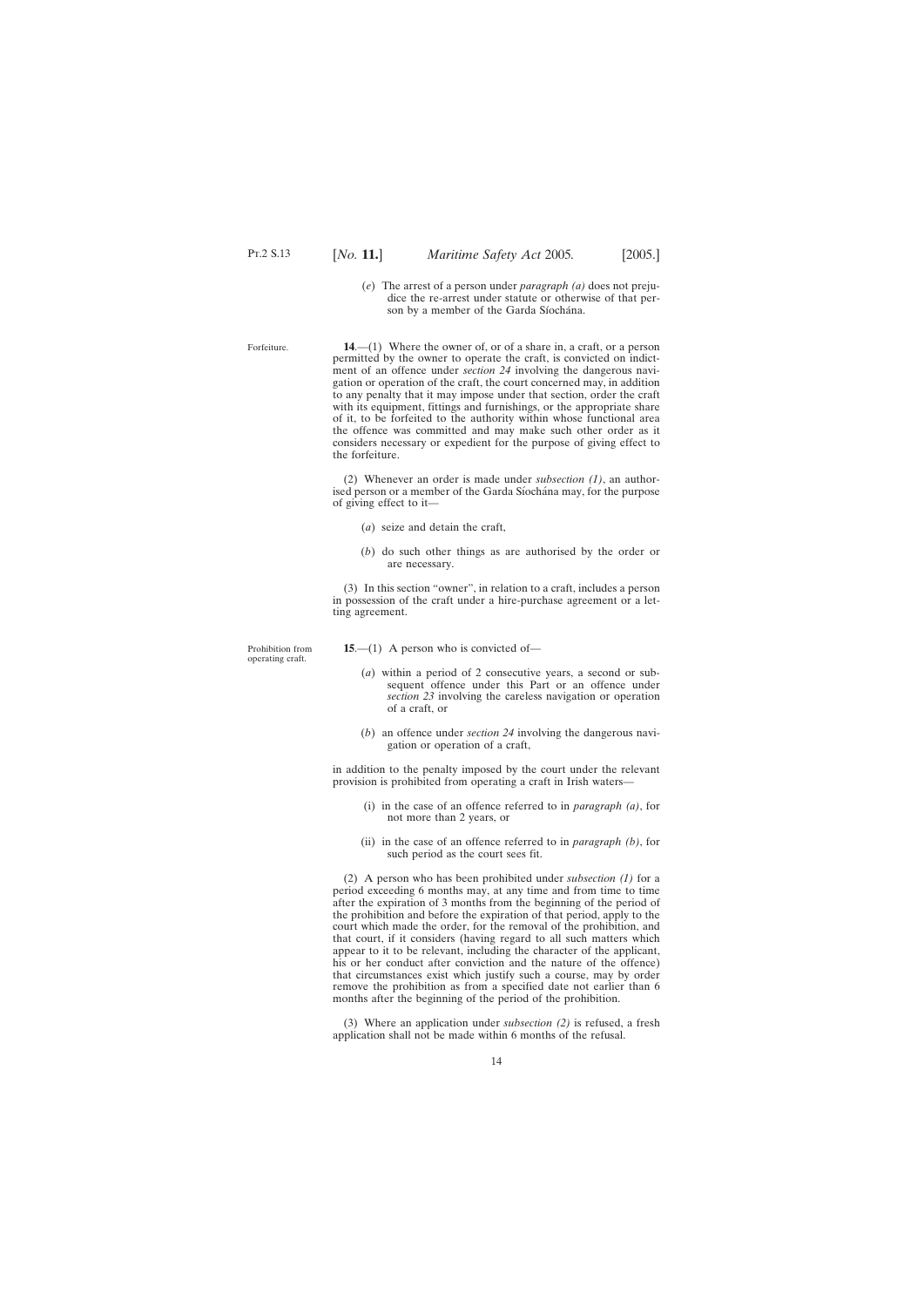<span id="page-14-0"></span>(4) A person who operates a craft in Irish waters while prohibited under *subsection (1)* from operating a craft in Irish waters is guilty of an offence and is liable on summary conviction to a fine not exceeding  $\epsilon$ 5,000 or to imprisonment for a term not exceeding 3 months or both.

**16.**—(1) Where an authorised person or a member of the Garda Fixed payment Síochána has reasonable grounds for believing that a person is com- notice. mitting or has committed an offence under *section 6*, *8*, *10*, *11* or *12* he or she may serve the person with a notice, in the prescribed form, stating that—

- (*a*) the person is alleged to have committed the offence, and
- (*b*) the person may during the period of 21 days beginning on the date of the notice make to the authority concerned at the address specified in the notice a payment of—
	- (i) €150, for a contravention of *section 6(2)*, *8(2)*, *11(3)*, or *12*, or
	- (ii)  $\epsilon$ 50, for a contravention of *section 6(3)* or *(4)* or *10(2)*,

or such other amount that, for the time being, stands prescribed, in lieu of any of those amounts, and accompanied by the notice, and

- (*c*) a prosecution in respect of the alleged offence will not be instituted during the period specified in the notice and, if the payment specified in the notice is made during that period, no prosecution in respect of the alleged offence will be instituted.
- (2) Where notice is given under *subsection (1)*
	- (*a*) a person to whom the notice applies may, during the period specified in the notice, make to the authority concerned at the address specified in the notice the payment specified in the notice accompanied by the notice,
	- (*b*) the authority specified in the notice may receive the payment, issue a receipt for it and retain the money paid, and any payment received shall not be recoverable in any circumstances by the person who made it,
	- (*c*) a prosecution in respect of the alleged offence shall not be instituted in the period specified in the notice, and if the payment specified is made during that period, no prosecution in respect of the alleged offence shall be instituted.

(3) In a prosecution for an offence under this Part the onus of proving that a payment pursuant to a notice under this section has been made lies on the defendant.

(4) Every regulation made under *subsection (1)* shall be laid before each House of the Oireachtas as soon as may be after it is made and, if a resolution annulling the regulation is passed by either such House within the next 21 days on which that House has sat after the regulation is laid before it, the regulation shall be annulled accordingly, but without prejudice to the validity of anything previously done thereunder.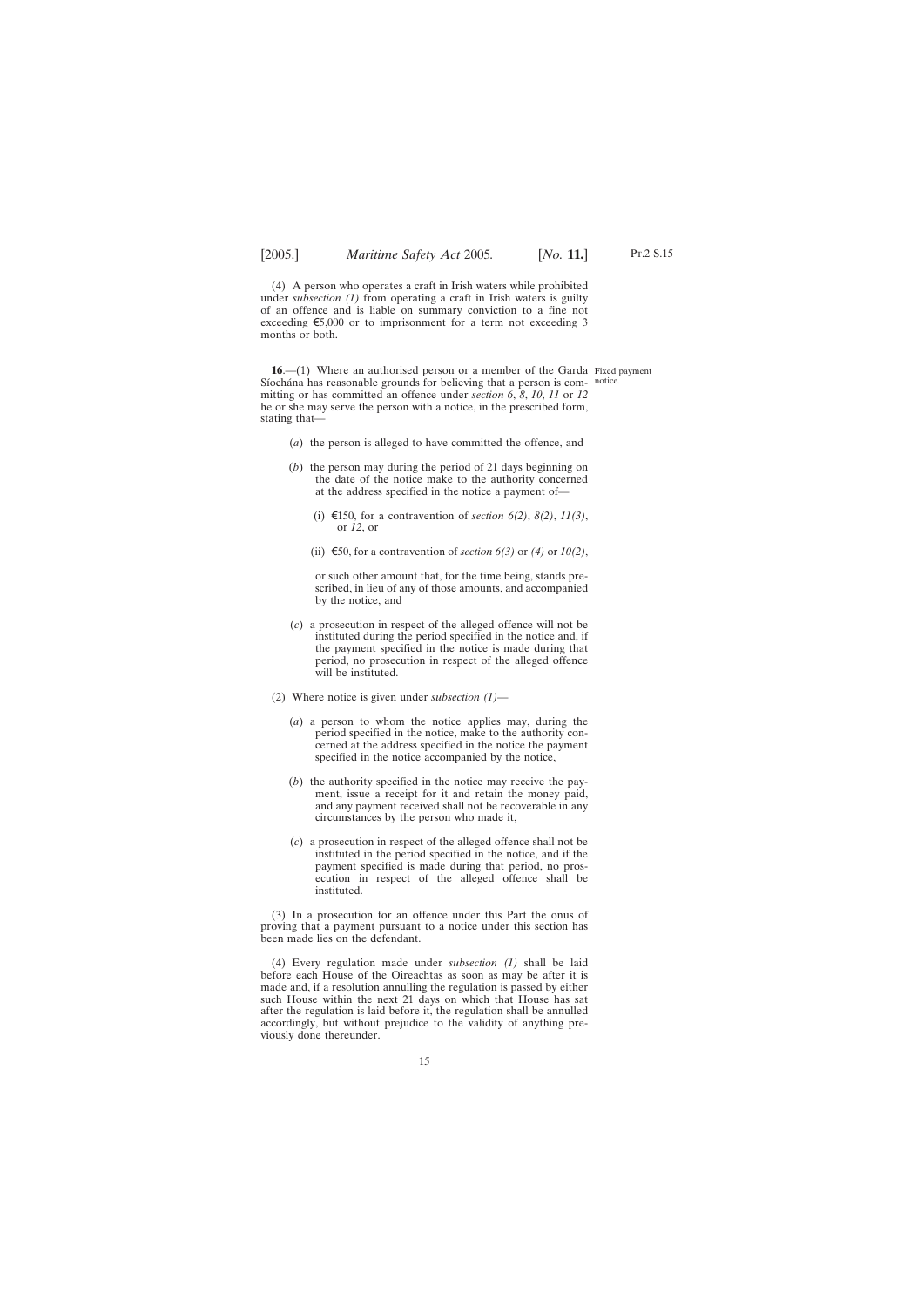(5) Any payment received by the Minister under this section in respect of a fishery harbour centre shall be paid into the Fishery Harbour Centres Fund.

<span id="page-15-0"></span>Authorised persons. **17**.—(1) An authority may appoint in writing such persons or persons of such classes as it sees fit to be authorised persons for the purposes of this Act.

> (2) The Minister may appoint such persons or persons of such classes as he or she sees fit to be authorised persons to exercise the functions of an authorised person under this Part in any Irish waters.

> (3) An authorised person appointed by a local authority may exercise the functions conferred on an authorised person under this Part within the functional area of the local authority which appointed the authorised person.

> (4) An authorised person appointed by Waterways Ireland may exercise the functions of an authorised person under this Part in or on any waters or land under the control or management of Waterways Ireland.

> (5) An authorised person appointed by a harbour authority to which the Harbours Acts 1946 to 1976 apply may exercise the functions of an authorised person under this Part within the harbour of that harbour authority.

> (6) An authorised person appointed by a harbour company may exercise the functions of an authorised person under this Part within the company's harbour.

> (7) An authorised person appointed by the Minister in respect of a fishery harbour centre may exercise the functions of an authorised person under this Part in the fishery harbour centre to which the appointment relates.

> $(8)$  An authorised person appointed by Iarnród Éireann-Irish Rail in respect of a harbour under the control or management of that company may exercise the functions of an authorised person under this Part in respect of the harbour to which the appointment relates.

> (9) Every authorised person appointed under this section shall be furnished with a warrant of his or her appointment as an authorised person and when exercising any power conferred on him or her by this Part as an authorised person shall, unless in uniform, if requested by a person affected, produce the warrant or a copy thereof to that person.

> (10) An authorised person may be assisted in the exercise of his or her functions under this Part by such persons as the authorised person considers necessary.

> (11) An authorised person appointed under *subsection (2)* or a member of the Garda Síochána may for the purposes of enforcing this Part enter upon any Irish waters or land adjoining the waters.

> (12) An authorised person appointed by a particular authority may, for the purposes of enforcing this Part, with the agreement of another authority, enter upon any waters within the functional area or under the control or management of that other authority or land adjoining those waters.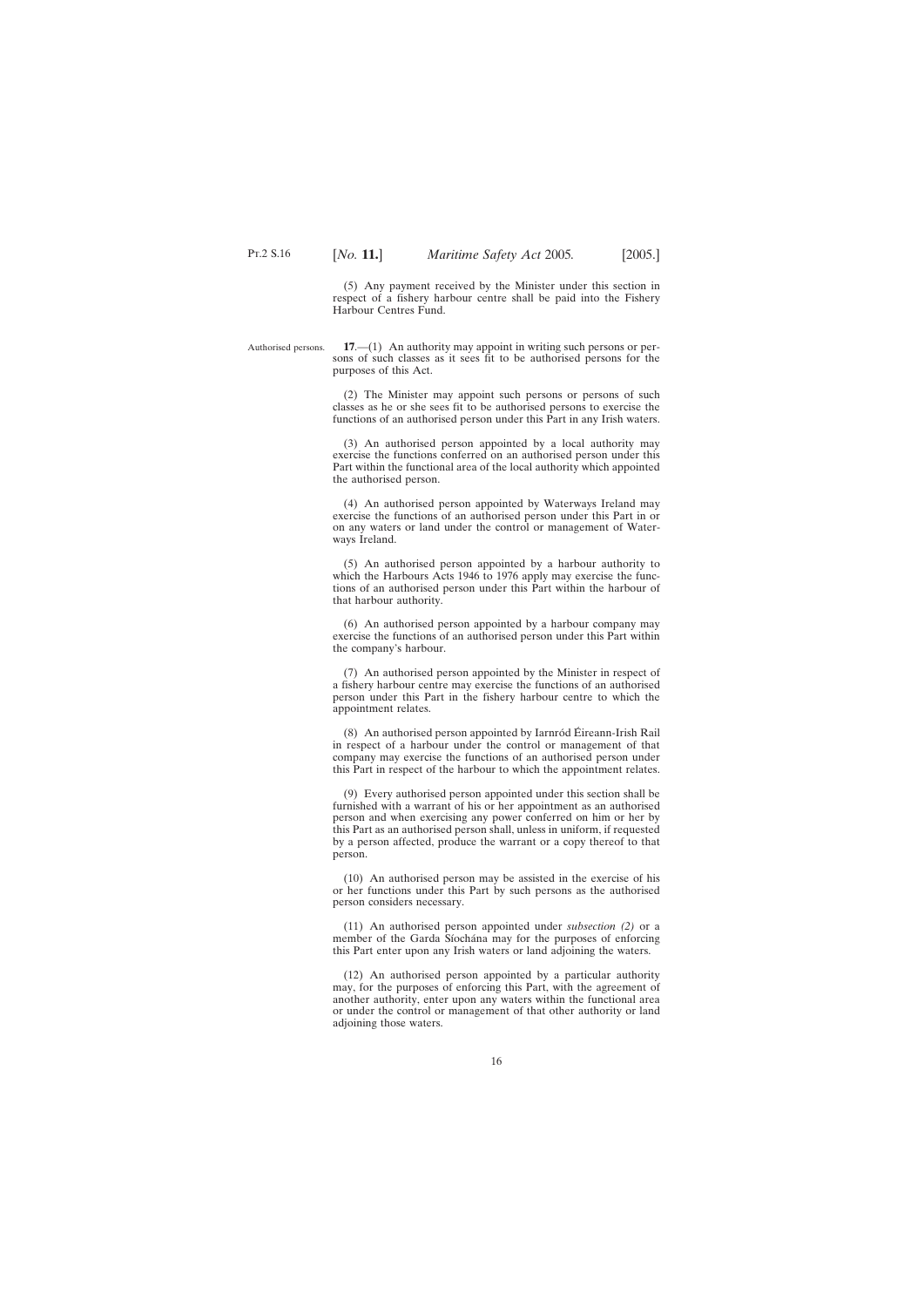<span id="page-16-0"></span>**18**.—Bye-laws made under *section 6* do not apply to craft operated Exemptions from in the course of duty of bye-laws under *section 6*.

- (*a*) the authority concerned,
- (b) the Garda Síochána,
- (*c*) the Defence Forces,
- (*d*) the Revenue Commissioners,
- (*e*) the Central Fisheries Board or a Regional Fisheries Board (within the meaning of the Fisheries Act 1980),
- (*f*) the Irish Coast Guard,
- (*g*) the Commissioners of Irish Lights, or
- (*h*) the Royal National Lifeboat Institution,

or any craft involved in bona fide law enforcement, emergency or rescue missions.

**19.**—(1) Proceedings for a summary offence under this Part may Prosecution of be brought and prosecuted by the authority concerned.

offences, recovery of costs and payment of fines.

(2) Any costs of an authority incurred in connection with the prosecution of a person for an offence under this Part for which the person is convicted may be recovered by the authority, in a court of competent jurisdiction, as a debt due and payable by the convicted person to the authority.

(3) Any fine in respect of an offence prosecuted summarily by an authority under this Part shall be paid to the authority which prosecuted the offence.

(4) Any payment of a fine received by the Minister in respect of an offence committed in a fishery harbour centre shall be paid into the Fishery Harbour Centres Fund.

## PART 3

## PROHIBITIONS RELATING TO VESSELS — CODES OF PRACTICE FOR THE SAFE OPERATION OF VESSELS, ETC.

vessels.

**20.**—(1) If a vessel, having regard to the nature of the service for Prohibition on which she is intended, goes out or attempts to go out to sea or into sailing unseaworthy waters in such an unseaworthy state that the life of any person is likely to be or is endangered, then, the person in command or in charge, and the owner, of the vessel and any person sending her to sea, who knows or could have discovered by the exercise of ordinary care that the vessel is in such an unseaworthy state, is guilty of an offence.

- (2) A person guilty of an offence under this section is liable—
	- (*a*) on summary conviction to a fine not exceeding  $\epsilon$ 5,000 or to imprisonment for a term not exceeding 6 months or both, or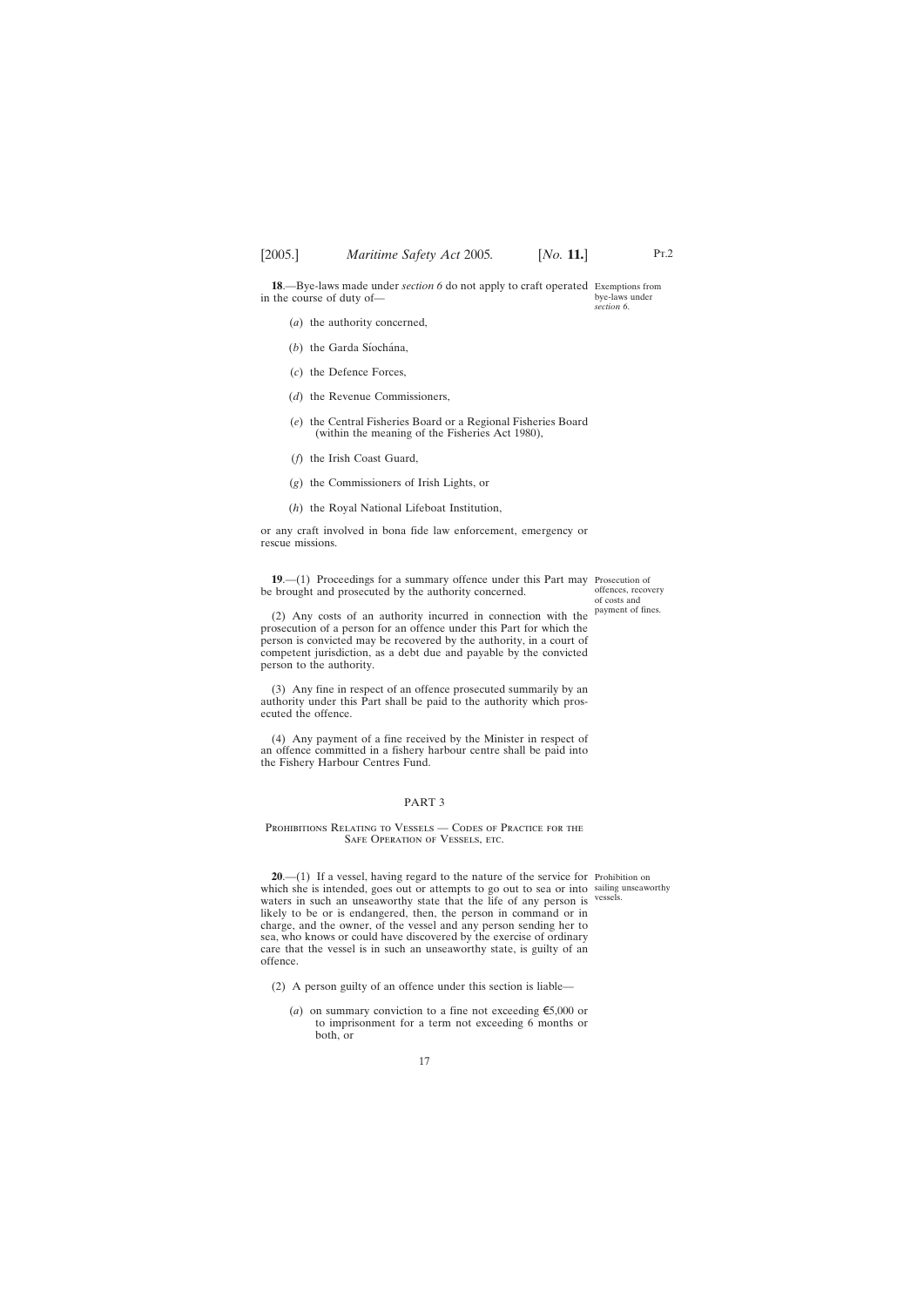(*b*) on conviction on indictment to a fine not exceeding  $\epsilon$ 250,000 or to imprisonment for a term not exceeding 2 years or both.

<span id="page-17-0"></span>(3) In a prosecution for an offence under this section it is a defence for the defendant to show that—

- (*a*) the vessel going out to sea or into waters in an unseaworthy state was, under the circumstances, reasonable and justifiable, or
- (*b*) he or she used all reasonable means to ensure the vessel was seaworthy.

**21**.—(1) Where—

- (*a*) a member of the Garda Síochána or an authorised person has reasonable grounds for believing that a vessel, or
- (*b*) an authorised person appointed under *Part 2* by an authority (within the meaning of *Part 2*) has reasonable grounds for believing that a personal watercraft or recreational craft (within the meaning of *Part 2*),

is unseaworthy and is going out or has gone out to sea or into waters and he or she considers that the vessel is liable to founder or be in such a defective condition as to be unsafe for persons on board or other users of Irish waters, he or she may order the vessel to go to a port or harbour or a place of refuge or seize (using reasonable force, if necessary) and detain the vessel in the interest of safety of persons, until—

- (i) such time as the vessel—
	- (I) if it is a pleasure craft, is made to his or her satisfaction seaworthy, or
	- (II) if it is a vessel other than a pleasure craft or being a pleasure craft and he or she considers it necessary, is made seaworthy to the satisfaction of a surveyor of ships (within the meaning of section 724 of the Merchant Shipping Act 1894) by a certificate issued in that behalf by the surveyor and produced to him or her,
- (ii) arrangements (including arrangements for the repair, disposal, salvage or berthing) have been made by the person in command or in charge or the owner of the vessel which the member or authorised person is satisfied with, or
- (iii) the conclusion of any proceedings in respect of the vessel brought under this Act.

(2) Where a vessel has been detained under *subsection (1)*, a reasonable charge may be made for her to be released to cover any reasonable expenses involved in the seizure and detention and any survey of the vessel.

(3) Where a vessel is detained under *subsection (1)* and the vessel is not made seaworthy, within a reasonable stated period, to the satisfaction of a member of the Garda Síochána or an authorised person (within the meaning of *subsection (1)*) the member or person may

Seizure of unseaworthy vessels.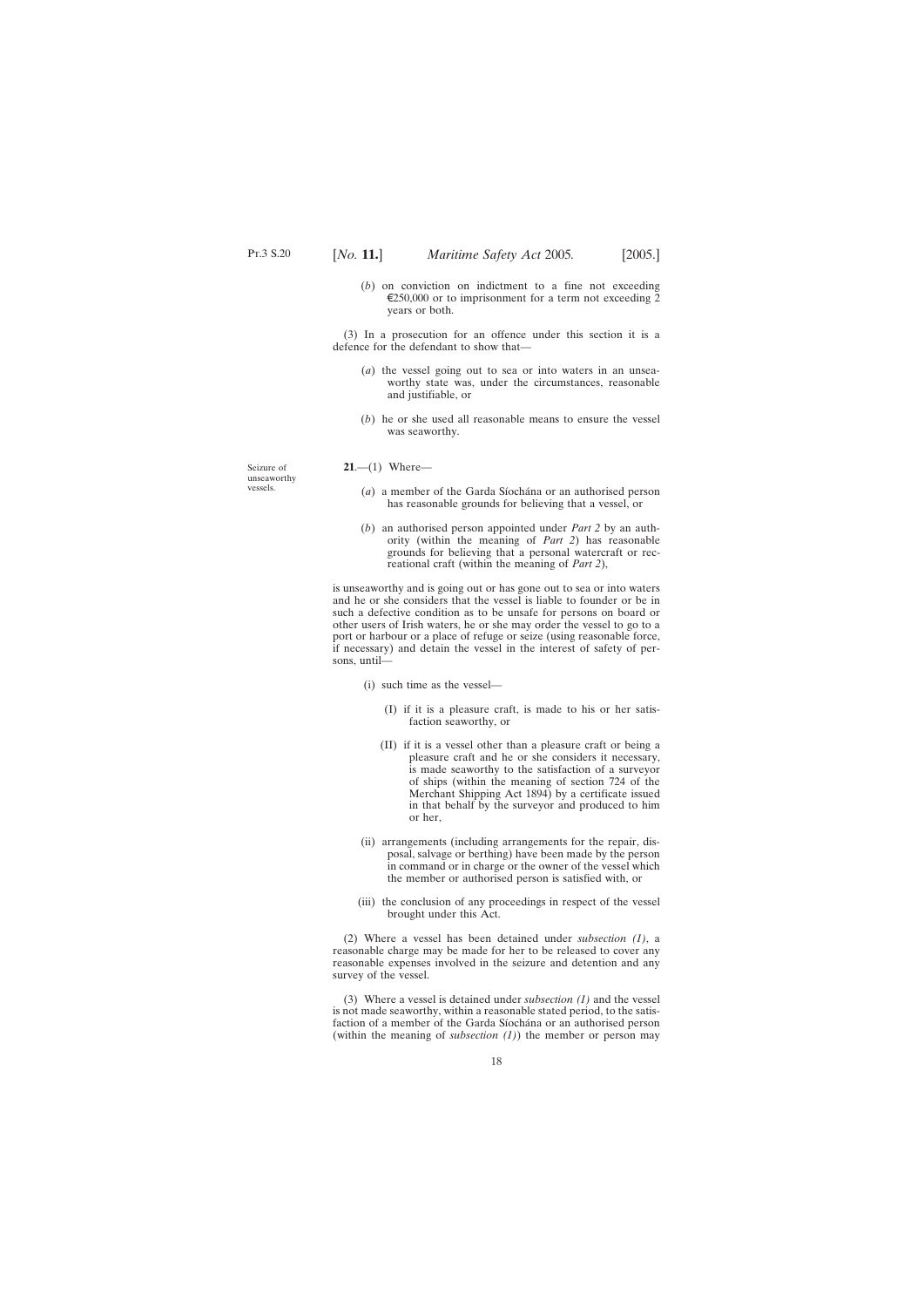<span id="page-18-0"></span>give notice in writing, stating that after the expiration of 5 days, or such further period as is specified in the notice, it is intended to dispose of the vessel, unless representations are made within that time to him or her by the owner or his or her representative of the vessel.

(4) Where the member or an authorised person having considered any representations under *subsection (3)* decides to dispose of the vessel he or she shall give notice in writing to the owner of the decision.

(5) The owner of a vessel detained under *subsection (1)* or to whom a notice to dispose of the vessel has been given under *subsection (4)* may within 7 days of the detention or being given the notice, appeal to the District Court within whose District Court area is the port, harbour or place where the vessel was detained or first brought after its detention, against the detention or notice.

(6) Where no appeal has been made within the period of 7 days against a notice under *subsection (4)*, the notice has effect upon the expiration of the period.

(7) In hearing an appeal under *subsection (5)* the court may confirm the detention or allow the disposal or order the release of the vessel (with or without conditions).

(8) Any proceeds of the disposal of a vessel under this section remaining after the deduction of any reasonable expenses and court costs, shall be paid to the owner of the vessel.

loading onto ships.

- **22**.—(1) (*a*) A goods vehicle, trailer or semi-trailer of a prescribed Weighing of goods weight shall not be loaded onto a ship in a harbour in the vehicles before State unless valid information in accordance with *subsection (2)* as to its weight ("vehicle weight information") is provided by the operator of the vehicle beforehand to the master of the ship. This information shall be used by the master of the ship to determine whether or not the vehicle can be safely loaded and accommodated on the ship and, if so, to ensure the proper loading and accommodation of the vehicle on the ship.
	- (*b*) *Paragraph (a)* does not apply to a motor vehicle which is used only for loading trailers or semi-trailers onto, and unloading them from, a ship.
	- (2) (*a*) Vehicle weight information in respect of a goods vehicle, trailer or semi-trailer shall consist of—
		- (i) a certificate or a machine-readable record obtained from a weighbridge or other weighing machine situated within the harbour premises of the harbour at which the ship is to be loaded, or
		- (ii) data transmitted electronically by such a weighbridge or other weighing machine,

giving the weight of the vehicle, trailer or semi-trailer and any load being carried by it, and shall relate—

(I) in the case of a goods vehicle, to the vehicle and its load, if any (but excluding its driver and any passenger carried by it), and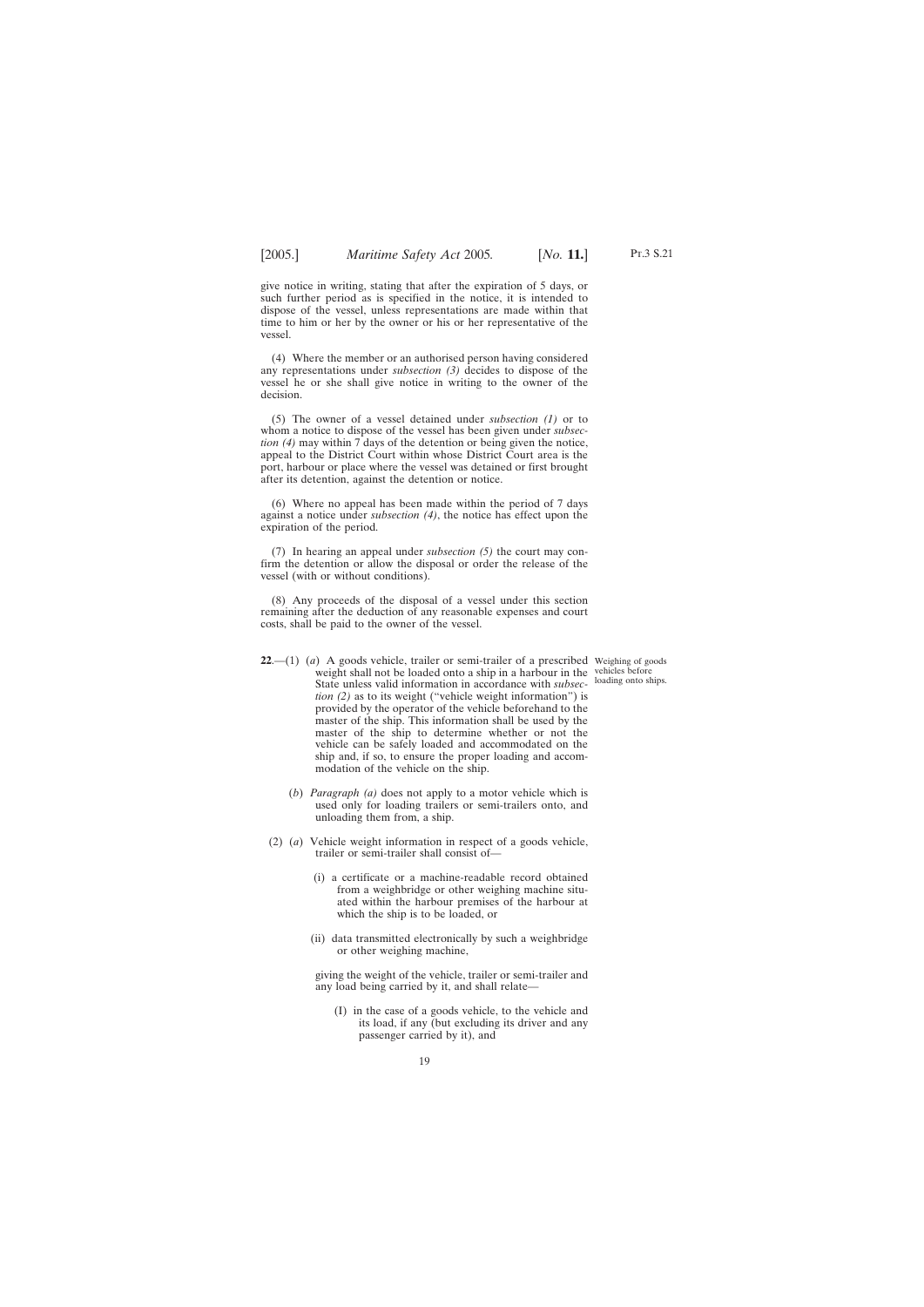- (II) in the case of a trailer or semi-trailer, to it and its load and, if it is being pulled by a tractor, that of the tractor pulling it.
- (*b*) Reference to the load of a vehicle in *paragraph (a)* includes reference to—
	- (i) any water, fuel or accumulators used for the purpose of power for the propulsion of the vehicle, and
	- (ii) any loose tools and loose equipment.
- (*c*) In exceptional circumstances, information obtained, with the consent of the Minister, from a weighbridge or other weighing machine situated outside the premises of the harbour at which the ship is berthed, may be accepted as valid information as to weight.

(3) The certificate, records and data referred to in *subsection (2)* shall be retained by the owner of the ship concerned, in accordance with arrangements specified by the Minister in a Marine Notice, and shall be made available in legible form to the Department on request during the period, being a period of not more than 12 months, provided for in those arrangements.

- (4) A person who—
	- (*a*) supplies information for the purpose of this section which he or she knows or has grounds for believing that it is false, or
	- (*b*) forges or interferes with any document purporting to be a certificate or record referred to in *subsection (2)* or uses any such document or altered certificate or record or altered data with intent to deceive,

is guilty of an offence and is liable on summary conviction to a fine not exceeding  $\epsilon$ 5,000 or to imprisonment for a term not exceeding one month or both.

(5) The Minister may by regulations exempt from compliance with *subsection* (1) or (3) a class or type of ship, and subject to any conditions, specified in the regulations.

(6) Every regulation made under this section shall be laid before each House of the Oireachtas as soon as may be after it is made and, if a resolution annulling the regulation is passed by either such House within the next 21 days on which that House has sat after the regulation is laid before it, the regulation shall be annulled accordingly, but without prejudice to the validity of anything previously done thereunder.

(7) In this section—

"harbour premises" in relation to any harbour, means the docks, landing places and other works and land for the time being vested in, belonging to or administered by a harbour authority (within the meaning of *Part 2*);

"Marine Notice" means a notice described as such and includes a subsequent Marine Notice amending or replacing a Marine Notice;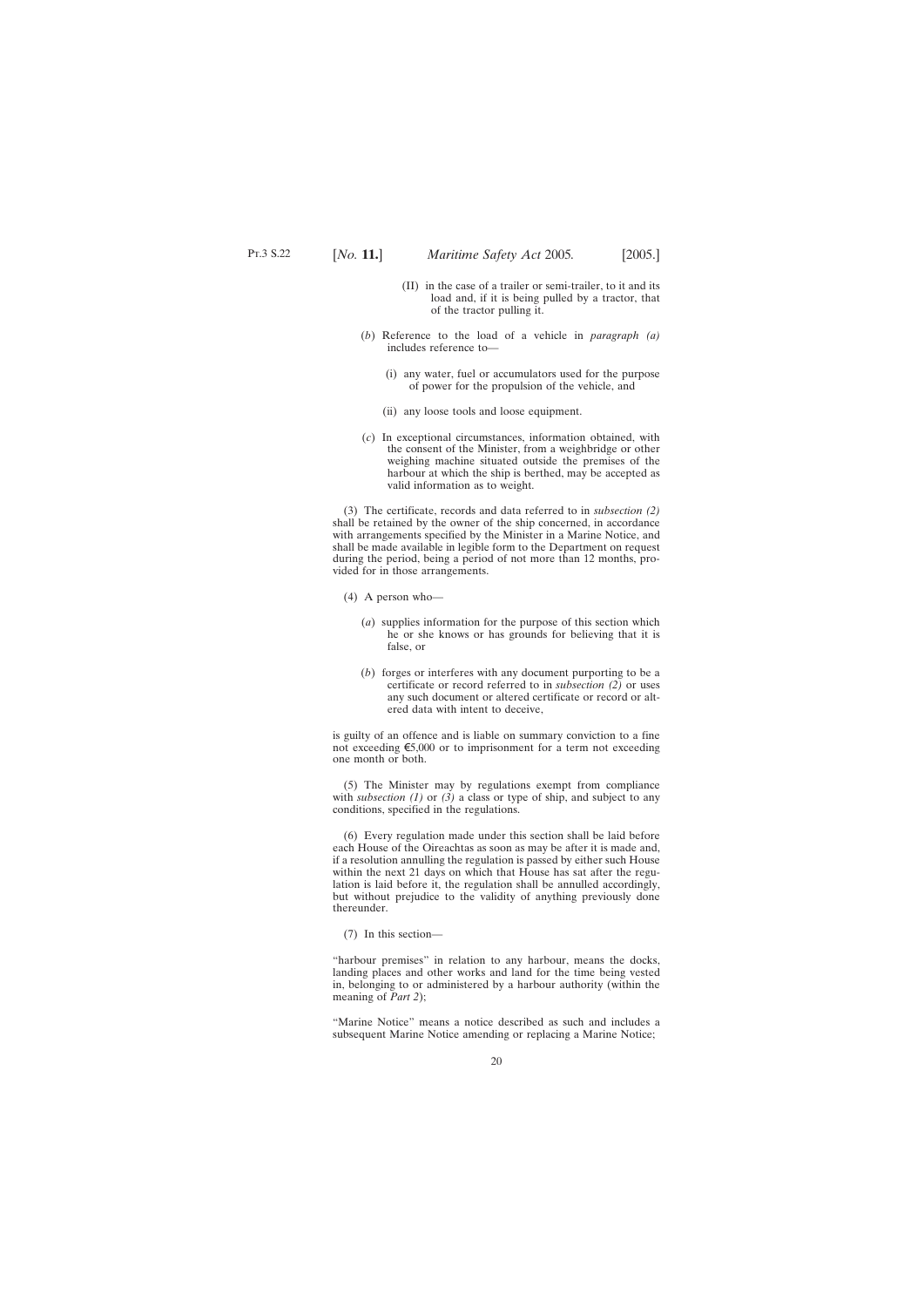<span id="page-20-0"></span>"goods vehicle" means a mechanically propelled vehicle constructed or adapted primarily for the conveyance of goods or burden of any description;

"prescribed" means prescribed by regulations made by the Minister;

"trailer" and "semi-trailer" means a trailer or semi-trailer constructed or adapted primarily for the conveyance of goods or burden of any description.

**23**.—(1) A person shall not in Irish waters navigate or operate a Careless navigation vessel without due care and attention to persons in or on those or operation of waters or on land, within the State, adjacent to those waters.

(2) A person who, without reasonable excuse, contravenes *subsection (1)* is guilty of an offence and is liable on summary conviction to a fine not exceeding  $\epsilon$ 5,000 or to imprisonment for a term not exceeding one month or both.

**24**.—(1) A person shall not in Irish waters navigate or operate a Dangerous vessel in a manner (including at a speed) which, having regard to all navigation or the circumstances of the case (including the condition of the vessel operation of vessels. or class of vessel, the nature, condition and use of the waters and the amount of maritime traffic, or number of people, which or who then actually are, or might reasonably be expected then to be, on or in those waters) is dangerous to persons in or on those waters or land, within the State, adjacent to those waters.

(2) A person who, without reasonable excuse, contravenes *subsection (1)* is guilty of an offence and—

- (*a*) where the contravention causes death or serious bodily harm to another person, is liable, on conviction on indictment, to imprisonment for a term not exceeding 5 years or to a fine not exceeding  $\text{\textsterling}100,000$  or both, and
- (*b*) in any other case, is liable, on summary conviction, to a fine not exceeding  $\epsilon$ 5,000 or to imprisonment for a term not exceeding 6 months or both.

(3) Where, when a person is tried on indictment or summarily for an offence under this section, the jury, or in the case of a summary trial the District Court, is of opinion that the person was not guilty of an offence under this section but was guilty of an offence under *section 23*, the jury or court may find the person guilty of an offence under that section and the person may be sentenced accordingly.

**25**.—*Sections 23* and *24* do not apply to a crew member, other than Exclusion. the skipper, who is not helming a pleasure craft which is a yacht or sailing boat powered wholly or mainly by sail.

**26**.—In a prosecution for an offence under *section 23* or *24* it is a Defence.defence for the defendant to show that—

(*a*) he or she was acting under direct instructions from the person in command or in charge of the vessel concerned or a person in charge of him or her and it was not unreasonable in the circumstances to so act,

vessels.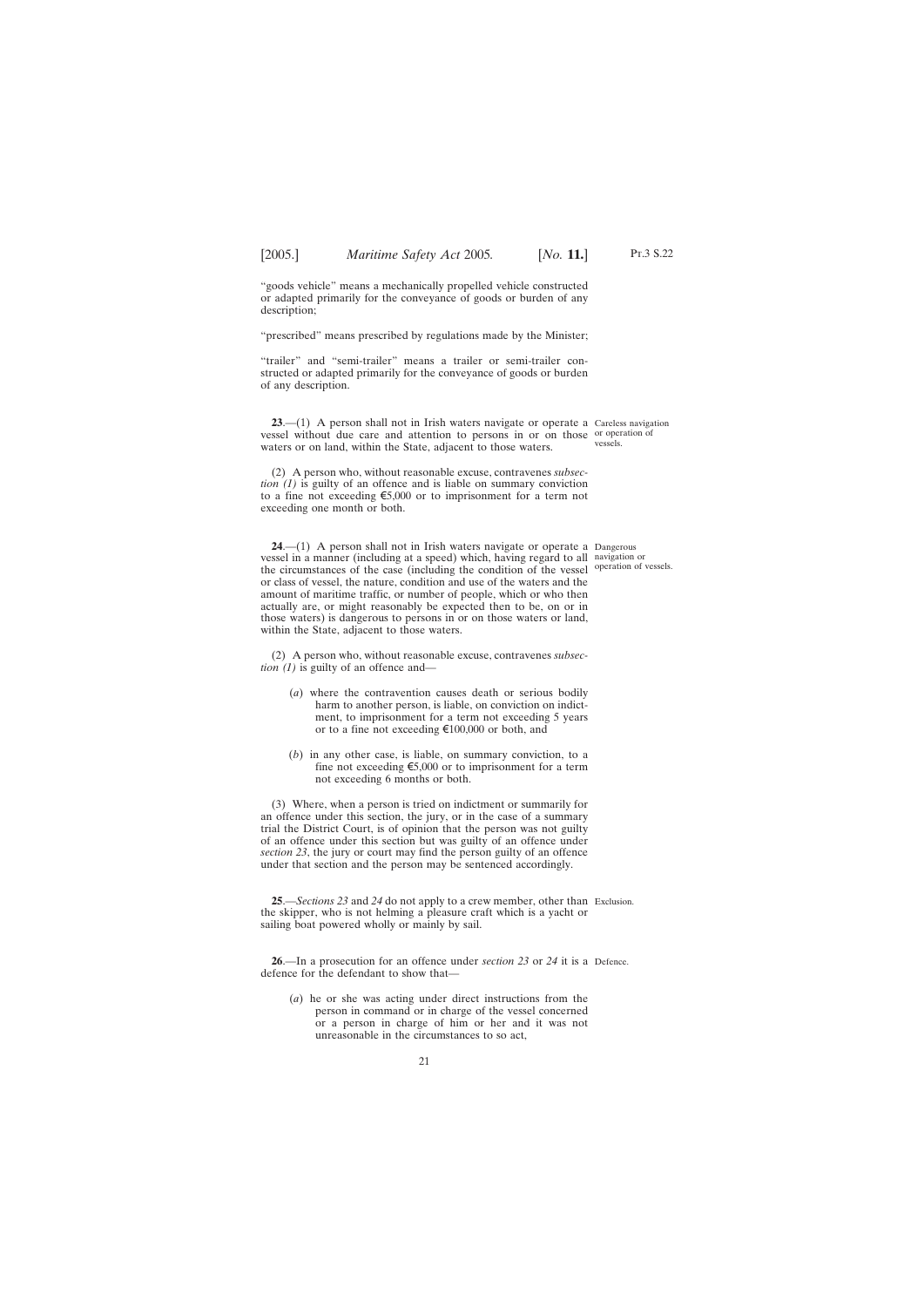- <span id="page-21-0"></span>(*b*) he or she had been instructed by that person to perform a task which he or she could not reasonably perform or had not been adequately instructed to perform, or
- (*c*) he or she took all reasonable steps to avoid the collision or incident to which the prosecution relates but due to—
	- (i) the nature of the vessel and the service for which she was intended, or
	- (ii) the weather, tidal or navigational conditions prevailing at the time of the collision or incident,

it was not possible to stop the vessel or change course in time to avoid the collision or incident and it was not reasonable to do so.

Conduct endangering vessels, the crew, of an Irish ship in waters anywhere or any other vessel structures or individuals. **27**.—(1) This section applies to the master, or another member of while in Irish waters.

> (2) If a person to whom this section applies, while on board his or her vessel or in her immediate vicinity—

- (*a*) does any act which causes or is likely to cause—
	- (i) the loss or destruction of or serious damage to his or her vessel or machinery, navigation equipment or safety equipment on board the vessel,
	- (ii) the loss or destruction of or serious damage to any other vessel or any structure, or
	- (iii) the death of or serious injury to any person,
		- or

(*b*) omits to do anything required—

- (i) to preserve his or her vessel or machinery, navigation equipment or safety equipment on board the vessel from being lost, destroyed or seriously damaged,
- (ii) to preserve any person on board his or her vessel from death or serious injury, or
- (iii) to prevent his or her vessel from causing the loss or destruction of or serious damage to any other vessel or any structure, or the death of or serious injury to any person not on board his or her vessel,

and the act or omission was deliberate or amounted to a breach or neglect of duty or the person to whom this section applies was under the influence of alcohol or a drug or any combination of drugs or drugs and alcohol at the time of the act or omission, that person is, subject to *subsection (4)*, guilty of an offence.

(3) A person guilty of an offence under this section is liable—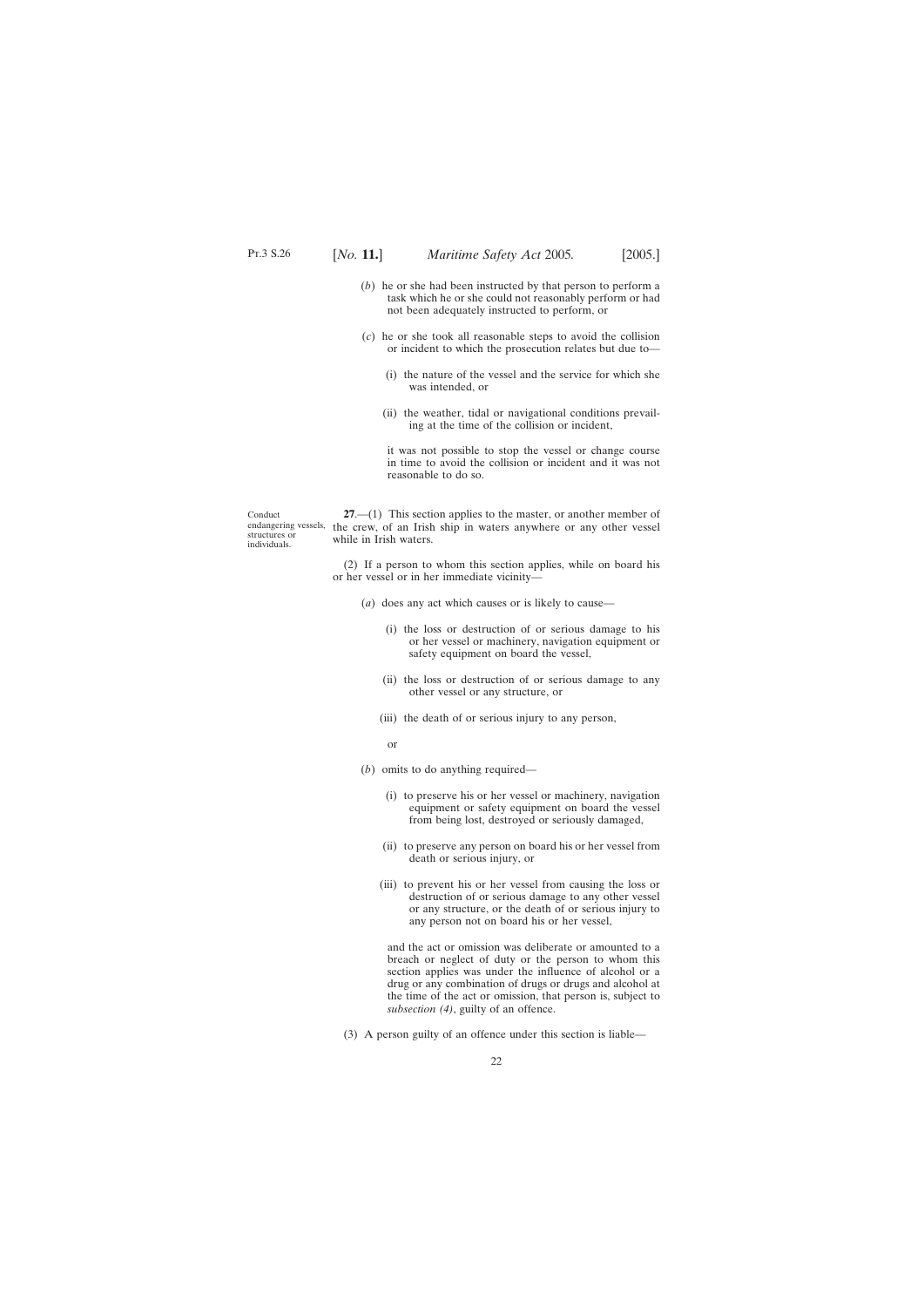- <span id="page-22-0"></span>(*a*) on summary conviction, to a fine not exceeding  $\epsilon$ 5,000 or to imprisonment for a term not exceeding 6 months or both, or
- (*b*) on conviction on indictment, to a fine not exceeding  $\epsilon$ 100,000 or to imprisonment for a term not exceeding 2 years or both.

(4) In a prosecution for an offence under this section it shall be a defence to prove—

- (*a*) that the defendant could have avoided committing the offence only by disobeying a lawful command, or
- (*b*) that in all the circumstances the loss, destruction, damage, death or injury in question or, as the case may be, the likelihood of its being caused either could not reasonably have been foreseen by the defendant or could not reasonably have been avoided by him or her, or
- (*c*) if the act or omission alleged against the defendant constituted a breach or neglect of duty, the defendant took all reasonable steps to discharge that duty.

(5) In this section—

"breach or neglect of duty", except in relation to a person in command or in charge, includes any disobedience to a lawful command;

"duty"—

- (*a*) in relation to a master or another crew member, means any duty falling to be discharged by him or her in his or her capacity as such, and
- (*b*) in relation to a master, includes his or her duty with respect to the good management of his or her vessel and his or her duty with respect to the safety of operation of his or her vessel, or machinery and equipment on board;

"structure" means any fixed or movable structure (of whatever description) other than a vessel.

**28.**—(1) A person being in command or in charge or another Prohibition on member of the crew of a vessel in Irish waters or an Irish ship in operating vessels waters anywhere shall not operate or control or attempt to operate while under or control the vessel or carry out any task or duty in relation to such or drugs. operation or control while he or she or the other is under the influence of alcohol or a drug or any combination of drugs or drugs and alcohol to such an extent as to be incapable of properly controlling or operating the vessel or carrying out the task or duty.

influence of alcohol

(2) A person who fails to comply with *subsection (1)* is guilty of an offence and is liable on summary conviction to a fine not exceeding  $\epsilon$ 5,000 or to imprisonment for a term not exceeding 3 months or both.

**29**.—(1) (*a*) The person in command or in charge of a vessel may— Drunkenness, etc.,

(i) refuse to permit to board the vessel a person who, in the opinion of the person in command or in charge,

of passengers or members of crew.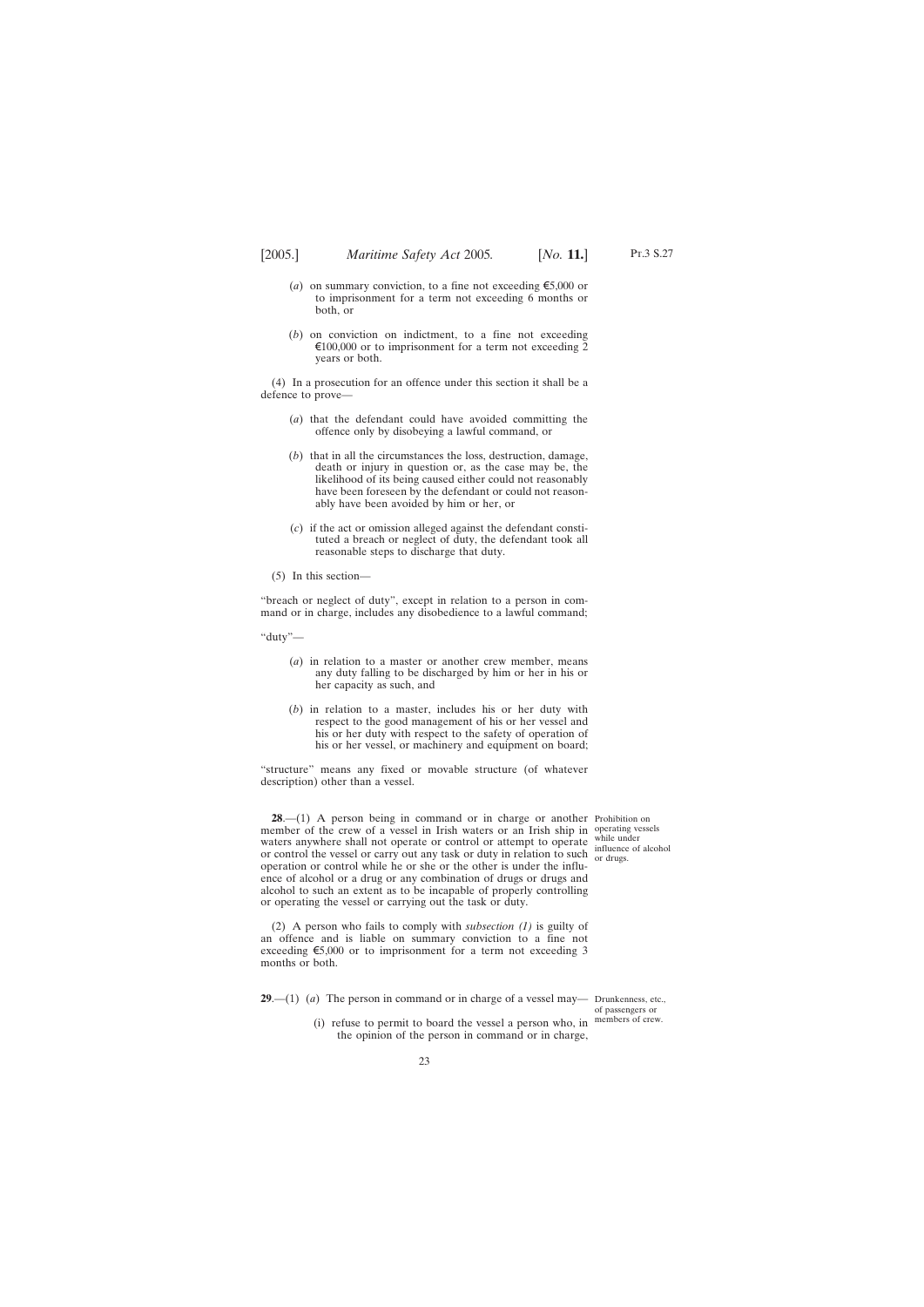<span id="page-23-0"></span>is, by reason of being under the influence of alcohol or a drug or any combination of drugs or drugs and alcohol, in such a condition or misconducts himself or herself in such a manner, as to cause injury or serious offence or annoyance to persons on the vessel, to cause damage to the vessel or to obstruct, impede or molest a member of the crew of the vessel, or

- (ii) put such a person ashore at any convenient place.
- (*b*) A person who, under *paragraph (a)*, has been refused permission to board, or been put ashore from, a vessel shall not be entitled to be repaid any fare paid by him or her in respect of any voyage or excursion to which his or her attempted boarding of, or presence on, the vessel related.

(2) If a person in command or in charge or another member of the crew of a vessel is, while on duty, under the influence of alcohol or a drug or any combination of drugs or drugs and alcohol to such an extent that his or her ability to discharge his or her duties is impaired, he or she is guilty of an offence and liable on summary conviction to a fine not exceeding  $\epsilon$ 5,000.

**30**.—(1) A person on board a vessel in Irish waters or an Irish ship in waters anywhere shall not consume alcohol or take a drug or any combination of drugs or drugs and alcohol while on board the vessel in circumstances which could affect the safety of persons or create a disturbance or serious nuisance on board the vessel or affect the safety of other persons using Irish waters or constitute a nuisance to such persons.

(2) A person in command or in charge of a vessel in Irish waters or an Irish ship in waters anywhere shall take all reasonable steps to ensure that all persons on board comply with *subsection (1)*.

(3) A person who fails to comply with *subsection (1)* is guilty of an offence and is liable on summary conviction to a fine not exceeding  $\epsilon$ 5,000 or to imprisonment for a term not exceeding 3 months or both.

**31**.—(1) A person on board a vessel in Irish waters or an Irish ship in waters anywhere who, without justification, engages in behaviour that is likely to cause serious offence or annoyance to any person on board the vessel, at any time after having been requested by a member of the crew of the vessel to cease such behaviour, is guilty of an offence.

(2) A person on board a vessel in Irish waters or an Irish ship in waters anywhere who engages in behaviour of a threatening, abusive or insulting nature whether by word or gesture with intent to cause a breach of the peace or being reckless as to whether a breach of the peace might be occasioned is guilty of an offence.

(3) A person guilty of an offence under this section is liable on summary conviction—

(*a*) in the case of an offence under *subsection (1)*, to a fine not exceeding  $\epsilon$ 2,000, or

Control of consumption of alcohol or drugs on board vessel.

Prohibition on disruptive behaviour on vessels.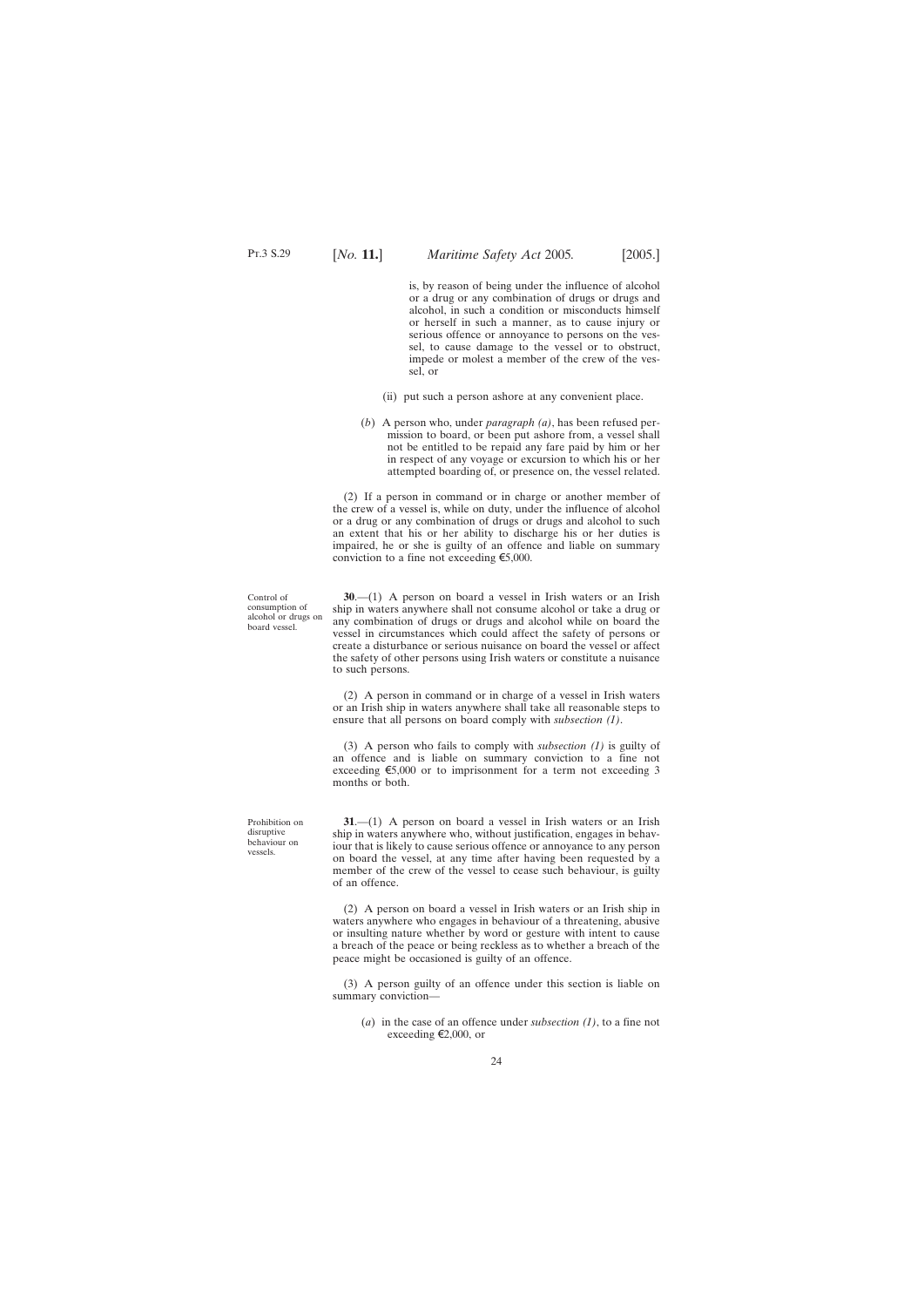<span id="page-24-0"></span>(*b*) in the case of an offence under *subsection (2)*, to a fine not exceeding  $\epsilon$ 5,000 or to imprisonment for a term not exceeding 6 months or both.

**32.**—(1) A person on board a vessel in Irish waters or on an Irish Prohibition on ship in waters anywhere who through any deliberate or reckless endangering vessels  $\alpha$  action or by reason of being under the influence of alcohol or a drug  $\alpha$  persons on or any combination of drugs or drugs and alcohol puts at risk or endangers the safety, security or seaworthiness of the vessel or the lives or safety of persons on board is guilty of an offence.

- (2) A person guilty of an offence under *subsection (1)* is liable—
	- (*a*) on summary conviction, to a fine not exceeding  $\epsilon$ 5,000 or to imprisonment for a term not exceeding 6 months or both, or
	- (*b*) on conviction on indictment, to a fine not exceeding  $\epsilon$ 100,000 or to imprisonment for a term not exceeding 2 years or both.

(3) In a prosecution of an offence under this section it is a defence for the defendant to show that he or she could have avoided committing the offence only by disobeying a lawful command.

**33**.—(1) The master of a passenger boat or passenger ship or Directions to another vessel carrying passengers in Irish waters, or being an Irish passengers on board ship carrying passengers in waters anywhere, or a person in uniform passenger boats and on board, authorised by him or her or the owner of the boat or ship, may give directions to passengers on board, which in the circumstances are reasonable, in relation to the safety or security of, or safety or security procedures on board, the boat or ship or for the purposes of complying with *section 30(2)*.

(2) A direction under this section shall not be given to a passenger in relation to anything which is a duty or task of the crew of the boat or ship or which would be unreasonable or inappropriate for him or her to carry out.

(3) A passenger who, without reasonable excuse, fails to comply with a direction given to him or her under *subsection (1)* is guilty of an offence and is liable on summary conviction to a fine not exceeding  $\epsilon$ 500.

(4) In this section—

"passenger" and "passenger boat" have the meanings assigned to them, respectively, in section 2 of the Act of 1992;

"passenger ship" means a ship carrying more than 12 passengers.

**34.**—(1) The Minister may make regulations specifying such Nautical charts, nautical directions or information or other nautical publi-publications.cations as appear to him or her to be necessary or expedient for the safe operation of vessels and such regulations may require—

(*a*) Irish ships, or such class or description of such ships as is specified in the regulations, to carry either at all times or on such voyages as is so specified,

board.

ships.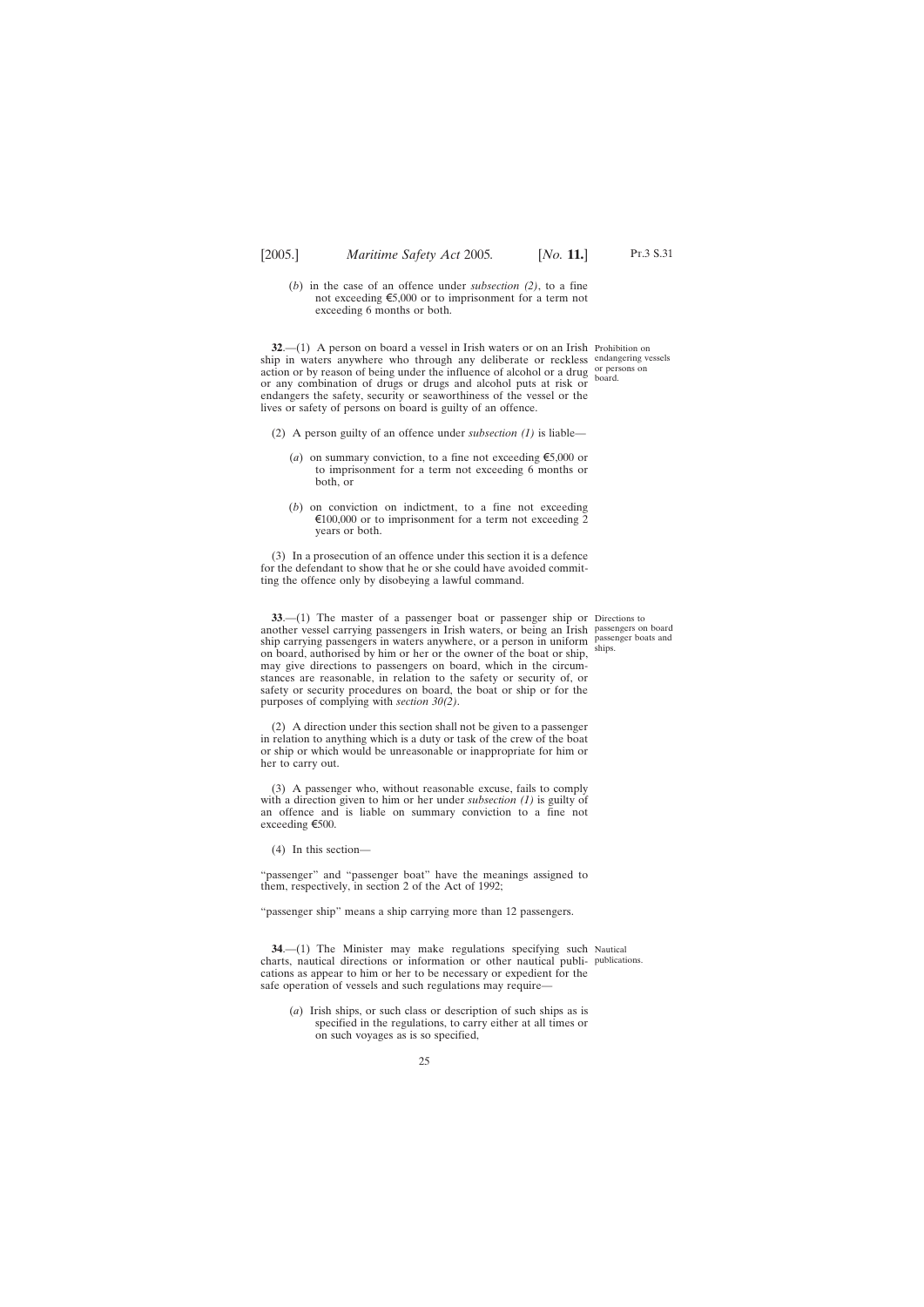Codes of practice for vessels.

<span id="page-25-0"></span>(*b*) vessels which are not Irish ships, or such class or description of such vessels as is so specified, to carry at any time while they are in Irish waters or such of those waters as is so specified,

either a copy of all, or a copy of such as are so specified, of the charts, nautical directions or information or other nautical publications so specified.

(2) If a vessel goes or attempts to go out to sea or into other Irish waters without carrying one copy of any chart, nautical directions or information or other nautical publication which it is by regulations under this section required to carry, the master and the owner of the vessel are each guilty of an offence and liable on summary conviction to a fine not exceeding  $\epsilon$ 5,000.

(3) The Merchant Shipping (Carriage of Nautical Publications) Regulations 1985 (S.I. No. 282 of 1985) if in operation on the commencement of this Act continue in force as if made under this section.

(4) In this section "copy" includes a copy in electronic form which is capable of being read in legible form by the person in command or in charge on board the vessel concerned at all times during the navigation or operation of the vessel.

**35**.—(1) For the purpose of providing practical guidance to persons in command or in charge of, manning or sailing on vessels with respect to—

- (*a*) seamanship,
- (*b*) the safe operation, the safety of their passengers and crews and the seaworthiness of vessels,
- (*c*) the prevention of the abuse of alcohol and drugs and the safe use of alcohol on board vessels,
- (*d*) the prevention of pollution or nuisance to other persons or interference with natural or archaeological heritage areas of importance, or
- (*e*) the requirements or prohibitions by or under the *Merchant Shipping Acts 1894* to *2005*,

the Minister may, following consultation with such persons as he or she considers relevant, prepare and publish codes of practice for such persons.

(2) The Minister shall, before publishing a code of practice or any amendment to it, publish in such manner, as he or she considers appropriate, a draft of the code or the amendment. A person may, not later than one month or such further period allowed by the Minister being not later than 3 months, from the publication, make representations in writing to the Minister in relation to the draft. Having considered any representations and following such consultations with such persons as he or she considers relevant, the Minister may make the code of practice or the amendment with or without modification.

(3) Where the Minister publishes a code of practice or any amendment to a code of practice, he or she shall publish a notice of the publication in the *Iris Oifigiúil* and the notice shall-

26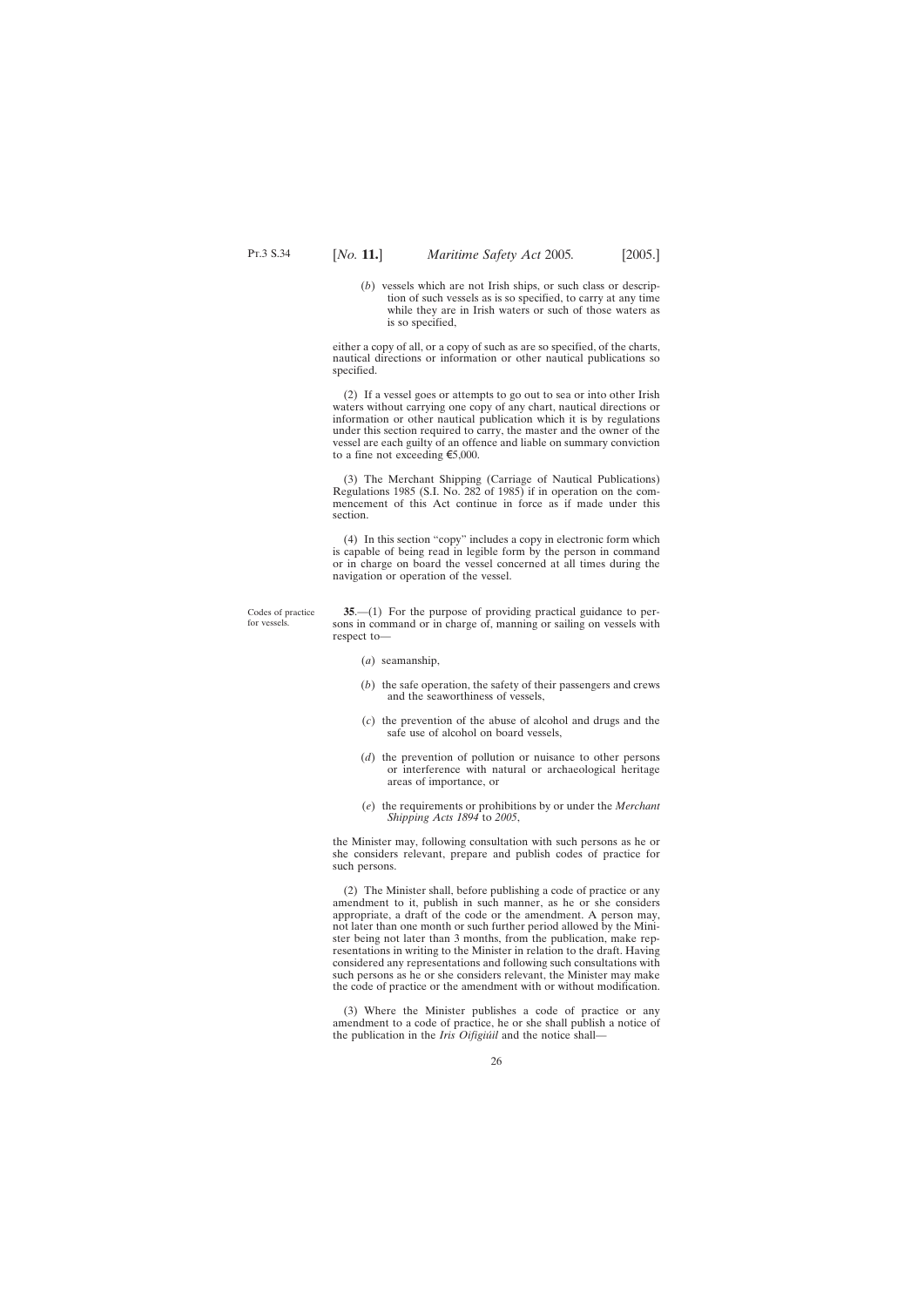Pt.3 S.35

- <span id="page-26-0"></span>(*a*) identify the code,
- (*b*) specify the matters in relation to the matters referred to in *subsection (1)* in respect of which the code or the amendment is published, and
- (*c*) specify the date on which the code or amendment comes into operation.

(4) The Minister may, following consultation with any person he or she considers relevant, amend or revoke any code of practice or any part of a code of practice.

(5) Where the Minister revokes a code of practice or any part of a code of practice, he or she shall publish a notice of the revocation in the *Iris Oifigiúil*.

(6) The Minister shall make available for public inspection, without charge on the Department's website on the internet and at the principal office of the Department and at such other places as the Minister considers appropriate, during normal working hours—

- (*a*) a copy of each code of practice, and
- (*b*) where a code of practice has been amended, a copy of the code as amended.

(7) It is the duty of persons in command or in charge of or manning vessels to be aware of and follow any code of practice relating to the vessel.

**36.**—(1) Where a code of practice has been published and there Use of codes of are any proceedings for an offence under the *Merchant Shipping Acts* practice in criminal *1894* to *2005* and—

- (*a*) the code of practice appears to the court to give practical guidance to the safe operation, or any of the matters referred to in *subsection (1)* or the observance of the requirement or prohibition alleged to have been contravened, the code is admissible in evidence, or
- (*b*) where it is shown that any act or omission of the defendant alleged to constitute the offence—
	- (i) is a failure to observe a code of practice, or
	- (ii) is a compliance with that code,

then such failure or compliance is admissible in evidence.

(2) A document published by the Department and purporting to be a code of practice or a part of a code of practice or any amendment to a code of practice is admissible as evidence in any proceedings referred to in *subsection (1)*.

**37.**—(1) A vessel shall not, without lawful authority, impede or Non-interference interfere with any other vessel lawfully entering or leaving, or with access to and attempting to enter or leave, a port or harbour (including any approaches to, and waters within the confines of, the port or harbour).

from ports and harbours.

proceedings.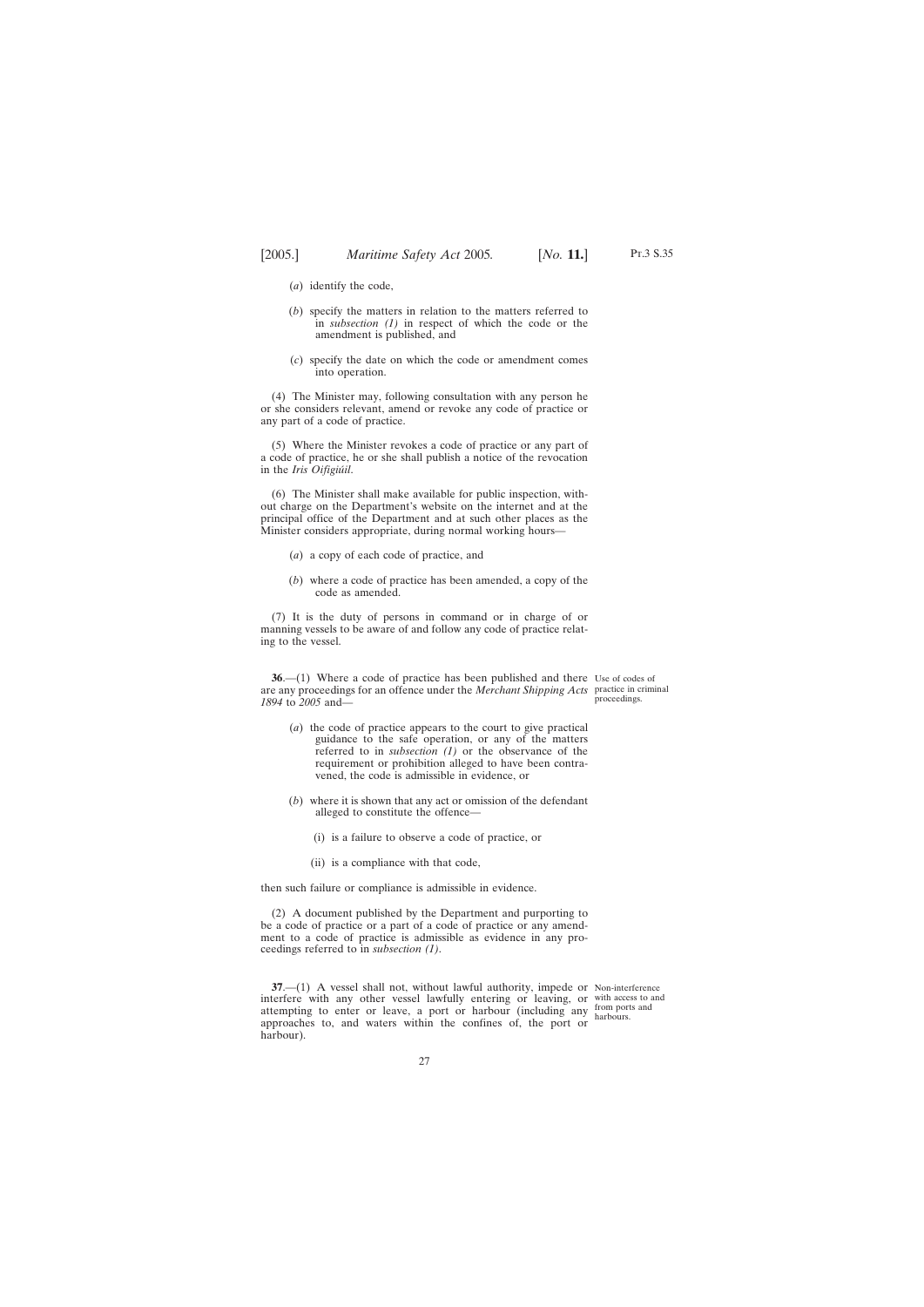<span id="page-27-0"></span>(2) A person in command or in charge of a vessel which contravenes *subsection (1)* is guilty of an offence and is liable—

- (*a*) on summary conviction, to a fine not exceeding  $\epsilon$ 5,000, or
- (*b*) on conviction on indictment, to a fine not exceeding  $€250,000.$

(3) The prohibition under *subsection (1)* in relation to a vessel does not apply to a vessel in distress or out of control due to being in distress.

**38**.—(1) The Minister or an authorised person for the purposes

- (*a*) securing the safety and security of vessels, persons on vessels or persons or property adjacent to Irish waters,
- (*b*) securing the proper operation of a port or harbour (including access to and from it and movement within its confines by vessels),
- (*c*) securing safe navigable routes, or
- (*d*) providing for the protection of a natural heritage area (within the meaning of *Part 2*) or a monument or wreck protected under the National Monuments Acts 1930 to 2004,

may give directions, in accordance with *subsection (3)*, to the owner or master of a vessel or a person who reasonably appears to him or her, to be in charge of the vessel, in Irish waters.

(2) If, in the opinion of the Minister or an authorised person, a direction under *subsection (1)* is not being complied with, the Minister or an authorised person, may take such action and do such things, in accordance with *subsection (3)*, in relation to the vessel concerned or the stores, equipment or cargo of the vessel as appear, having regard to all the circumstances, to be necessary and reasonable for the purposes of enforcing *subsection (1)*.

(3) A direction given, or action taken, under this section may include all or any of the following—

- (*a*) the movement of a vessel in, out of, or beyond, the limits of Irish waters or to a specified place in such manner as may be specified,
- (*b*) the restraint or control of a vessel or its movements and the attendance on the vessel of such tug-boats or other vessels as may be specified,
- (*c*) the boarding of the vessel for the purposes of giving advice or assistance in relation to the movement, restraint or control of a vessel, or to assess any damage to the vessel which may prevent the carrying out of the movement, restraint or control of the vessel, and to take any measures deemed necessary to repair such damage,
- (*d*) the temporary prevention or restriction on the navigation of a vessel within specified areas for the purposes of

Directions, etc., to have vessels moved of in the interests of safety of life at sea and marine security, etc.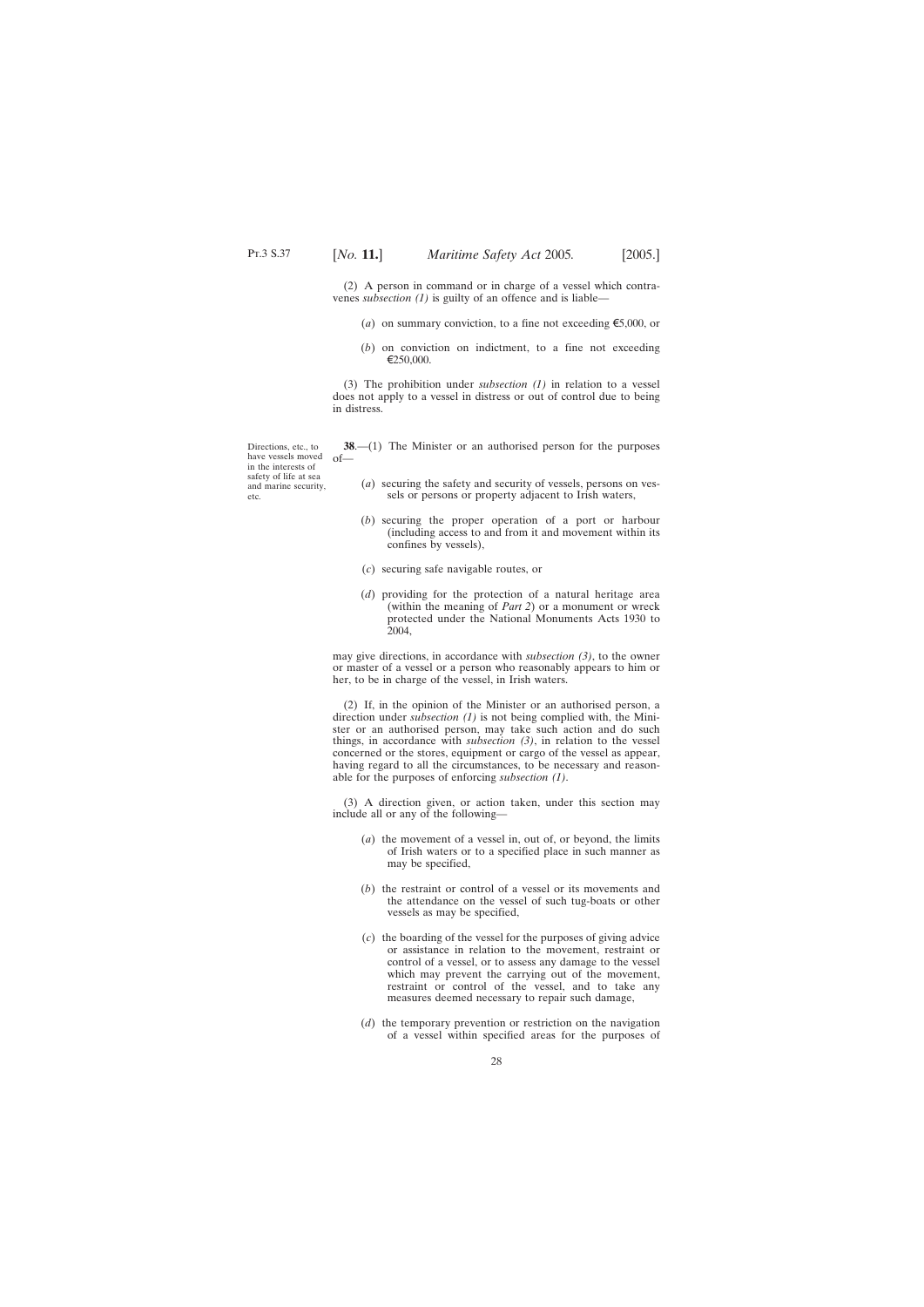<span id="page-28-0"></span>allowing any directions or actions under this section to be carried out safely, or

(*e*) the unloading of the stores, equipment, cargo or any other substance on a vessel, and the specification of the type or class of vessel by which any such operation of unloading is to be carried out.

(4) The Minister or an authorised person in the exercise of his or her powers under this section shall not unduly detain a vessel from proceeding on her voyage.

(5) The owner of a vessel is liable to pay to the Minister the expenses of the Minister or incidental to any action taken by the Minister or an authorised person under this section. Any such expenses may be recovered by the Minister, in a court of competent jurisdiction, as a debt due and payable to the Minister.

- (6) A person who, without reasonable excuse—
	- (*a*) contravenes or fails to comply with a direction under this section, or
	- (*b*) obstructs a person who is complying with such a direction or an authorised person carrying out any action or doing anything under this section,

is guilty of an offence and is liable—

- (i) on summary conviction, to a fine not exceeding  $\epsilon$ 5,000, or
- (ii) on conviction on indictment, to a fine not exceeding \250,000.

(7) Where any expenses due under *subsection (5)* or a fine imposed on the owner or master of a vessel under *subsection (6)* is or are not duly paid the court may, without prejudice to any other powers for enforcing payment, direct that any amount of the expenses or fine remaining unpaid be levied by the distress and sale of such property, comprising the vessel, her equipment and stores, as the court thinks necessary.

(8) The Minister or an authorised person, or a person acting under the direction of the Minister or an authorised person, is not liable in any proceedings for any action taken in accordance with *subsection (3)* if the court is satisfied that the action was done in good faith and there were reasonable grounds for doing it.

**39.**—(1) The Minister may appoint in writing such persons or per- Authorised persons. sons of such classes as he or she sees fit to be authorised persons for the purposes or specified purposes of this Part.

 $(2)$  An authorised person or a member of the Garda Síochána may be assisted in the exercise of his or her functions under this Part by such persons as he or she considers necessary.

(3) An authorised person (other than an officer of the Permanent Defence Forces holding commissioned naval rank) shall be furnished with a warrant of his or her appointment as an authorised person and when exercising any power conferred on him or her by this section as an authorised person, shall, unless in uniform, if requested by a person affected, produce the warrant or a copy of it to that person.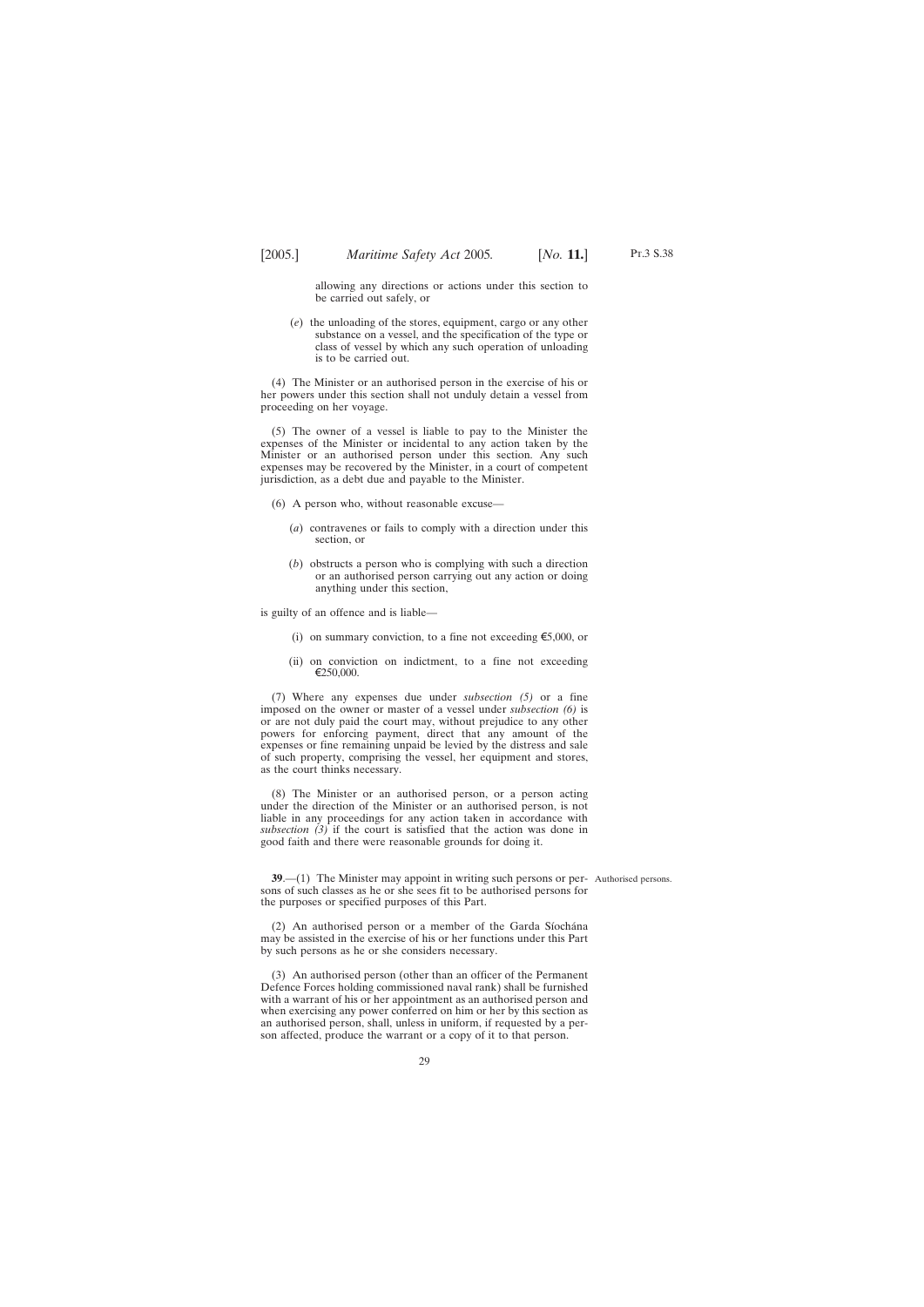(4) A person who obstructs a member of the Garda Siochana or an authorised person in the exercise of his or her powers under this Part is guilty of an offence and is liable on summary conviction to a fine not exceeding  $\epsilon$ 5,000 or to imprisonment for a term not exceeding 3 months or both.

<span id="page-29-0"></span>Power to stop, board and inspect vessels, etc.

**40.**—(1) An authorised person or a member of the Garda Siocha´na for the purpose of enforcing this Part may stop, board and inspect a vessel in or on Irish waters or on land, within the State, adjacent to those waters.

 $(2)$  An authorised person or a member of the Garda Siochana may request of a person on a vessel stopped and boarded under *subsection (1)* and whom the authorised person or member suspects is committing or has committed an offence under this Part to give his or her name and address.

- (3) A person who—
	- (*a*) without reasonable excuse, fails to stop a vessel when required under *subsection (1)* or allow its inspection, or
	- (*b*) refuses to give his or her name or address when requested under *subsection (2)* or gives a name or address which is false or misleading,

is guilty of an offence and is liable on summary conviction to a fine not exceeding—

- (i)  $\epsilon$ 1,000, in case of a first offence, and
- (ii)  $\epsilon$ 2,000, or imprisonment for a term not exceeding one month or both, in the case of a second or subsequent offence.
- Power of arrest. **41.**—(1) A member of the Garda Síochána or an authorised person being an officer of the Permanent Defence Forces holding commissioned naval rank who reasonably suspects that a person is committing or has committed an offence under this Part may arrest without warrant the person.
	- (2) (*a*) The person in command or in charge of a vessel or a person authorised by him or her or the owner of the vessel who reasonably suspects that a person is committing or has committed an offence under *section 30*, *31*, *32* or *33* may arrest without warrant the person.
		- (*b*) A person authorised under this subsection is not entitled to exercise the power referred to unless he or she is in uniform and has received (whether before or after the commencement of this section) training and instruction which in the opinion of the person or if he or she is authorised by another, the person authorising him or her, after consultation with the Garda Síochána, is such as will provide guidance to him or her in the exercise of that power.

(3) Where an authorised person referred to in *subsection (1)* or a person referred to in *subsection (2)* arrests a person under that subsection he or she shall, as soon as practicable, deliver the person into the custody of a member of the Garda Síochána to be dealt with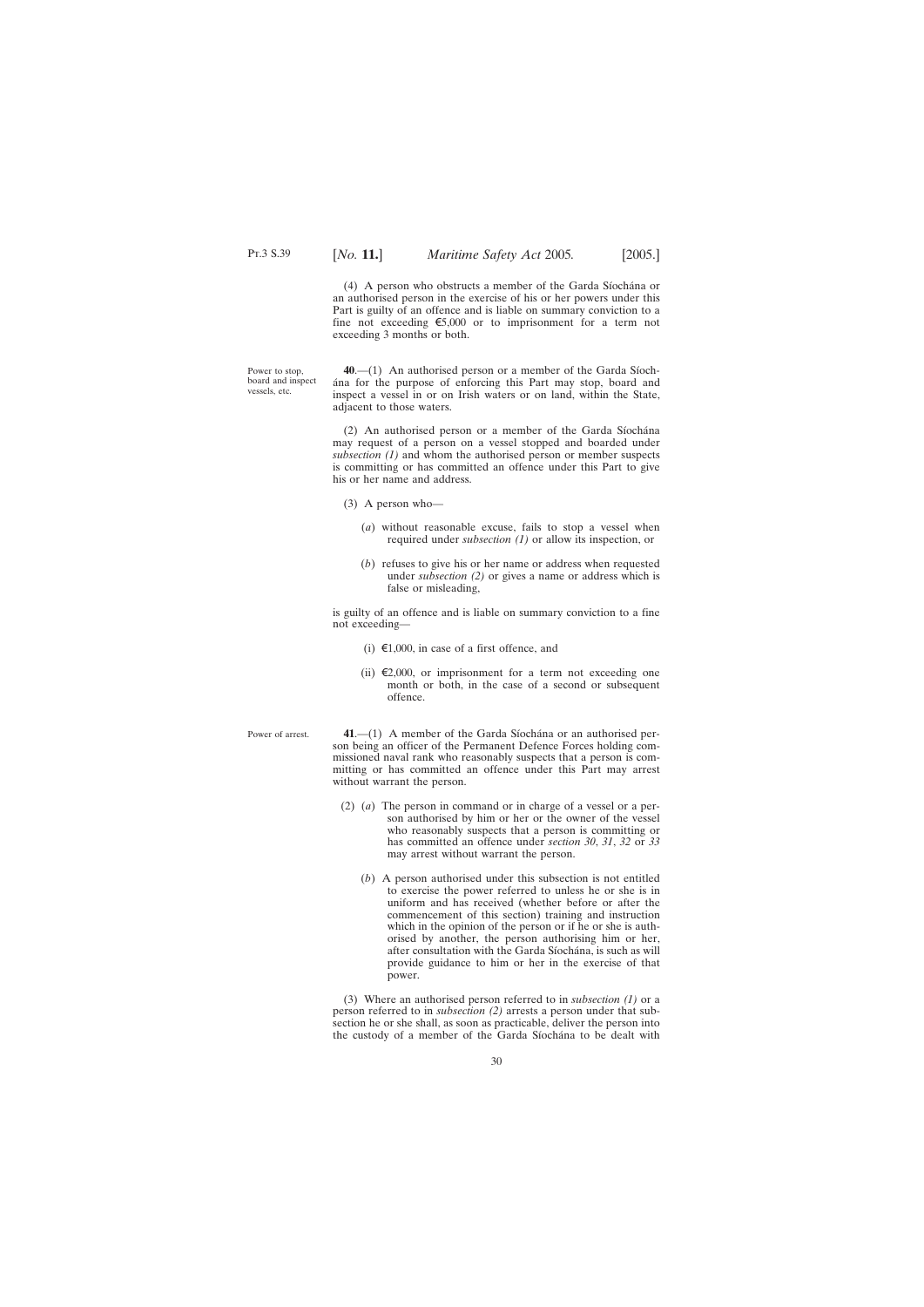<span id="page-30-0"></span>according to law. The arrest of the person does not prejudice his or her re-arrest under statute or otherwise by a member of the Garda Síochána.

**42**.—(1) On conviction of a person under this Part, the court may Suspension or at its discretion, in addition to any other penalty to which any such cancellation of person may be liable, suspend or cancel a certificate of competency held by the person and require the holder to surrender the certificate to the Minister.

(2) Where a certificate of competency has been suspended or cancelled under *subsection (1)*, the court may, upon application to it, if it thinks the circumstances so warrant, direct the Minister to re-issue and return the certificate suspended or cancelled or it may reduce the period of suspension.

(3) Any certificate of competency suspended or cancelled under this section shall be delivered to the Minister as soon as practicable after it is suspended or cancelled.

(4) A person who fails to comply with *subsection (3)* is guilty of an offence and is liable on summary conviction to a fine not exceeding  $\epsilon$ 500.

(5) In this section "certificate of competency" means a valid certificate of competency issued by the Minister under section 3 of the Merchant Shipping (Certification of Seamen) Act 1979.

**43**.—Proceedings for an offence under this Part may be prosecuted Prosecution of summarily by the Minister.

**44**.—Any costs of the Minister incurred in or in connection with Recovery of costs the prosecution of a person for an offence under this Part for which of Minister. a person is convicted may be recovered by the Minister as a debt due and payable to the Minister by the convicted person.

**45**.—A prohibition or requirement under this Part in relation to Non-application of a vessel or a person on board and *sections 21*, *40* and *41* do not *Part 3* to warships, apply to etc.

- (*a*) a warship, naval auxiliary or other vessel in the service of the Defence Forces or the navy or military of another state, or
- (*b*) a vessel being used for coast guard, customs or police or rescue purposes.

**46**.—(1) In this Part—

"authorised person" means a person or class of persons appointed under *section 39(1)* as an authorised person or authorised persons for the purposes of this Part;

"code of practice" means a code of practice prepared and published under *section 35*;

"Department" means Department of Communications, Marine and Natural Resources;

certificate of competency of master, etc., of ship in certain circumstances.

summary offences.

Definitions (*Part 3*).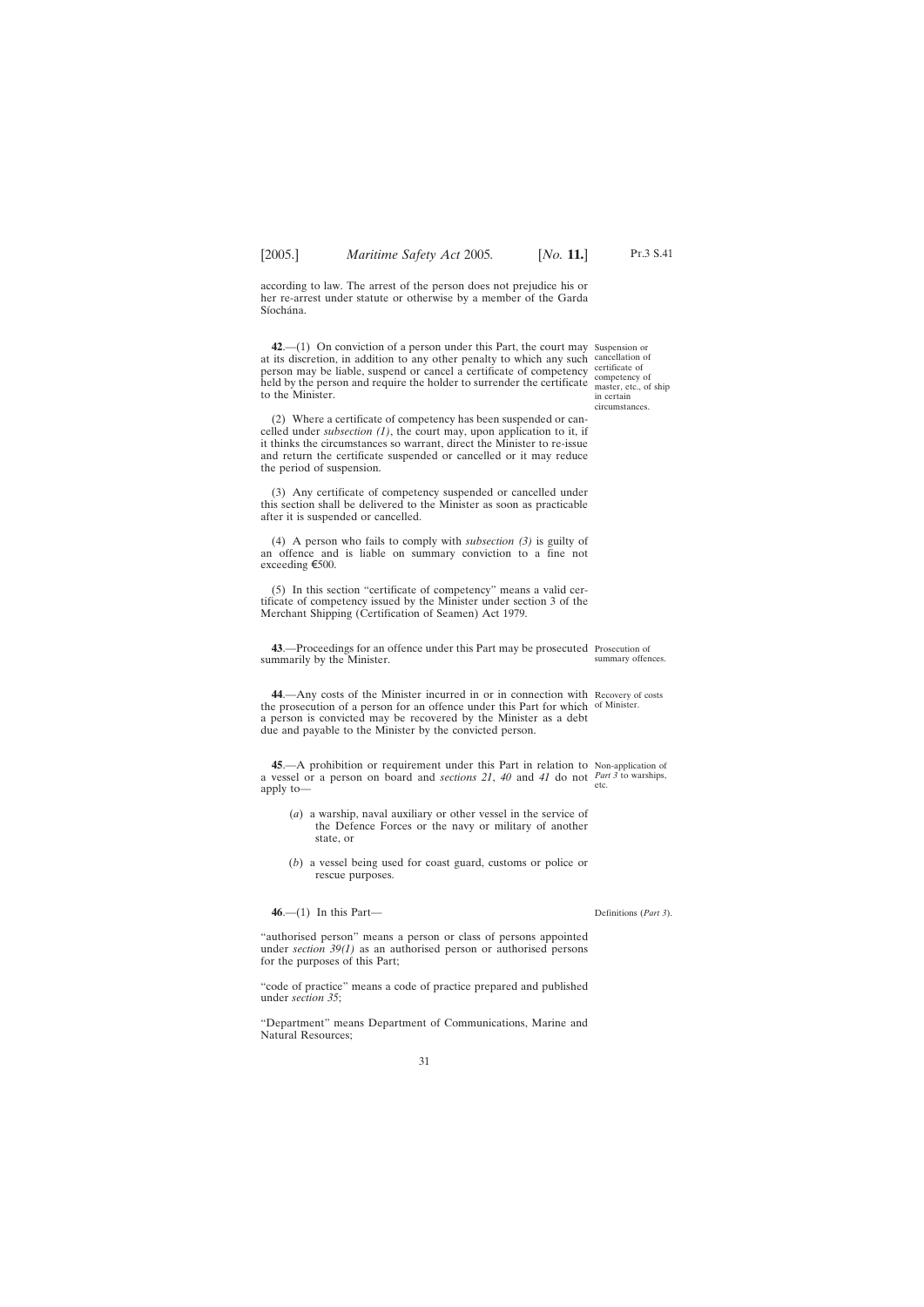"Irish ship" has the meaning assigned to it by section 9 of the Mercantile Marine Act 1955;

"master" in relation to a ship, means the person being, for the time being, in command or in charge of the ship;

"operate" in relation to a vessel, means—

- (*a*) doing anything which relates directly to the helming, steering, sailing or navigation of the vessel, or
- (*b*) operating nautical equipment relating to the vessel's intended purpose or use at sea or in waters (including the opening or closing of any part of the vessel or raising or lowering any ramp or gangway to facilitate the boarding onto, or disembarkation from, the vessel of passengers or vehicles);

"owner" in relation to a vessel, means the person registered under the Mercantile Marine Act 1955 as her owner, or, if no person is so registered, the person who owns the vessel, and includes any partowner, charterer, hirer, manager or operator of the vessel;

"pleasure craft" has the meaning assigned to it by section 20 (as amended by *section 47*) of the Act of 1992;

"ship" includes any description of vessel used in navigation not propelled by oars;

"vessel" includes any ship or boat and any other vessel used in navigation and personal watercraft and recreational craft;

"unseaworthy" in relation to a vessel, means she—

- (*a*) being unfit to go out to sea or into waters, by reason of—
	- (i) the condition of the vessel's hull, rigging, equipment or machinery, or
	- (ii) undermanning or overloading or improper loading, or
- (*b*) does not comply with regulations made under the *Merchant Shipping Acts 1894* to *2005* relating to the safety of the vessel and persons on board (and in particular in relation to standards of seaworthiness, construction and maintenance and life-saving, fire-fighting, radio and navigation equipment).

(2) In this Part (other than *sections 23* and *24*) a reference to a ship or vessel in Irish waters which is to a ship or vessel registered outside the State is a reference to the ship or vessel while in a port, harbour or other place in the State or within the territorial seas of the State while proceeding to or from any such port, harbour or place.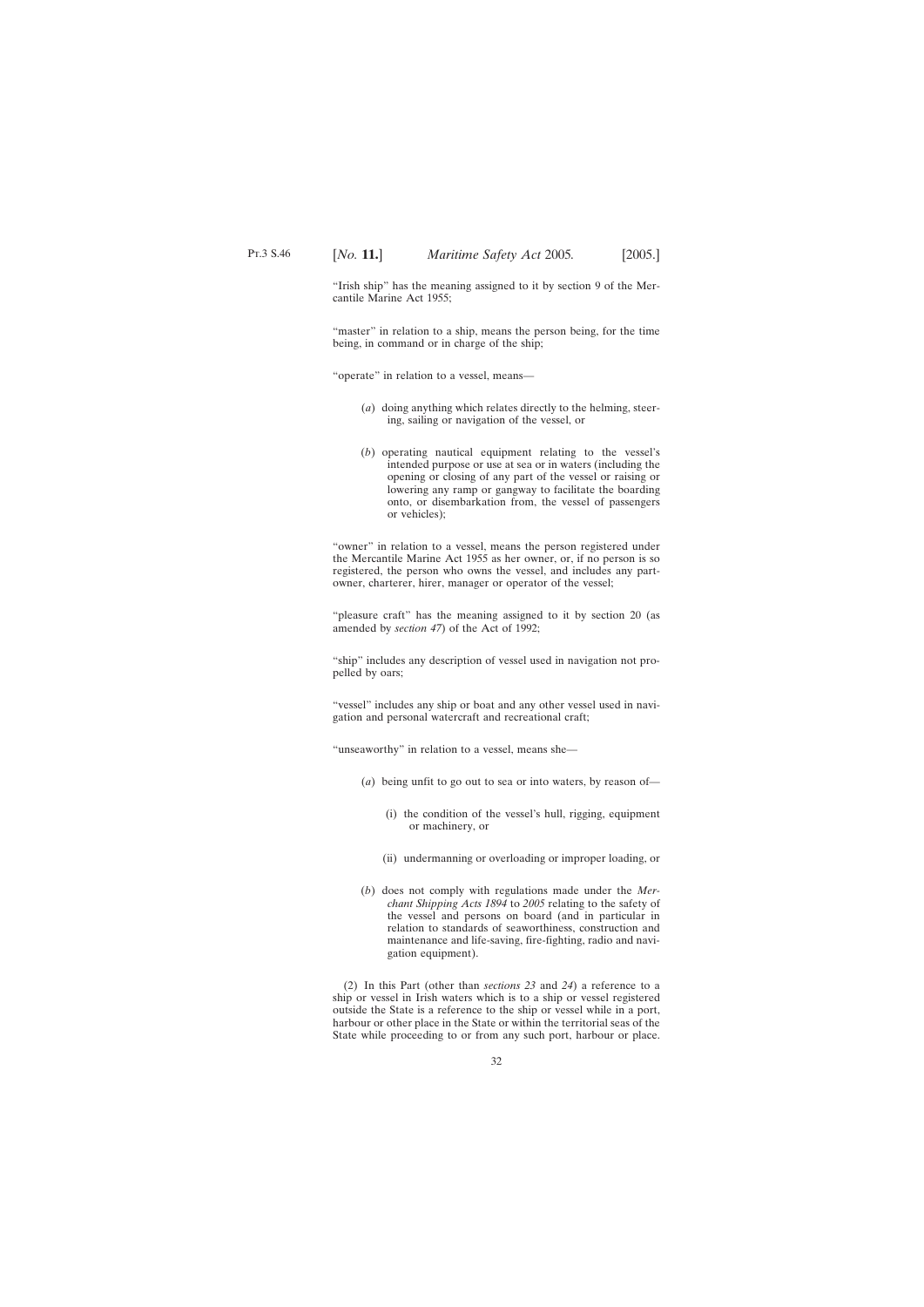## PART 4

<span id="page-32-0"></span>Safety Regulations — Passenger Boats, Fishing Vessels and PLEASURE CRAFT — AND AMENDMENT OF MERCHANT SHIPPING ACTS

**47**.—(1) The Act of 1992 is amended by substituting for sections Safety regulations 18, 19 and 20 (as amended by section 44 of the Act of 2000) the — passenger boats, following:

fishing vessels and pleasure craft.

"Safety of passenger boats and their passengers and crews. 18.—(1) The Minister may, by regulations, make such provision as the Minister thinks necessary or expedient for the purpose of ensuring—

- (*a*) the safety of—
	- (i) passenger boats,
	- (ii) the passengers and crews of passenger boats, and
	- (iii) other persons, and of property, from injury or damage caused by, resulting from or arising out of the use of passenger boats,
		- or
- (*b*) that the use of a passenger boat does not create a disturbance or constitute a nuisance.

(2) Without prejudice to the generality of subsection (1), regulations under subsection (1) may—

- (*a*) require passenger boats to comply with specified standards of seaworthiness (including stability),
- (*b*) require passenger boats to comply with specified standards of construction and maintenance,
- (*c*) require specified classes of passenger boats to carry one or more of the following, that is to say, specified life-saving, fire-fighting, radio and navigation equipment,
- (*d*) prohibit the having on board or the carriage of passengers by vessels, or specified classes of vessels, the subject of licences unless there are in force policies of insurance under which the owners of the vessels or, if the vessels are on hire, the persons to whom they are on hire are insured to a specified extent against specified risks,
- (*e*) make provision for ascertaining and testing the standards of competence of masters and of any other members of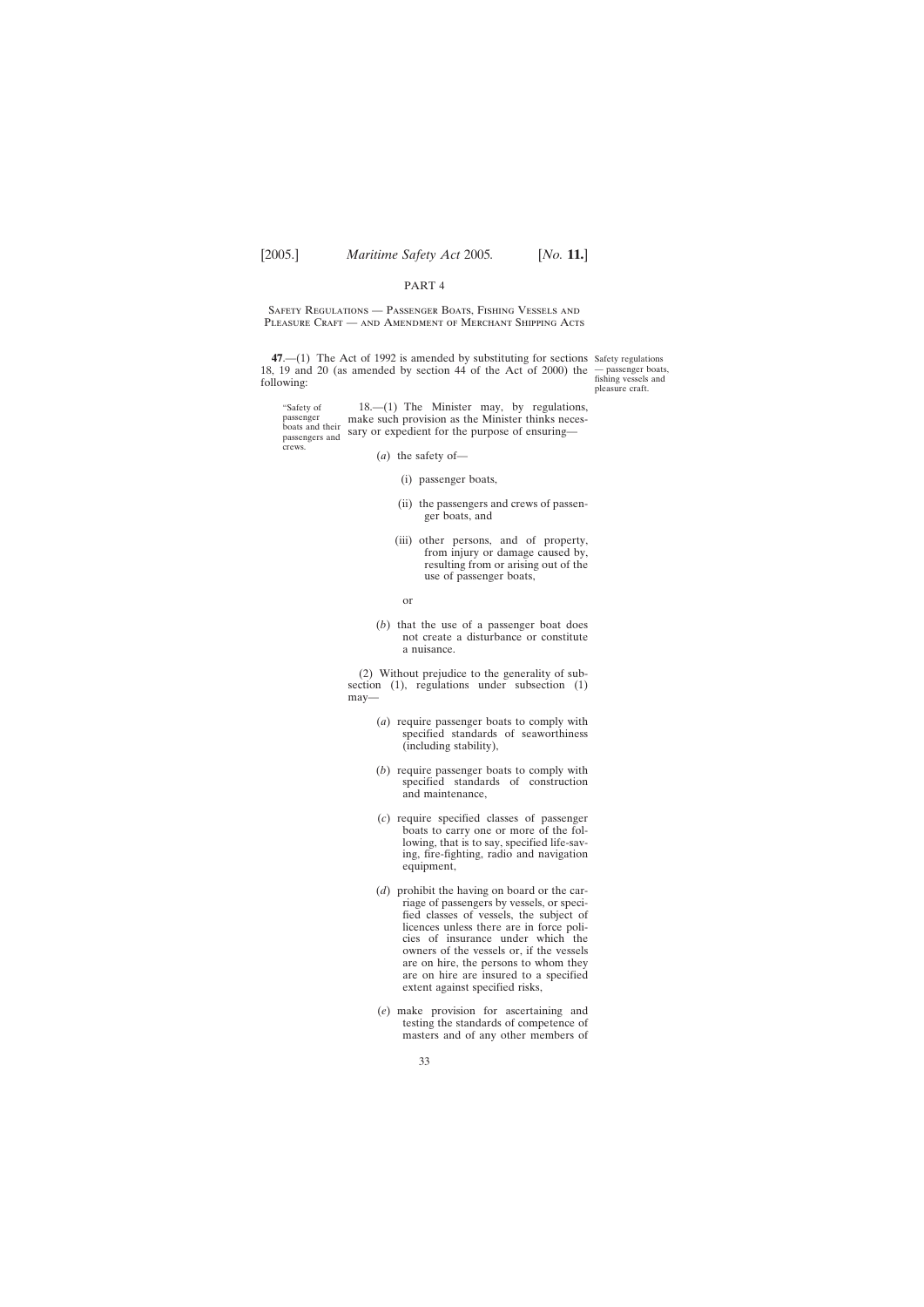the crews of vessels the subject of licences, whether by examination, interview or otherwise, and the prohibition of those who do not reach such standards of competence as the Minister considers appropriate from working as masters or, as the case may be, other members of the crews of such vessels and the prohibition of owners of such vessels from employing as captains or other members of the crews of the vessels those who do not reach such standards as aforesaid,

- (*f*) provide for the registration of passenger boats or specified classes of passenger boats and the licensing or certification of masters or persons in control of or operating passenger boats or passenger boats of a specified class,
- (*g*) regulate the use of passenger boats or specified classes of passenger boats by reference to the age or other qualifications of masters or persons in control of or operating passenger boats or passenger boats of a specified class,
- (*h*) regulate or prohibit the use of passenger boats or specified classes of passenger boats in particular circumstances, and the consumption of alcohol or drugs by masters or persons in control of or operating passenger boats or passenger boats of a specified class,
- (*i*) require and regulate the use of personal flotation devices on specified classes of passenger boats,
- (*j*) regulate vehicles or prohibit classes of vehicles being carried on board a passenger boat designed to carry vehicles,
- (*k*) regulate or prohibit the carriage of goods or materials of a specified class on passenger boats or on passenger boats of a specified class,
- (*l*) regulate the number of persons that may be carried on passenger boats of a specified class, and
- (*m*) regulate or prohibit the towing of anything by or from passenger boats or passenger boats of a specified class.

(3) Regulations under this section may make provision for such consequential, incidental, ancillary and supplementary matters (including the enforcement of the regulations and, with the consent of the Minister for Finance, the charging of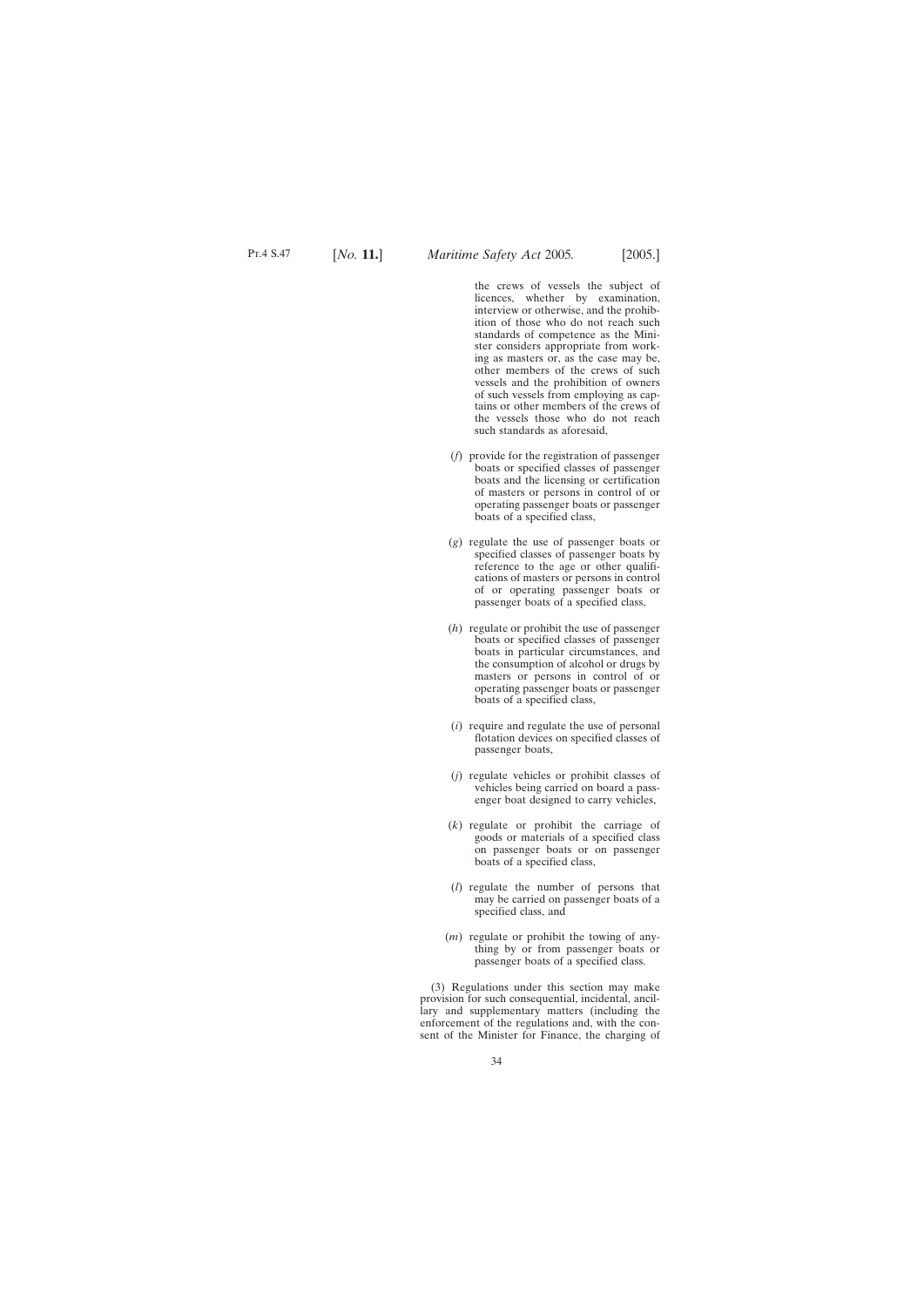Pt.4 S.47

fees) as the Minister considers necessary or expedient.

(4) Different provision may be made in regulations under this section for different classes of passenger boats or persons on or using passenger boats.

- (5) (*a*) If in respect of a vessel there is a contravention of a regulation under this section (other than subsection  $(2)(d)$ ), the owner and (if the vessel is in use) the master of the vessel is each guilty of an offence and each is liable on summary conviction to a fine not exceeding  $\epsilon$ 5,000 or to imprisonment for a term not exceeding 6 months, or to both.
	- (*b*) If, in respect of a vessel, there is a contravention of a regulation under subsection  $(2)(d)$ , the owner of the vessel (or, if the vessel is on hire, the person to whom it is on hire) and the master of the vessel is each guilty of an offence and is each liable—
		- (i) on summary conviction, to a fine not exceeding  $\epsilon$ 5,000 or to imprisonment for a term not exceeding 6 months or to both, or
		- (ii) on conviction on indictment, to a fine not exceeding  $\text{\textsterling}100,000$  or to imprisonment for a term not exceeding 2 years or to both.

Safety of fishing vessels and their crews.

19.—(1) The Minister may, by regulations, make such provision as the Minister thinks necessary or expedient for the purpose of ensuring—

- (*a*) the safety of—
	- (i) fishing vessels,
	- (ii) the crews of fishing vessels, and
	- (iii) other persons, and of property, from injury or damage caused by, resulting from or arising out of the use of fishing vessels,
		- or
- (*b*) that the use of a fishing vessel does not create a disturbance or constitute a nuisance.

(2) Without prejudice to the generality of subsection (1), regulations under this section may-

> (*a*) require fishing vessels or specified classes of fishing vessels to comply with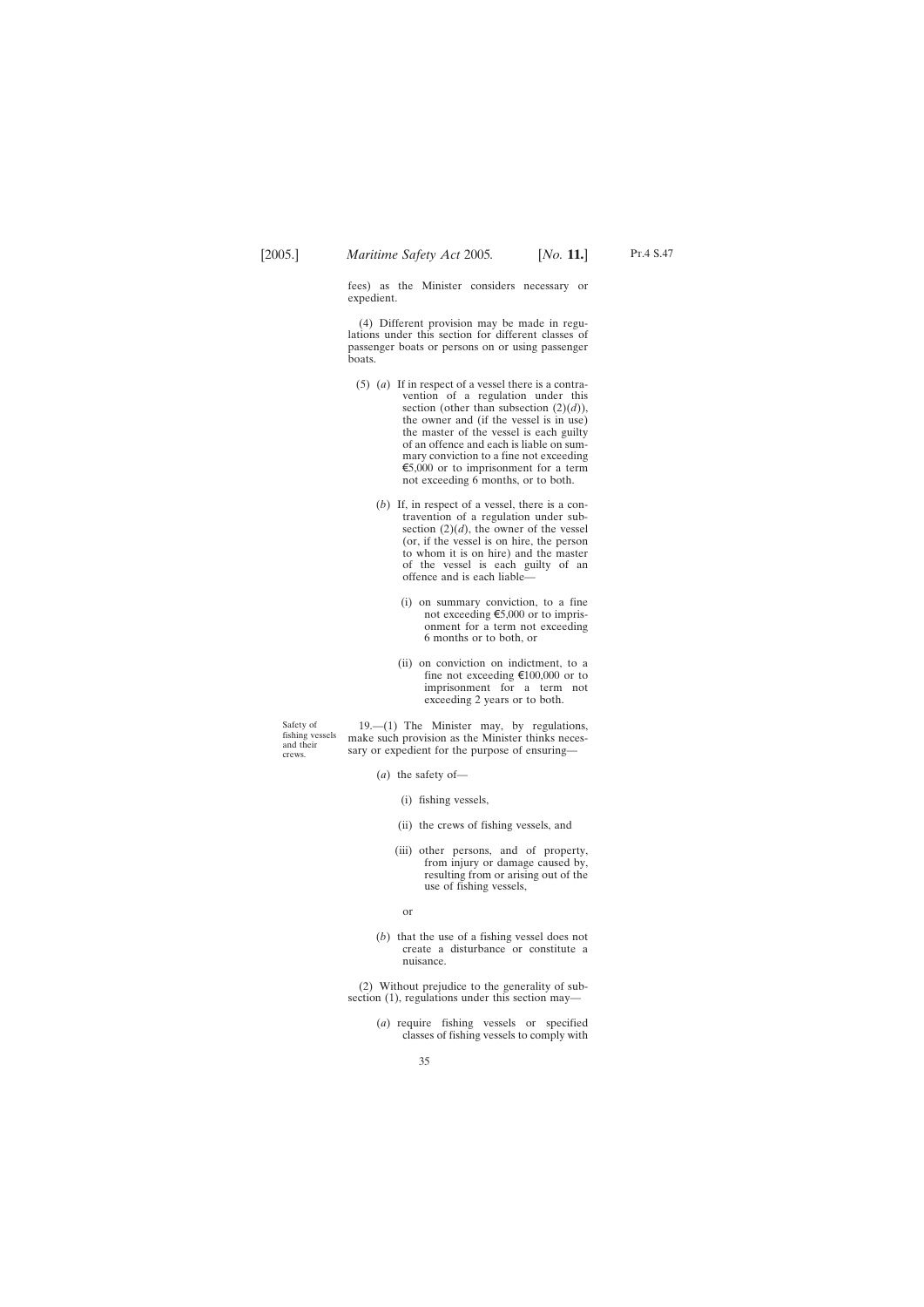specified standards of seaworthiness (including stability),

- (*b*) require fishing vessels or specified classes of fishing vessels to comply with specified standards of construction and maintenance,
- (*c*) require fishing vessels or specified classes of fishing vessels to carry one or more of the following, that is to say, specified life-saving, fire-fighting, radio and navigation equipment,
- (*d*) make provision for periodic surveys of fishing vessels or specified classes of fishing vessels and their equipment and the prohibition of the use for fishing of fishing vessels that have not been surveyed in accordance with the regulations or that, following such a survey, are declared by the person who carried it out to be unsafe for use for fishing, angling in the sea or angling in fresh water, and for appeals against such declarations and against other findings of such surveys,
- (*e*) make provision for ascertaining and testing the standards of competence of skippers and of any other members of the crews of fishing vessels or specified classes of fishing vessels, whether by examination, interview or otherwise, and the prohibition of those who do not reach such standards of competence as the Minister considers appropriate from working as skippers or, as the case may be, other members of the crews of such vessels and the prohibition of owners of such vessels from employing as skippers or other members of the crews of such vessels those who do not reach such standards as aforesaid,
- (*f*) require and regulate the use of personal flotation devices on specified classes of fishing vessels, and
- (*g*) regulate or prohibit the towing of anything (other than fishing nets) by or from fishing vessels or fishing vessels of a specified class.

(3) Regulations under this section may make provision for such consequential, incidental, ancillary and supplementary matters (including the enforcement of the regulations and, with the consent of the Minister for Finance, the charging of fees by the Minister) as the Minister considers necessary or expedient.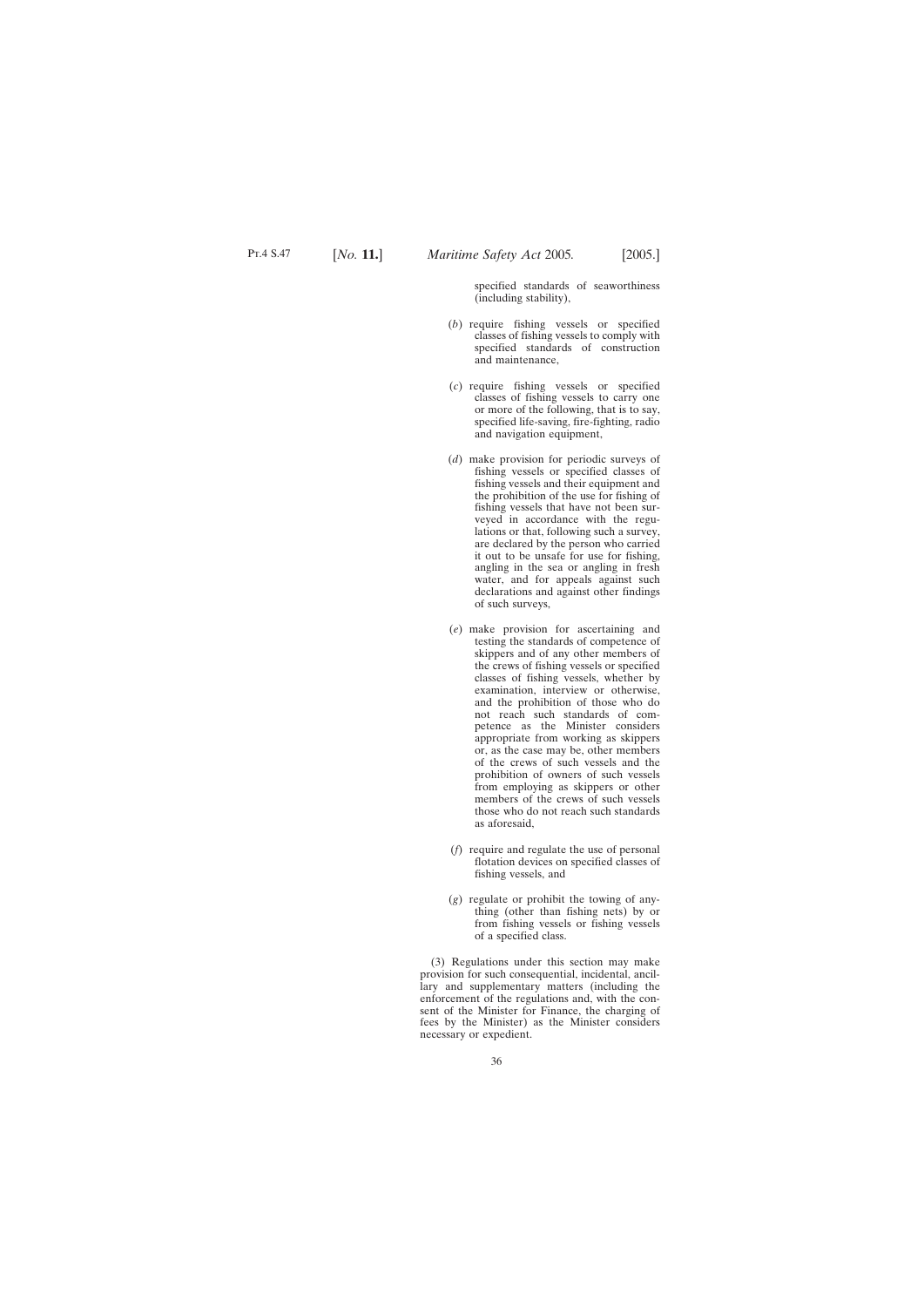(4) Different provision may be made in regulations under this section for different classes of fishing vessels.

(5) If in respect of a fishing vessel there is a contravention of a regulation under this section, the owner and (if the vessel is in use) the master of the vessel is each guilty of an offence and each is liable on summary conviction to a fine not exceeding  $\epsilon$ 5,000 or to imprisonment for a term not exceeding 6 months, or to both.

Safety of pleasure craft and their occupants.

 $20-(1)$  The Minister may, by regulations, make such provision as he or she thinks necessary or expedient for the purpose of ensuring—

- (*a*) the safety of—
	- (i) pleasure craft,
	- (ii) the occupants of pleasure craft, and
	- (iii) other persons, and of property, from injury or damage caused by, resulting from or arising out of the use of pleasure craft,
	- or
- (*b*) that the use of a pleasure craft does not create a disturbance or constitute a nuisance.

(2) Without prejudice to the generality of subsection (1), regulations under subsection (1) may—

- (*a*) require pleasure craft or specified classes of pleasure craft to comply with specified standards of seaworthiness (including stability),
- (*b*) require pleasure craft or specified classes of pleasure craft to comply with specified standards of construction and maintenance,
- (*c*) require pleasure craft or specified classes of pleasure craft to carry specified life-saving, fire-fighting, radio and navigation equipment,
- (*d*) make provision for periodic survey of specified classes of pleasure craft and their appliances and equipment and the prohibition of the use of specified classes of pleasure craft that have not been surveyed in accordance with the regulations or that, following such a survey, are declared by the person who carried it out to be unsafe for use and for appeals against such declarations or against other findings of such surveys,

Pt.4 S.47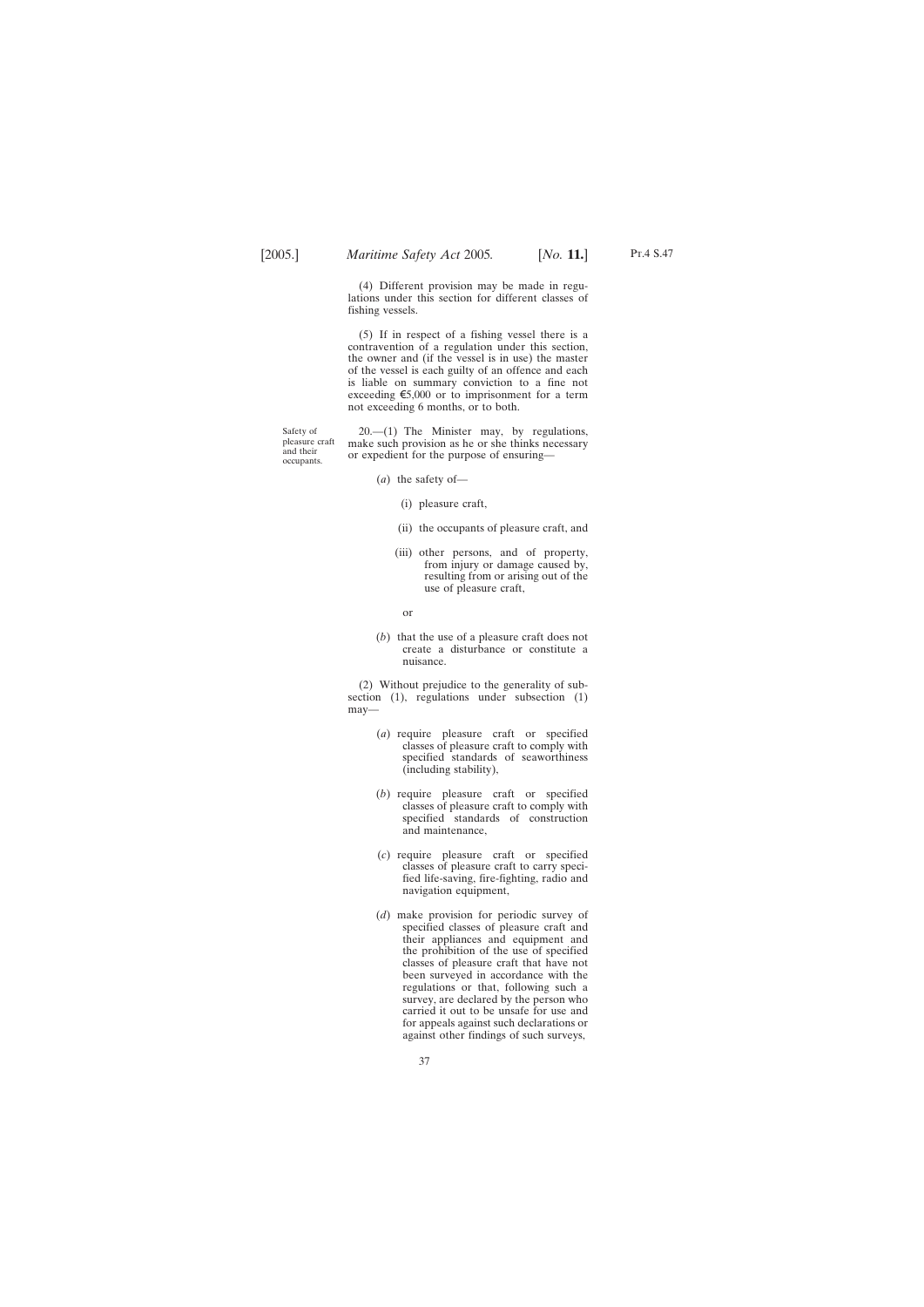- (*e*) provide for the registration of specified classes of pleasure craft and the licensing or certification of masters or persons in control of or operating pleasure craft or specified classes of pleasure craft,
- (*f*) regulate the use of pleasure craft or specified classes of pleasure craft by reference to the age or other qualifications of masters or persons in control of or operating pleasure craft or pleasure craft of a specified class,
- (*g*) regulate or prohibit the use of pleasure craft or specified classes of pleasure craft in particular circumstances, and the consumption of alcohol or drugs by masters or persons in control of or operating pleasure craft or pleasure craft of a specified class,
- (*h*) prohibit the use of pleasure craft or specified classes of pleasure craft unless there are in force policies of insurance under which the owners of the pleasure craft or, if the pleasure craft are on hire, the persons to whom they are on hire are insured to a specified extent against specified risks relating to the use of the pleasure craft,
- (*i*) require and regulate the use of personal flotation devices on specified classes of pleasure craft,
- (*j*) regulate the number of persons that may be carried on pleasure craft of a specified class, and
- (*k*) regulate or prohibit the towing of anything by or from pleasure craft or pleasure craft of a specified class.

(3) Regulations under this section may make provision for such consequential, incidental, ancillary and supplementary matters (including the enforcement of the regulations and, with the consent of the Minister for Finance, the charging of fees by the Minister) as the Minister considers necessary or expedient.

(4) Different provision may be made in regulations under this section for different classes of pleasure craft or persons on or using pleasure craft.

(5) If in respect of a pleasure craft there is a contravention of a regulation under this section, the owner and (if the craft is in use) the master of the craft is each guilty of an offence and each is liable on summary conviction to a fine not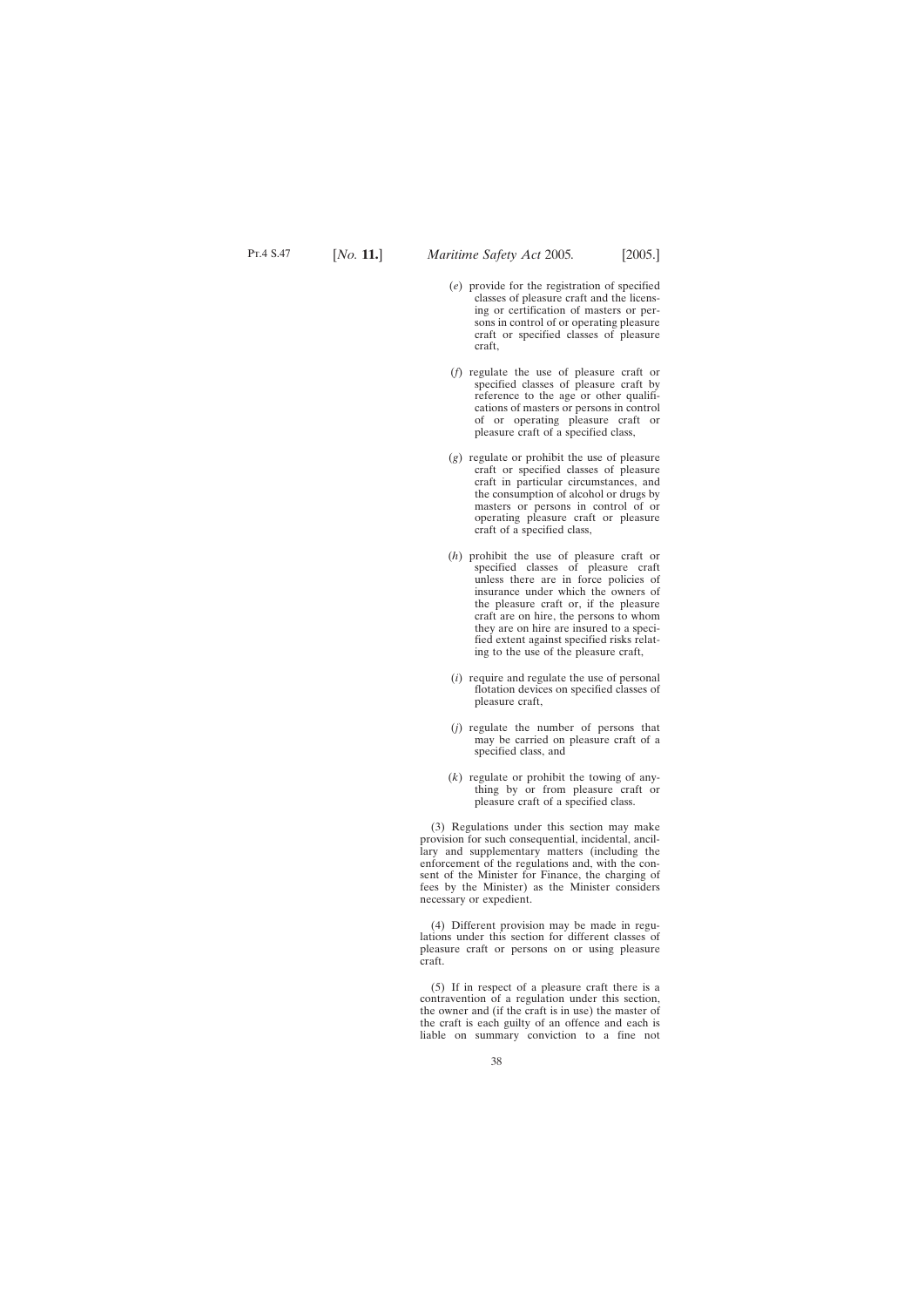exceeding  $\epsilon$ 5,000 or to imprisonment for a term not exceeding 6 months, or to both.

(6) In this section 'pleasure craft' means vessels used otherwise than for profit and used wholly or mainly for sport or recreation but includes mechanically propelled vessels that are on hire pursuant to contracts or other arrangements that do not require the owners of the vessels to provide crews or parts of crews for them.".

(2) The Act of 1992 is amended by substituting for section 27 the following:

"Fixed payment notice.

27.—(1) The Minister may prescribe that this section applies to a contravention or a particular contravention of regulations made under section 18 (other than subsection (2)(*d*)), 19 and 20.

(2) Where an authorised officer has reasonable grounds for believing that a person is committing or has committed an offence under section 18, 19 or 20 in relation to a contravention of regulations made under section 18, 19 or 20 to which this section applies or under *section 33(3)* or *34(2)* of the *Maritime Safety Act 2005* he or she may serve on the person a notice in the prescribed form or in a form to like effect stating that—

- (*a*) the person is alleged to have committed the offence in respect of the contravention,
- (*b*) the person may during the period of 21 days beginning on the date of the notice make to the organisation specified at the address specified in the notice a payment of  $\epsilon$ 150, or such other amount prescribed under subsection (5), accompanied by the notice, and
- (*c*) a prosecution in respect of the alleged offence will not be instituted during the period specified in the notice and, if the payment specified in the notice is made during that period, no prosecution in respect of the alleged offence will be instituted.

(3) Where notice is given under subsection  $(2)$ —

- (*a*) a person to whom the notice applies may, during the period specified in the notice, make to the organisation specified at the address specified in the notice the payment specified in the notice accompanied by the notice,
- (*b*) the organisation specified may receive the payment, issue a receipt for it and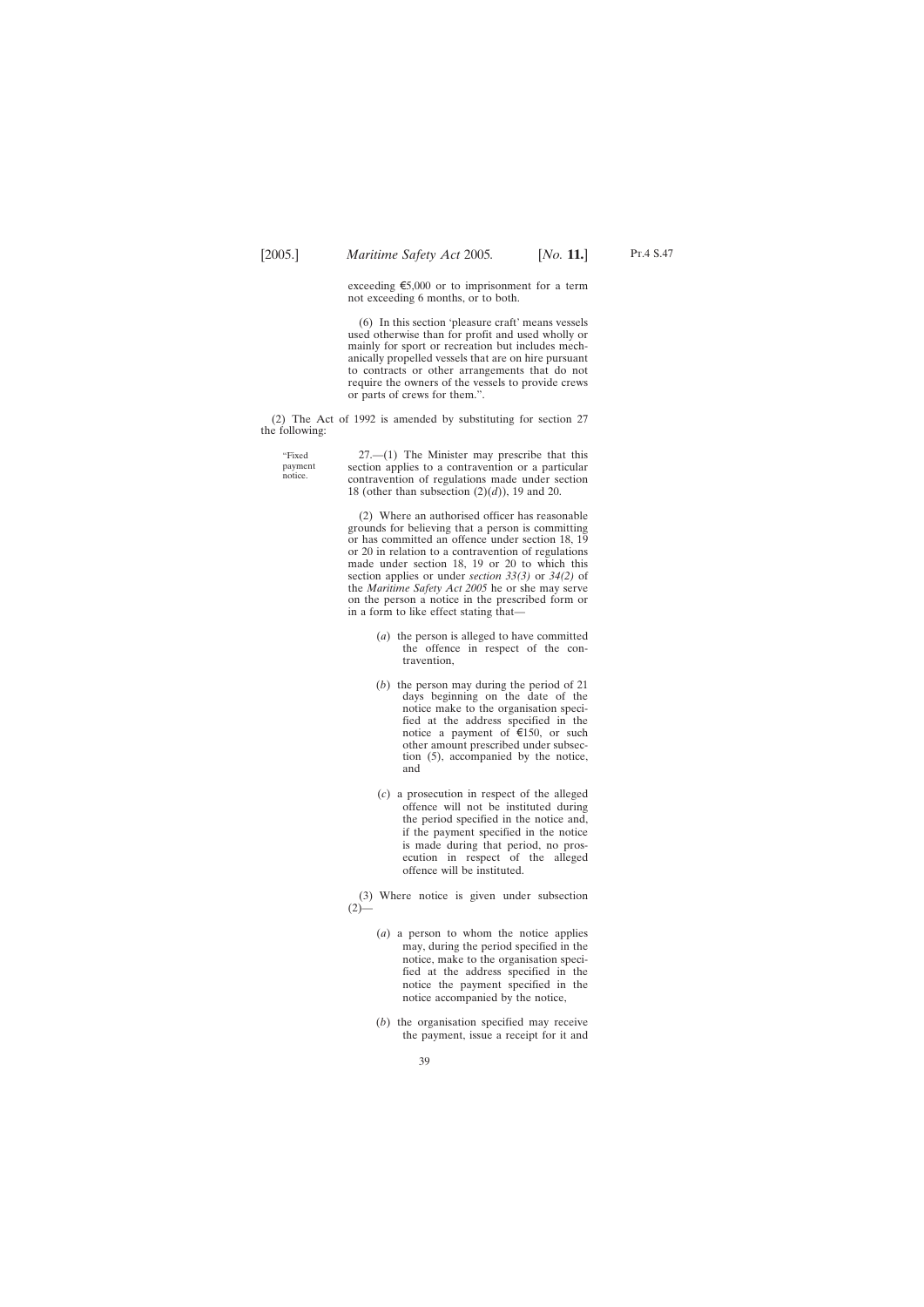retain the money so paid, and any payment so received shall not be recoverable in any circumstances by the person who made it,

<span id="page-39-0"></span>(*c*) a prosecution in respect of the alleged offence shall not be instituted in the period specified in the notice, and if the payment so specified is made during that period, no prosecution in respect of the alleged offence shall be instituted.

(4) In a prosecution for an offence under section 18, 19 or 20 or *section 33(3)* or *34(2)* of the *Maritime Safety Act 2005* the onus of proving that a payment pursuant to a notice under this section has been made lies on the defendant.

(5) The Minister may prescribe another amount, or different amounts in respect of different contraventions or different classes of vessels, in lieu of the amount specified in subsection  $(2)(b)$ .

(6) In this section 'organisation' means the Department of Communications, Marine and Natural Resources or such other person as specified in a notice issued under this section.".

(3) Regulations made under section 18, 19, 20 and 27 of the Act of 1992 which are in force immediately before the commencement of this section continue in force after such commencement and are deemed to have been made under section 18, 19, 20 or 27, as the case may be, inserted by this section.

**48**.—Section 12(4) of the Merchant Shipping Act 1947 is amended by substituting " $\epsilon$ 500" for "twenty five pounds".

**49**.—The Act of 1979 is amended—

(*a*) in section 3(3), by substituting " $\epsilon$ 5,000" for "£250",

- (*b*) in section 5(1), by substituting " $\text{\textsterling}100,000$ " for "£5,000",
- (*c*) in section 5(2), by substituting " $\epsilon$ 5,000" for "£500",
- (*d*) in section 6, by substituting " $\epsilon$ 5,000" for "£250",
- (*e*) in section 7(2), by substituting " $\epsilon$ 500" for "£250",
- (*f*) in section 8(2), by substituting " $\epsilon$ 5,000" for "£250", and
- (*g*) in section 11(2), by substituting " $\epsilon$ 500" for "£100".

**50**.—The Act of 1992 is amended—

Miscellaneous amendments to Act of 1992.

 $(a)$  in section  $6(2)$ —

Amendment of Merchant Shipping (Certification of

Seamen) Act 1979.

Amendment of Merchant Shipping Act 1947.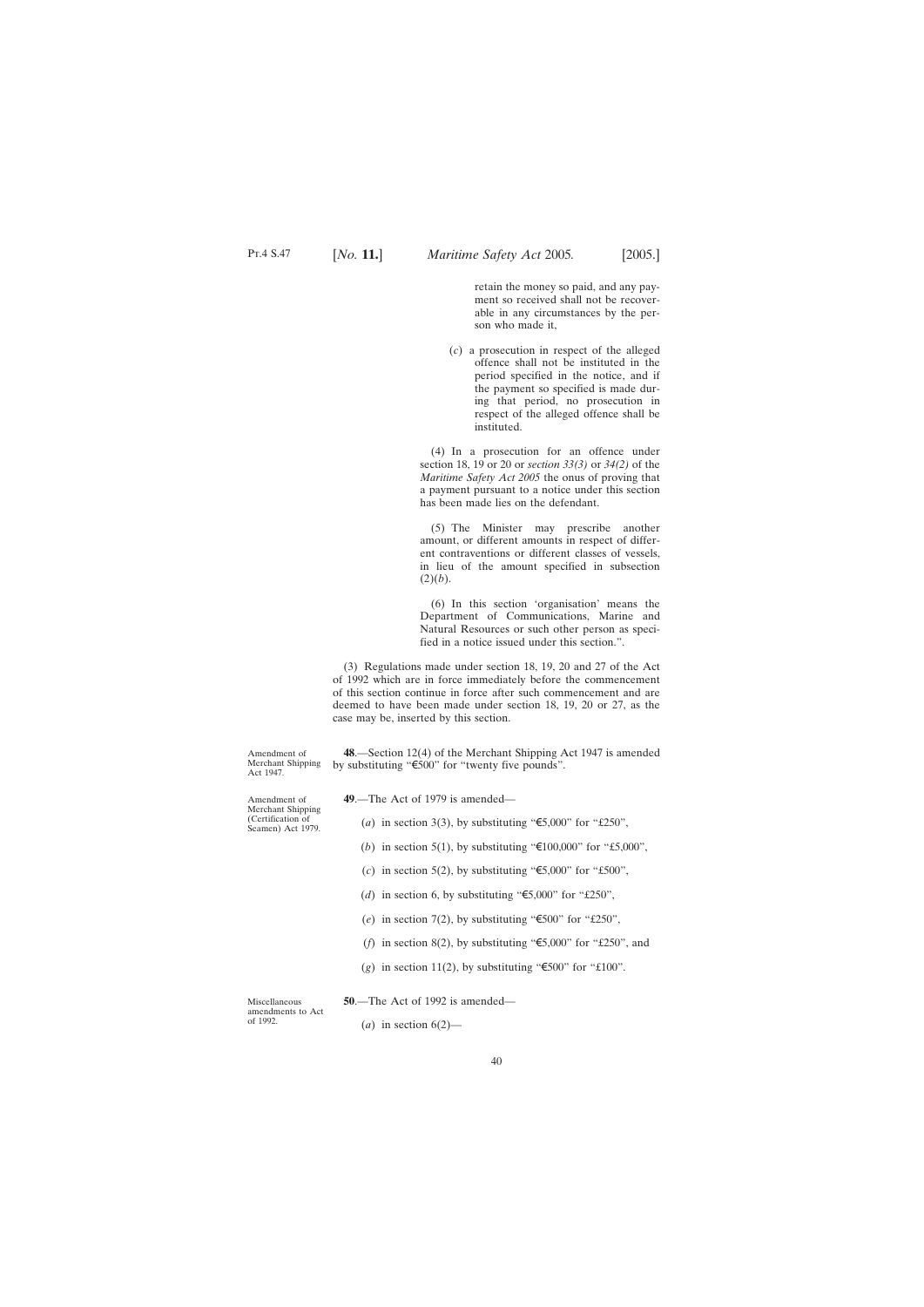- (i) paragraph (*a*), by substituting " $\epsilon$ 5,000" for "£1,000", and
- (ii) paragraph  $(b)$ , by substituting " $\in 100,000$ " for "£10,000",
- (*b*) in section  $8(6)$ 
	- (i) paragraph  $(a)$ , by substituting " $\epsilon$ 5,000" for "£1,000",
	- (ii) paragraph (*b*), by substituting " $\in 100,000$ " for "£10,000", and
	- (iii) paragraph (*c*), by substituting " $\in 100,000$ " for "£100,000",
- (*c*) in section 9, by inserting after subsection (2) the following:

"(2A) Where the Minister revokes or suspends a certificate in respect of a particular vessel, and is of opinion that it is in the interests of safety that the holder of the certificate should not be the holder of a certificate or licence in relation to other vessels, then the Minister may revoke or suspend any other certificate or licence held by the holder in relation to any other vessel.",

- (*d*) in section 10(2)—
	- (i) paragraph (*a*), by substituting " $\epsilon$ 1,000" for "£500", and
	- (ii) paragraph  $(b)$ , by substituting " $\epsilon$ 5,000" for "£1,000",
- (*e*) in section 11(2)—
	- (i) paragraph (*a*), by substituting " $\epsilon$ 5,000" for "£1,000", and
	- (ii) paragraph (*b*), by substituting " $\text{\textsterling}100,000$ " for "£10,000",
- (*f*) in section 12(2)—
	- (i) paragraph  $(a)$ , by substituting " $\epsilon$ 5,000" for "£1,000", and
	- (ii) paragraph (*b*), by substituting " $\in$ 100,000" for "£100,000",
- (*g*) in section 13(3)—
	- (i) paragraph  $(a)(i)$ , by substituting " $\epsilon$ 5,000" for "£1,000",
	- (ii) paragraph  $(a)$ (ii), by substituting " $\text{\textsterling}100,000$ " for "£100,000",
	- (iii) paragraph (*b*), by substituting " $\epsilon$ 2,000" for "£500", and
	- (iv) paragraph (*c*), by substituting " $\epsilon$ 5,000" for "£1,000",
- (*h*) in section 14(2)—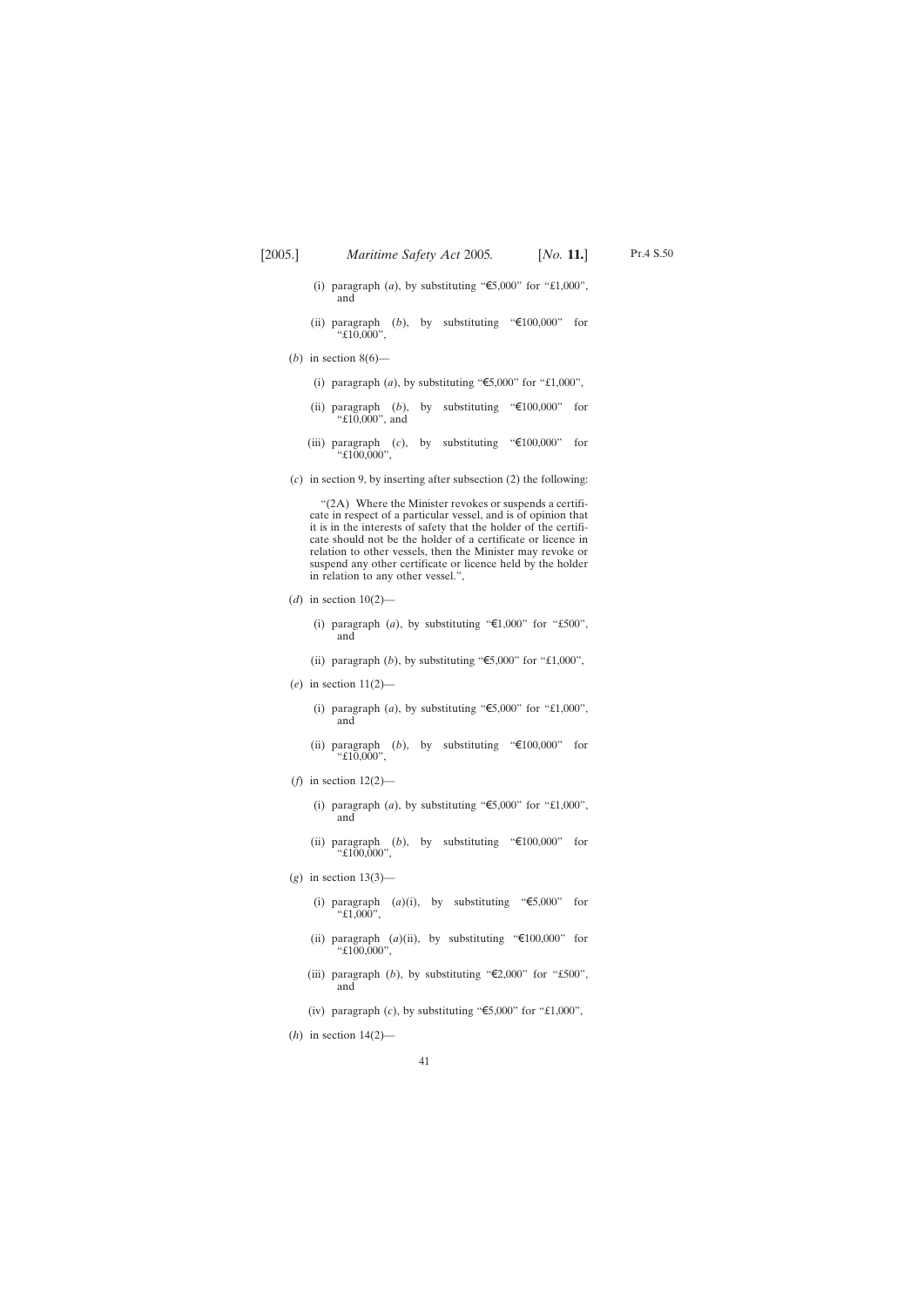- <span id="page-41-0"></span>(i) paragraph (*a*), by substituting " $\epsilon$ 5,000" for "£1,000", and
- (ii) paragraph  $(b)$ , by substituting " $\in 100,000$ " for " $£5,000"$ ,
- $(i)$  in section 14A(3) (inserted by section  $4(c)$  of the Merchant Shipping (Miscellaneous Provisions) Act 1998)—
	- (i) paragraph (*a*), by substituting " $\epsilon$ 5,000" for "£1,500", and
	- (ii) paragraph  $(b)$ , by substituting " $\in 100,000$ " for  $"£10,000"$ ,
- $(j)$  in section 15(7)—
	- (i) paragraph  $(a)$ , by substituting " $\epsilon$ 5,000" for "£1,000",
	- (ii) paragraph (*b*), by substituting " $\text{\textsterling}100,000$ " for "£5,000", and
	- (iii) paragraph (*c*), by substituting " $\epsilon$ 100,000" for "£50,000",
- (*k*) in section 16, by inserting after subsection (2) the following:

"(2A) Where the Minister revokes or suspends a licence in respect of a particular vessel under subsection (2), and is of opinion that it is in the interests of safety that the holder of the licence should not be the holder of a licence or certificate in relation to other vessels, then the Minister may revoke or suspend any other licence or certificate held by the holder in relation to any other vessel.",

- (*l*) in section 17(3)—
	- (i) paragraph (*a*), by substituting " $\epsilon$ 500" for "£200", and
	- (ii) paragraph (*b*), by substituting " $\epsilon$ 2,000" for "£500",
- $(m)$  in section 25(3), by substituting " $\epsilon$ 5,000" for "£1,000", and
- (*n*) in section 30, by substituting " $\epsilon$ 5,000" for "£1,000".

Increase in fines, etc., in Act of 2000.

- **51**.—The Act of 2000 is amended—
	- (*a*) in section 2, in the definition of "owner", by inserting "hirer," after "charterer,",
	- (*b*) in section 30(7), by substituting " $\epsilon$ 2,000" for "£1,000",
	- (*c*) in section 31(3), by substituting " $\epsilon$ 2,000" for "£1,000",
	- (*d*) in section 36(7), by substituting " $\epsilon$ 5,000" for "£1,500" and "6 months" for "12 months",
	- (*e*) in section 42—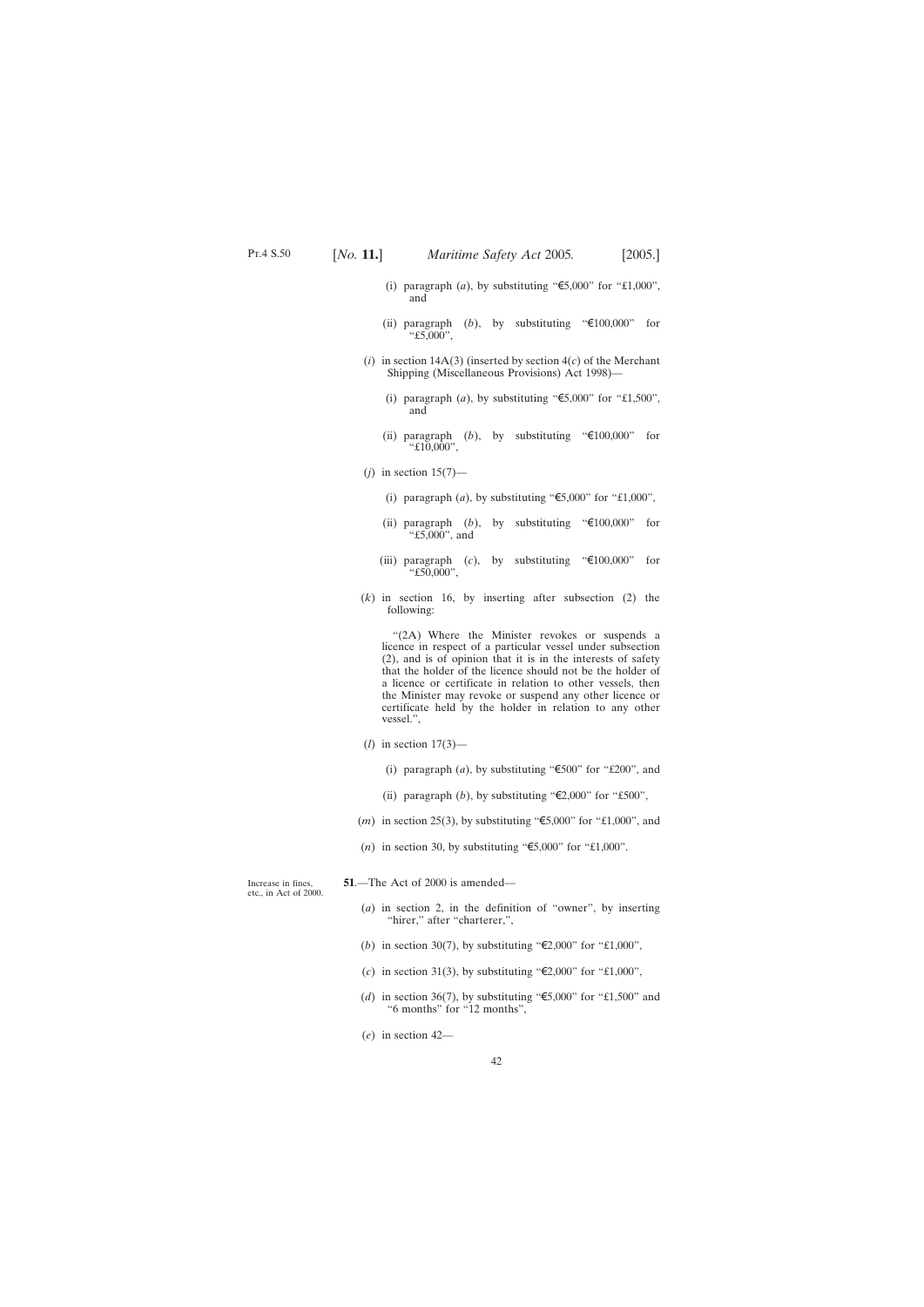- <span id="page-42-0"></span>(i) paragraph (*a*), by substituting " $\text{\textsterling}5,000$ " for "£1,500" and "6 months" for "3 months", and
- (ii) paragraph  $(b)$ , by substituting " $\in 100,000$ " for "£100,000".

#### PART 5

#### Amendment of Certain Enactments

- **52**.—The Harbours Act 1946 is amended—
	- (*a*) by substituting for section 48 the following:

"Cleaning, etc., 48.—Subject to compliance with the law for the time being in force, a harbour authority may take such measures as they think fit for cleaning, scouring, deepening, improving and dredging their harbour and the approaches to it.",

and

- $(b)$  in section  $60-$ 
	- (i) by substituting for subsection (12) the following:

"(12) A person guilty of an offence under this section is liable on summary conviction to a fine not exceeding  $\epsilon$ 5,000.",

and

- (ii) by inserting after subsection (13), the following:
	- "(14) (*a*) Where an officer of a harbour authority authorised for the purposes of this subsection has reasonable grounds for believing that a person is committing or has committed an offence under subsection (12) of this section he or she may serve the person with a notice, in the form specified by the harbour authority in bye-laws under this section, stating that—
		- (i) the person is alleged to have committed the offence, and
		- (ii) the person may during the period of 21 days beginning on the date of the notice make to the harbour authority at the address specified in the notice a payment of  $\epsilon$ 150, accompanied by the notice, and
		- (iii) a prosecution in respect of the alleged offence will not be instituted during the period specified in the notice and, if the payment specified in the notice

Amendment of Harbours Act 1946.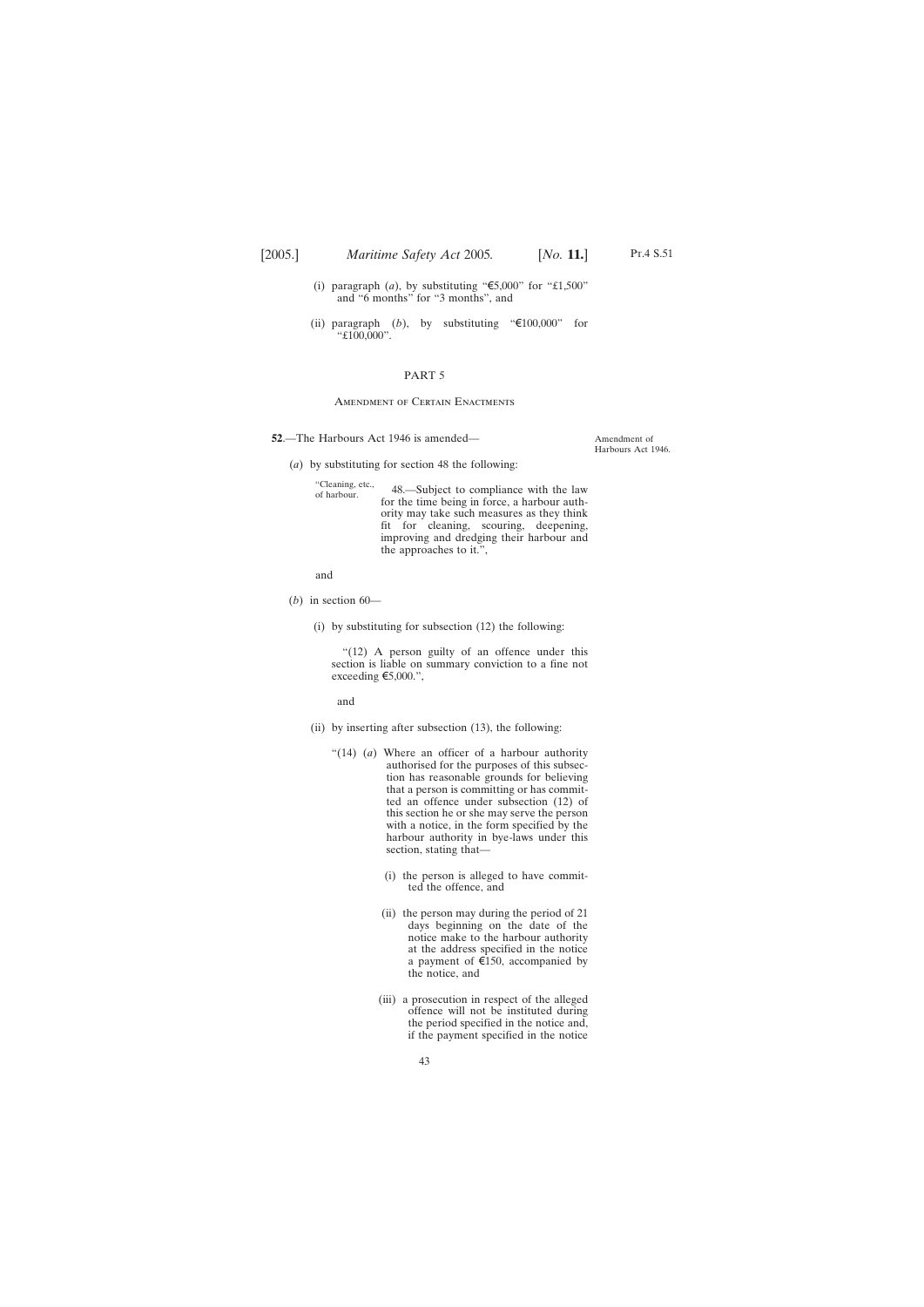is made during that period, no prosecution in respect of the alleged offence will be instituted.

- <span id="page-43-0"></span>(*b*) Where notice is given under paragraph (*a*) of this subsection—
	- (i) a person to whom the notice applies may, during the period specified in the notice, make to the harbour authority at the address specified in the notice the payment specified in the notice, accompanied by the notice,
	- (ii) the harbour authority may receive the payment, issue a receipt for it and retain the money paid, and any payment received shall not be recoverable in any circumstances by the person who made it,
	- (iii) a prosecution in respect of the alleged offence shall not be instituted in the period specified in the notice, and if the payment specified in the notice is made during that period, no prosecution in respect of the alleged offence shall be instituted.
- (*c*) In a prosecution for an offence under this subsection the onus of proving that a payment pursuant to a notice under this subsection has been made lies on the defendant.".

**53**.—Section 222B (inserted by section 4 of the Fisheries (Amendment) Act 2003) of the Fisheries (Consolidation) Act 1959 is amended—

- (*a*) by substituting for subsection (1) the following:
	- "(1) This section applies to any Irish sea-fishing boat.",
- (*b*) in subsection (2) by inserting "or renewed" after "granted",
- (*c*) by substituting for paragraph (*a*) of subsection (3) the following:
	- "(*a*) The licensing authority may grant sea-fishing boat licences for such period as is specified in the licence.",
- (*d*) in subsection (3)(*d*), by substituting "terms and conditions" for "conditions",
- (*e*) by substituting for subsection (4) the following:
	- "(4) (*a*) The licensing authority may renew a sea-fishing boat licence, without the holder of the licence making an application under subsection (3)(*b*),

Sea-fishing boat licences.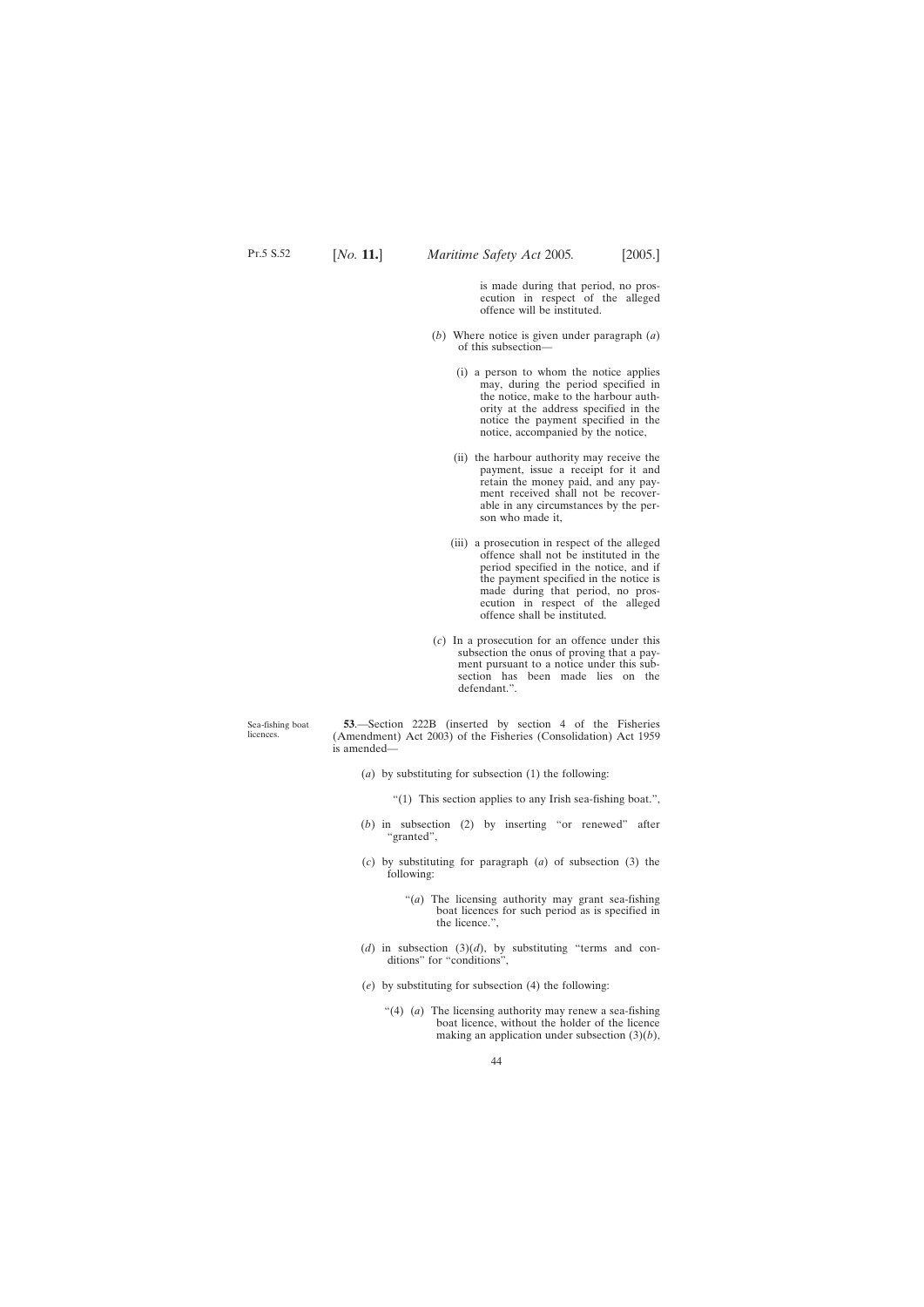for such period or periods as he or she considers appropriate.

- (*b*) Section 7 of the Fisheries (Amendment) Act 2003 does not apply to the renewal of a licence under paragraph (*a*).
- (*c*) A sea-fishing boat licence which has been renewed by the licensing authority before the commencement of *section 53* of the *Maritime Safety Act 2005* is deemed to have been renewed under paragraph (*a*).",
- (*f*) in subsection (8), by substituting for paragraph (*a*) the following:
	- "(*a*) The licensing authority may attach to a sea-fishing boat licence such terms (including terms specifying an event or other circumstance on the occurrence of which the licence is to come into force or cease to be in force) and conditions (including conditions precedent to the licence's becoming operative) as he or she shall think fit and he or she may also attach further terms or conditions to or vary the terms or conditions already attached to such a licence or remove any such terms or conditions.",
- $(g)$  in subsection  $(8)(b)$  and  $(c)$ , by substituting "term or condition" for "condition",
- (*h*) by inserting after subsection (8) the following:
	- "(8A) (*a*) It is condition of a sea-fishing boat licence that the licensee shall ensure that the licensed boat complies with requirements specified by or under the *Merchant Shipping Acts 1894* to *2005*.
		- (*b*) Where by or under the *Merchant Shipping Acts 1894* to *2005* a survey is required to be carried out of a sea-fishing boat for the purpose of establishing whether or not such boat complies with the requirements specified by or under those Acts, the licensing authority shall not grant or renew a sea-fishing boat licence in respect of the boat unless the licensing authority is satisfied that the boat complies with such requirements.
		- (*c*) Where a code of practice published by the Minister relating to the safety and sea-worthiness of sea-fishing boats of a class to which paragraph (*b*) does not apply requires a survey to be carried out of a sea-fishing boat of such class for the purpose of establishing whether or not such boat complies with the requirements specified in the code of practice, the licensing authority shall not grant a sea-fishing boat licence in respect of the boat unless a declaration of compliance with the code of practice has been provided to the licensing authority.",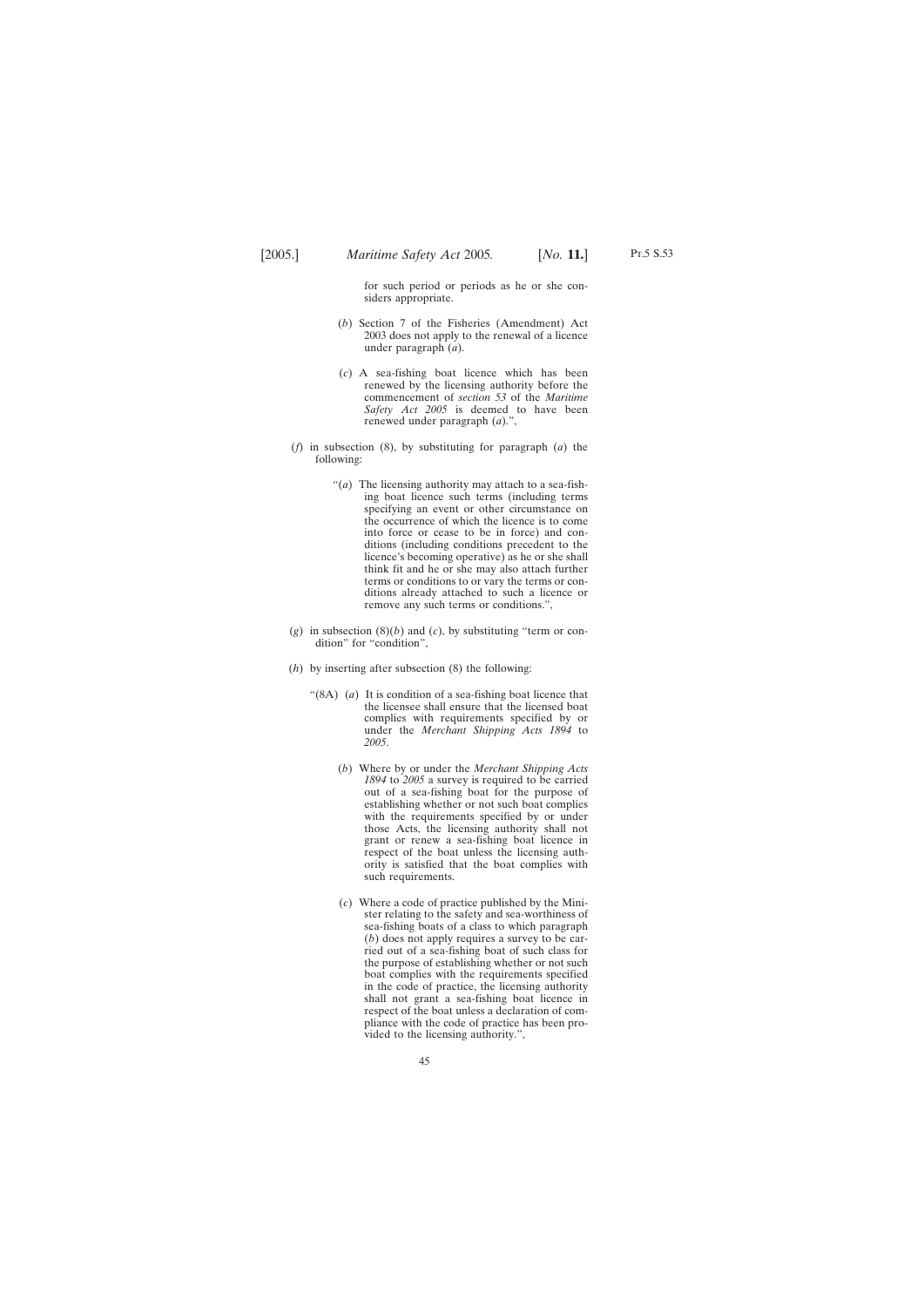and

<span id="page-45-0"></span>(*i*) in subsection (13) by substituting for the definition of "Act of 1983" the following:

" 'Irish sea-fishing boat' means a sea-fishing boat which is—

- (*a*) entered in the Register of Fishing Boats, or is required to be so entered, or
- (*b*) exempt from such entry by regulations under section 373 of the Merchant Shipping Act 1894;".

Amendment of Fishery Harbour Centres Act 1968.

**54**.—Section 4 of the Fishery Harbour Centres Act 1968 is amended—

- (*a*) by substituting for paragraph (*a*) of subsection (6) the following:
	- "(*a*) A person who contravenes an order or bye-law under this section is guilty of an offence and is liable on summary conviction to a fine not exceeding  $\epsilon$ 5,000.",

and

- (*b*) by inserting after subsection (9) the following:
	- "(10) (*a*) Where an officer of the Minister authorised for the purposes of this subsection has reasonable grounds for believing that a person is committing or has committed an offence under subsection  $(6)(a)$  of this section he or she may serve the person with a notice, in the form specified by the Minister in bye-laws under this section, stating that—
		- (i) the person is alleged to have committed the offence, and
		- (ii) the person may during the period of 21 days beginning on the date of the notice make to the Minister at the address specified in the notice a payment of such amount specified in bye-laws under this section, accompanied by the notice, and
		- (iii) a prosecution in respect of the alleged offence will not be instituted during the period specified in the notice and, if the payment specified in the notice is made during that period, no prosecution in respect of the alleged offence will be instituted.
		- (*b*) Where notice is given under paragraph (*a*) of this subsection—
			- (i) a person to whom the notice applies may, during the period specified in the notice,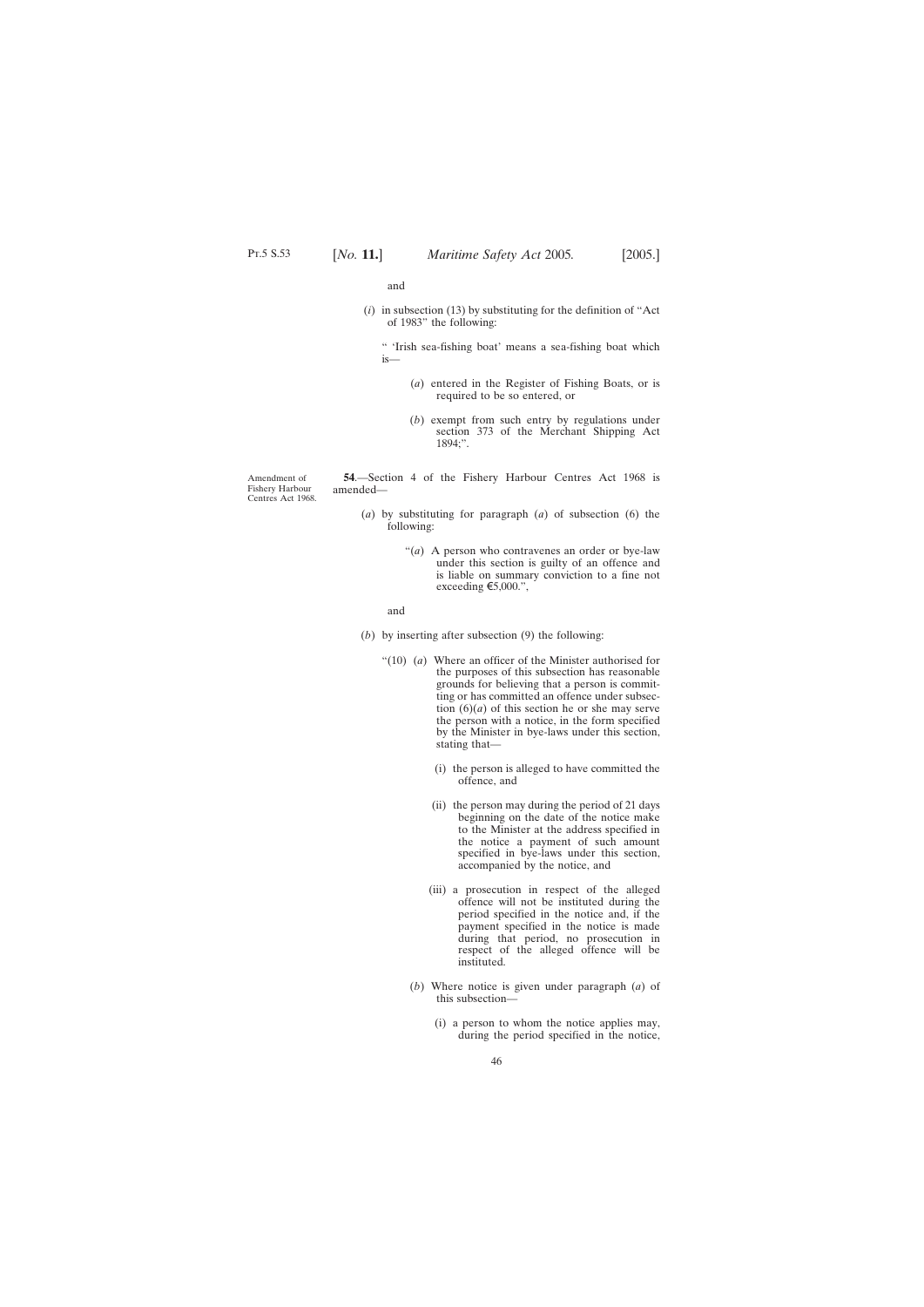make to the Minister at the address specified in the notice the payment specified in the notice accompanied by the notice,

- <span id="page-46-0"></span>(ii) the Minister may receive the payment, issue a receipt for it and retain the money paid, and any payment received shall not be recoverable in any circumstances by the person who made it,
- (iii) a prosecution in respect of the alleged offence shall not be instituted in the period specified in the notice, and if the payment specified is made during that period, no prosecution in respect of the alleged offence shall be instituted.
- (*c*) In a prosecution for an offence under this subsection the onus of proving that a payment pursuant to a notice under this subsection has been made lies on the defendant.
- (*d*) Any payment received by the Minister under this subsection shall be paid into the Fishery Harbour Centres Fund.".

**55**.—(1) Section 4(1) (inserted by section 2 of the Landlord and Amendment of Tenant (Ground Rents) Act 2005) of the Landlord and Tenant section 4 of (Ground Rents) (No. 2) Act 1978 is amended by inserting after paragraph (*c*) the following:

Landlord and Tenant (Ground Rents) (No. 2) Act 1978.

"(*cc*) a company within the meaning of section 2 of the Harbours Act 1996,".

(2) The amendment provided for in *subsection (1)* does not affect actions taken before the commencement of this section under the Landlord and Tenant Acts 1967 to 2005.

**56**.—The Canals Act 1986 is amended—

- (*a*) in section 7, by inserting after subsection (1) the following:
	- "(1A) (*a*) If Waterways Ireland proposes to make byelaws under subsection (1), it shall publish a notice of the proposal in one or more newspapers circulating in the vicinity of the canal or other canal property to which the proposal relates.
		- (*b*) A notice under paragraph (*a*) shall contain a statement in general terms of the purposes for which the proposed bye-laws are to be made and an intimation that—
			- (i) a copy of the draft bye-laws is open for public inspection at a place specified in the notice, and
			- (ii) a person may submit to Waterways Ireland objections to the draft bye-laws at any

Amendment of Canals Act 1986.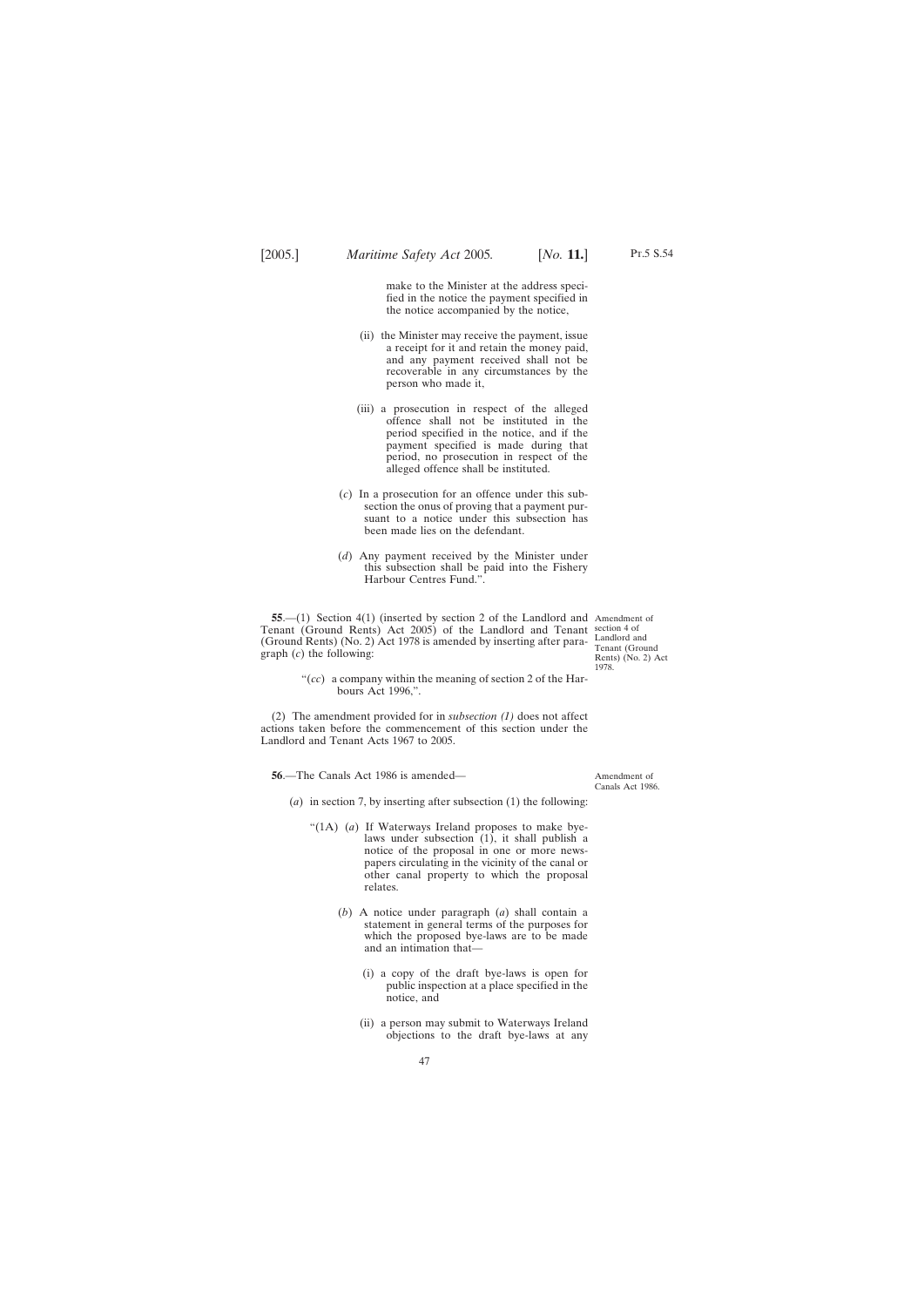time during the period of 21 days commencing on the day of the first publication of the notice.

- (*c*) Waterways Ireland shall, during the period of 21 days, keep a copy of the draft bye-laws open for public inspection at the place specified in the notice.
- (*d*) Any person who objects to the draft bye-laws may submit his or her objections to Waterways Ireland in writing at any time during the period of 21 days. Waterways Ireland shall consider the objections.
- (*e*) On the expiration of the period of 21 days, Waterways Ireland shall, as it thinks proper, refrain from making the bye-laws or, with the consent of the Minister for Community, Rural and Gaeltacht Affairs, make the bye-laws either without modification or with such modification, as it thinks proper.
- (*f*) A copy of the bye-laws for the time being in force under subsection (1) in relation to a canal or other canal property shall be made available by Waterways Ireland for inspection by the public at the public offices of Waterways Ireland during ordinary office hours. Waterways Ireland shall make available to the public at such price (if any) as may be determined by it copies of bye-laws for the time being in force relating to a canal or other canal property.";
- (*b*) in section 7—
	- (i) by substituting for subsection (3), the following:

"(3) A person who contravenes a bye-law under subsection (1) (other than paragraph (i)) is guilty of an offence and is liable on summary conviction to a fine not exceeding  $\epsilon$ 5000.",

- (ii) by deleting subsection (4), and
- (iii) by inserting after subsection (7) the following:

"(8) Waterways Ireland may recover as a simple contract debt in any court of competent jurisdiction from any person by whom it is payable any amount due and owing under bye-laws made under subsection  $(1)(i)$ .",

and

(*c*) by inserting after section 7, the following:

"Fixed payment notice.

7A.—(1) Where an authorised officer of Waterways Ireland has reasonable grounds for believing that a person is committing or has committed an offence under section 7, he or she may serve the person with a notice, in the form specified by Waterways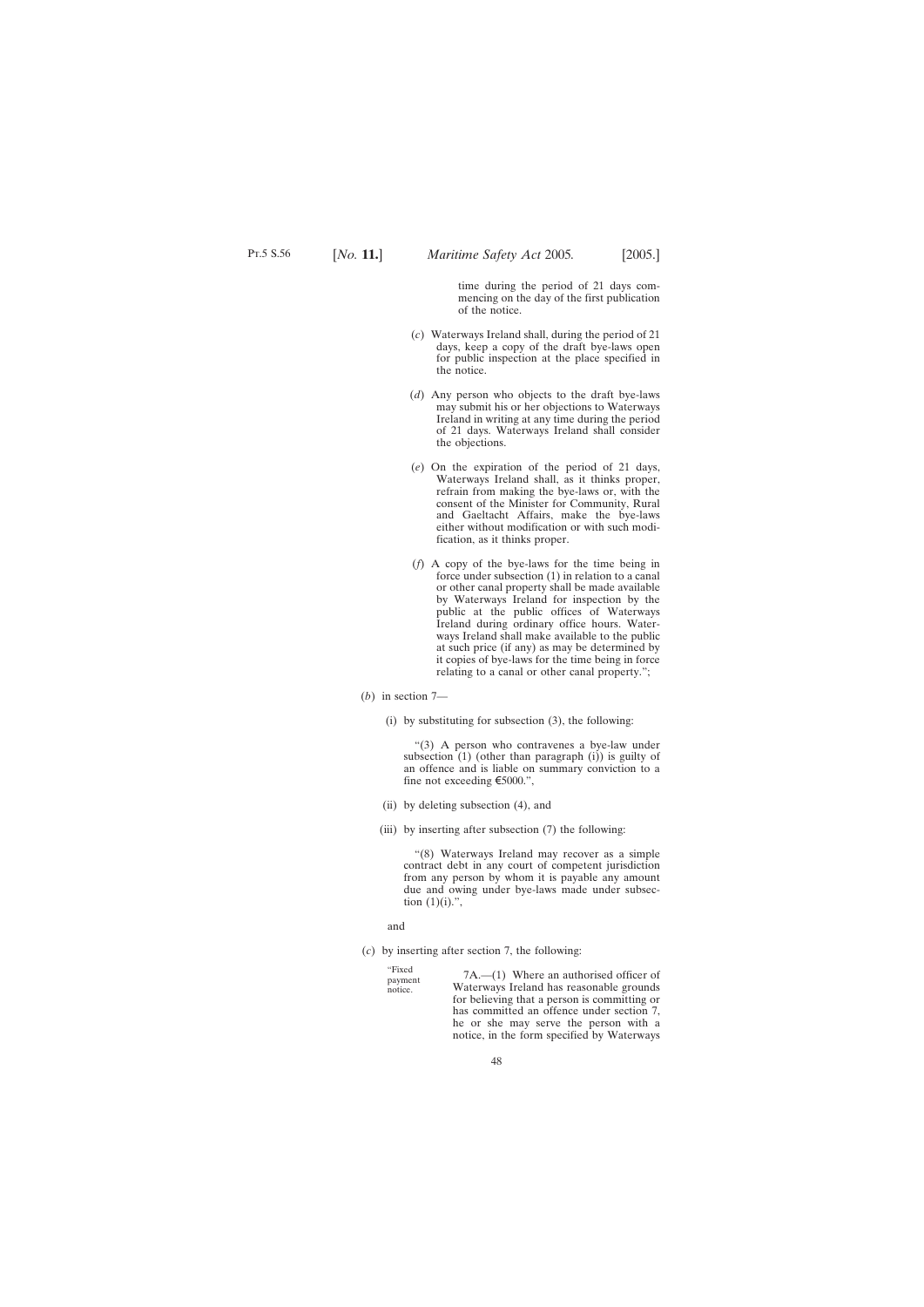<span id="page-48-0"></span>Ireland in bye-laws under section 7 stating that—

- (*a*) the person is alleged to have committed the offence, and
- (*b*) the person may during the period of 21 days beginning on the date of the notice make to Waterways Ireland, at the address specified in the notice a payment of  $\epsilon$ 150, accompanied by the notice, and
- (*c*) a prosecution in respect of the alleged offence will not be instituted during the period specified in the notice and, if the payment specified in the notice is made during that period, no prosecution in respect of that alleged offence will be instituted.

(2) Where notice is given under subsection  $(1)$ —

- (*a*) a person to whom the notice applies may, during the period specified in the notice, make to Waterways Ireland at the address specified in the notice the payment specified in the notice, accompanied by the notice,
- (*b*) Waterways Ireland may receive the payment, issue a receipt for it and retain the money paid, and any payment received shall not be recoverable in any circumstances by the person who made it,
- (*c*) a prosecution in respect of the alleged offence shall not be instituted in the period specified in the notice, and if the payment specified in the notice is made during that period, no prosecution in respect of the alleged offence shall be instituted.

(3) In a prosecution for an offence under section 7 the onus of proving that a payment pursuant to a notice under this section has been made lies on the defendant.".

**57**.—The Shannon Navigation Act 1990 is amended—

Amendment of Shannon Navigation

(*a*) in section 3, by inserting after subsection (1) the  $\frac{\text{Act }1990.}{\text{Act }}$ following—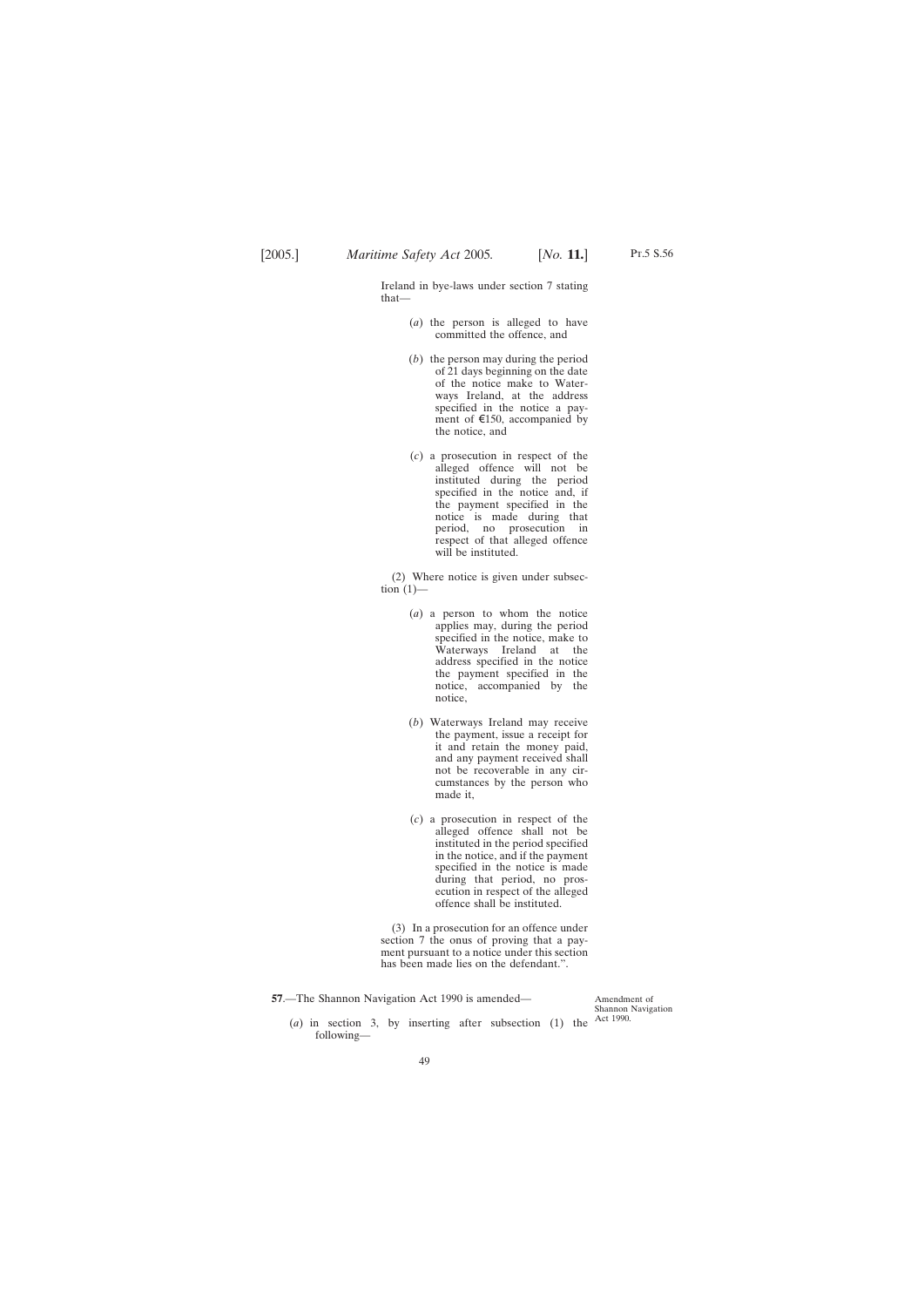- "(1A) (*a*) If Waterways Ireland proposes to make byelaws under subsection (1), it shall publish a notice of the proposal in one or more newspapers circulating in the vicinity of the Shannon navigation to which the proposal relates.
	- (*b*) A notice under paragraph (*a*) shall contain a statement in general terms of the purposes for which the proposed bye-laws are to be made and an intimation that—
		- (i) a copy of the draft bye-laws is open for public inspection at a place specified in the notice, and
		- (ii) a person may submit to Waterways Ireland objections to the draft bye-laws at any time during the period of 21 days commencing on the day of the first publication of the notice.
	- (*c*) Waterways Ireland shall, during the period of 21 days, keep a copy of the draft bye-laws open for public inspection at the place specified in the notice.
	- (*d*) Any person who objects to the draft bye-laws may submit his or her objections to Waterways Ireland in writing at any time during the period of 21 days. Waterways Ireland shall consider the objections.
	- (*e*) On the expiration of the period of 21 days, Waterways Ireland shall, as it thinks proper, refrain from making the bye-laws or, with the consent of the Minister for Community, Rural and Gaeltacht Affairs, make the bye-laws either without modification or with such modification, as it thinks proper.
	- (*f*) A copy of the bye-laws for the time being in force under subsection (1) in relation to the Shannon navigation shall be made available by Waterways Ireland for inspection by the public at the public offices of Waterways Ireland during ordinary office hours. Waterways Ireland shall make available to the public, at such fee (if any) as may be determined by it, copies of bye-laws for the time being in force relating to the Shannon navigation.";
- (*b*) in section 3, by substituting for subsection (5), the following:

"(5) A person who contravenes a bye-law under subsection (1) (other than paragraph (*l*)) is guilty of an offence and is liable on summary conviction to a fine not exceeding  $\epsilon$ 5,000.

(5A) Waterways Ireland may recover as a simple contract debt in any court of competent jurisdiction from any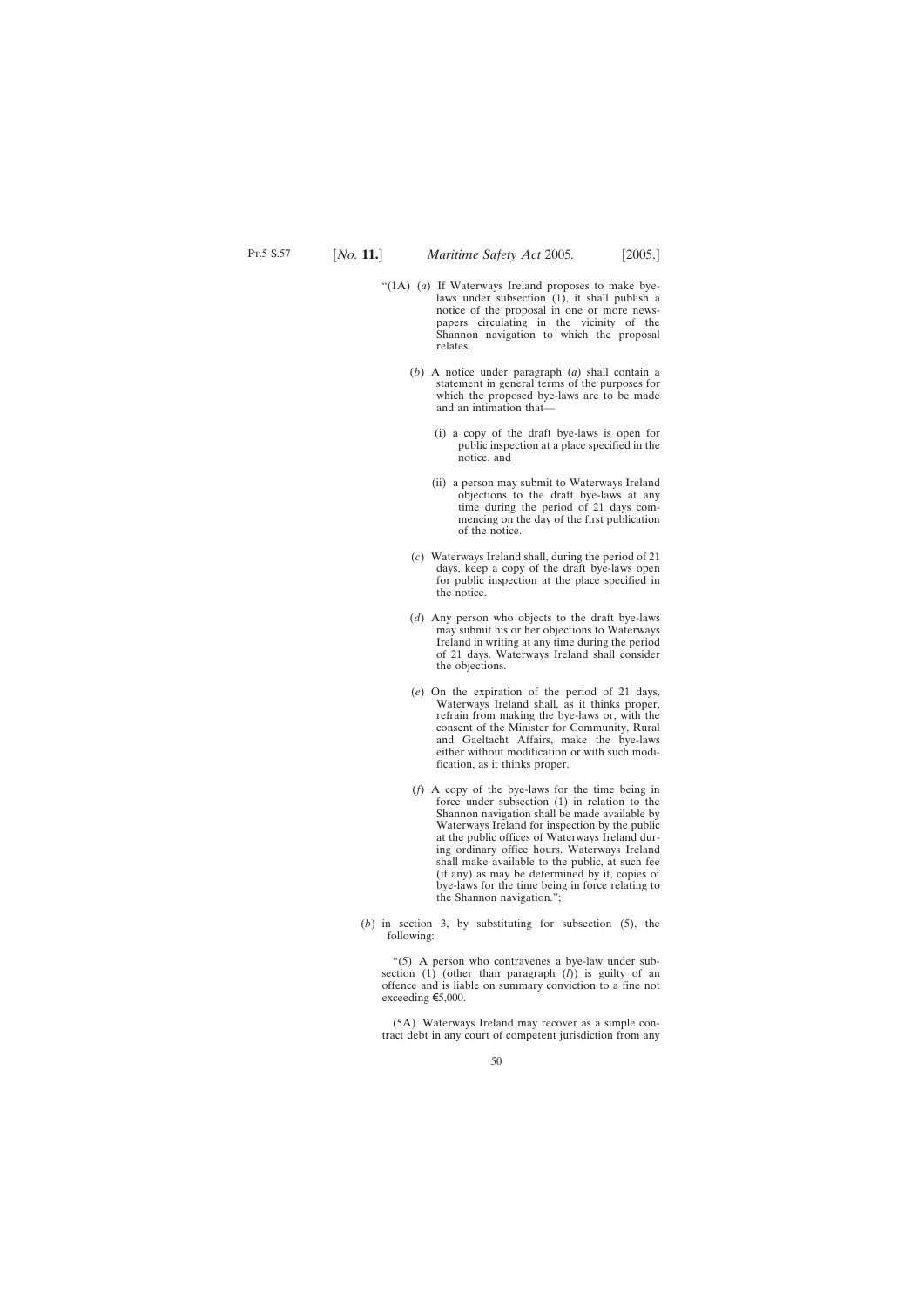Pt.5 S.57

person by whom it is payable any amount due and owing under bye-laws made under subsection (1)(*l*).",

and

"Fixed payment notice.

(*c*) by inserting after section 3, the following:

3A.—(1) Where an authorised officer of Waterways Ireland has reasonable grounds for believing that a person is committing or has committed an offence under section 3, he or she may serve the person with a notice, in the form specified by Waterways Ireland in bye-laws under section 3, stating that—

- (*a*) the person is alleged to have committed the offence, and
- (*b*) the person may during the period of 21 days beginning on the date of the notice make to Waterways Ireland, at the address specified in the notice, a payment of  $\epsilon$ 150, accompanied by the notice, and
- (*c*) a prosecution in respect of the alleged offence will not be instituted during the period specified in the notice and, if the payment specified in the notice is made during that period, no prosecution in respect of that alleged offence will be instituted.

(2) Where notice is given under subsection  $(1)$ —

- (*a*) a person to whom the notice applies may, during the period specified in the notice, make to Waterways Ireland at the address specified in the notice the payment specified in the notice, accompanied by the notice,
- (*b*) Waterways Ireland may receive the payment, issue a receipt for it and retain the money paid, and any payment received shall not be recoverable in any circumstances by the person who made it,
- (*c*) a prosecution in respect of the alleged offence shall not be instituted in the period specified in the notice, and if the payment so specified is made during that period, no prosecution in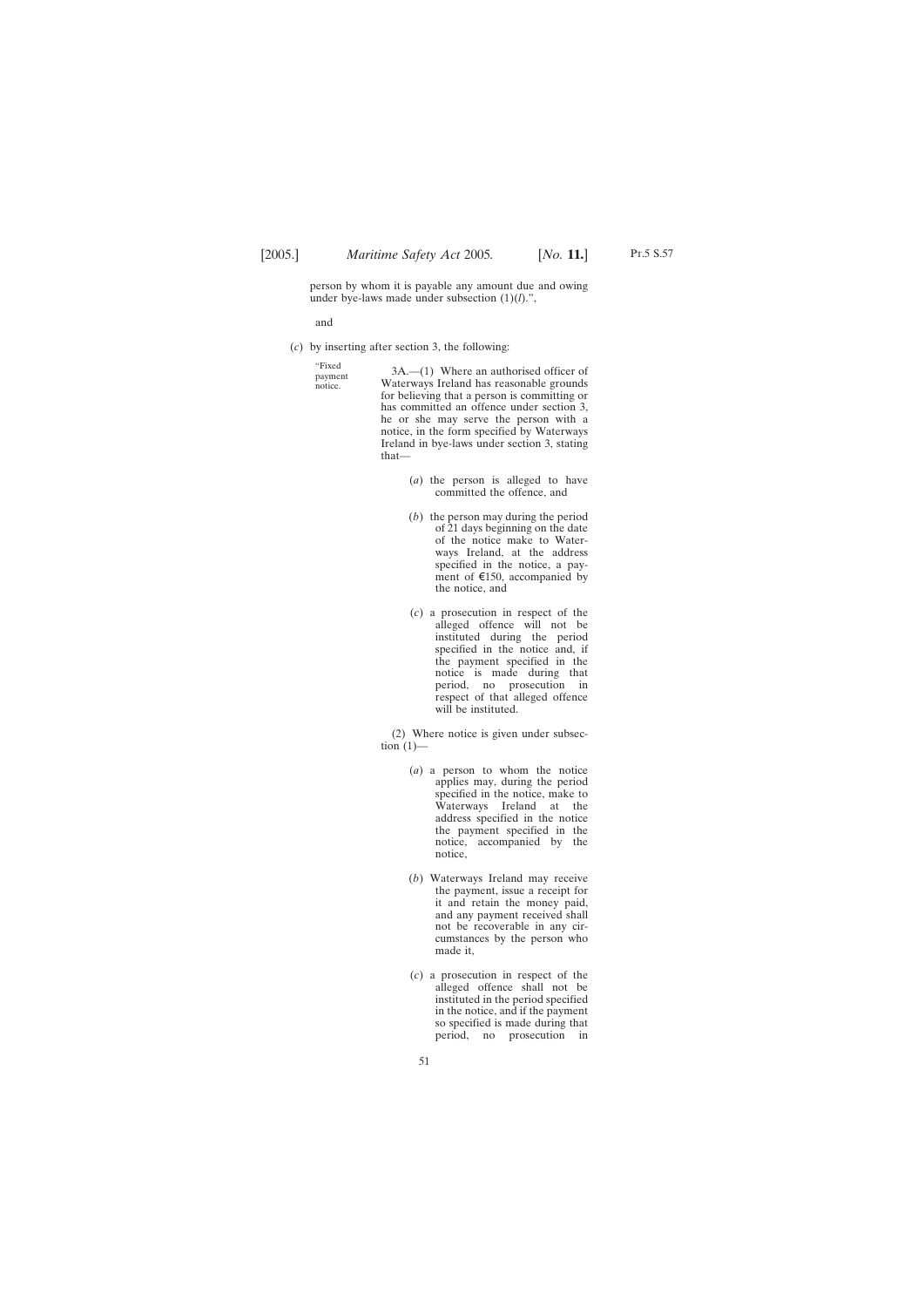respect of the alleged offence shall be instituted.

(3) In a prosecution for an offence under section 3 the onus of proving that a payment pursuant to a notice under this section has been made lies on the defendant.".

<span id="page-51-0"></span>Amendment of Harbours Act 1996. **58**.—The Harbours Act 1996 is amended—

(*a*) by substituting for subsections (1) and (2) of section 6 the following:

"(1) A person guilty of an offence under section 46, 50, 52, 53, 60 or 77 is liable—

- (*a*) on summary conviction, to a fine not exceeding  $\epsilon$ 5,000 or to imprisonment for a term not exceeding 6 months or both, or
- (*b*) on conviction on indictment, to a fine not exceeding  $\epsilon$ 1,000,000 or imprisonment for a term not exceeding 2 years or both.

(2) A person guilty of an offence under this Act (other than section 46, 50, 52, 53, 60 or 77) is guilty of an offence and is liable on summary conviction to a fine not exceeding  $\epsilon$ 5,000.",

(*b*) by inserting after section 6 the following:

"Fixed payment notice.

6A.—(1) Where a member of a company's harbour police (within the meaning of section 54), has reasonable grounds for believing that a person is committing or has committed an offence under section 42, 47, 48, 49, 61, 66, 71, 76 or 92(10) in the harbour for which he or she is such a member, he or she may serve the person with a notice, in the form specified by the company in bye-laws under section 42, stating that—

- (*a*) the person is alleged to have committed the offence, and
- (*b*) the person may during the period of 21 days beginning on the date of the notice make to the company concerned at the address specified in the notice a payment of—
	- (i)  $\epsilon$ 300, in respect of committing an offence, other than an offence under section 42 or 71, or
	- (ii) such other amount, of not more than  $\xi$ 300 but not less than  $\epsilon$ 50, as specified in<br>bye-laws made under bye-laws made under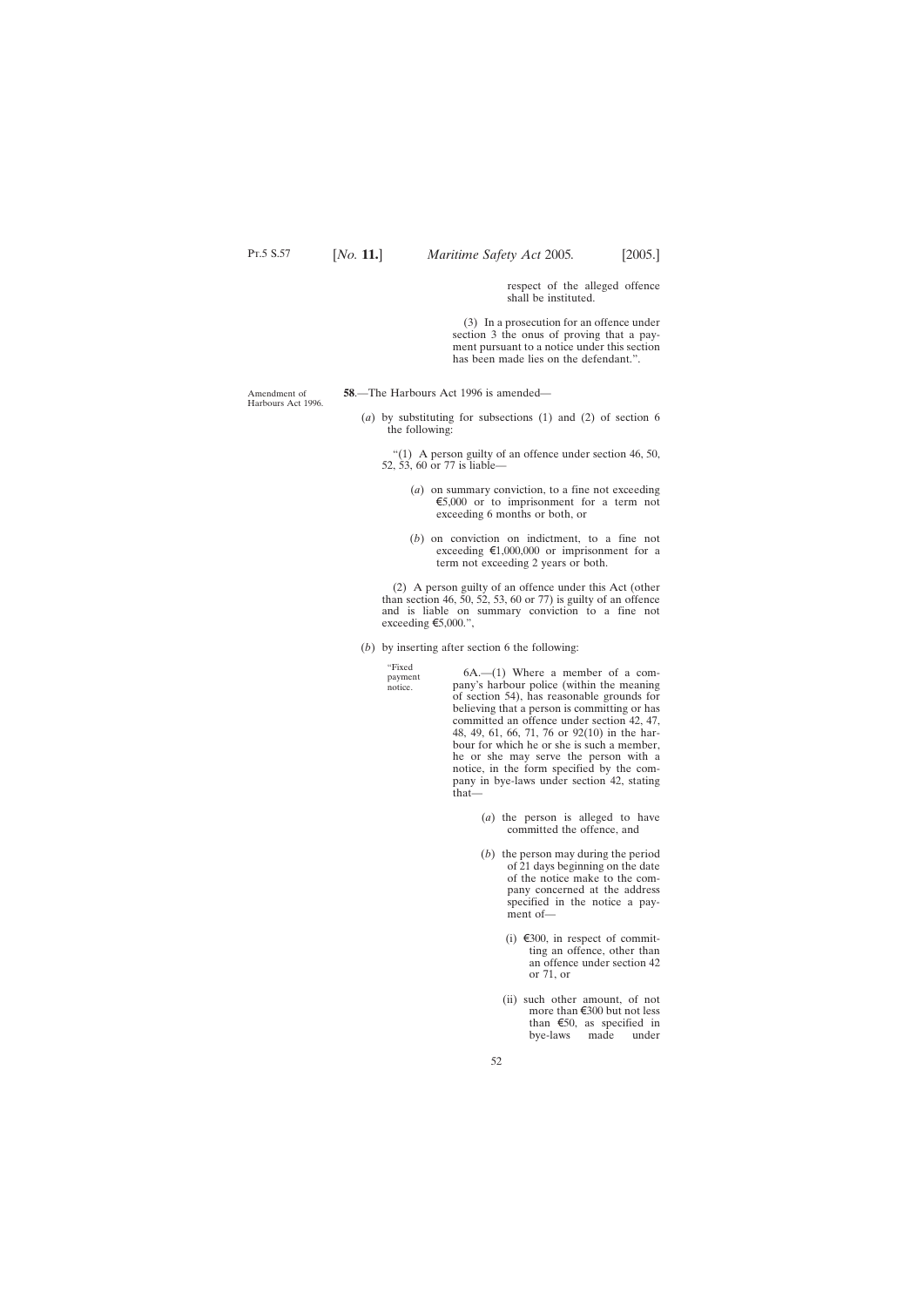section 42, in respect of committing an offence under section 42 or 71, as the case may be,

or such other amount in lieu of any of those amounts as stands specified in regulations made by the Minister, accompanied by the notice, and

(*c*) a prosecution in respect of the alleged offence will not be instituted during the period specified in the notice and, if the payment specified in the notice is made during that period, no prosecution in respect of the alleged offence will be instituted.

(2) Where notice is given under subsection  $(1)$ —

- (*a*) a person to whom the notice applies may, during the period specified in the notice, make to the company at the address specified in the notice the payment specified in the notice accompanied by the notice,
- (*b*) the company specified in the notice may receive the payment, issue a receipt for it and retain the money paid, and any payment received shall not be recoverable in any circumstances by the person who made it,
- (*c*) a prosecution in respect of the alleged offence shall not be instituted in the period specified in the notice, and if the payment so specified is made during that period, no prosecution in respect of the alleged offence shall be instituted.

(3) In a prosecution for an offence under a provision mentioned in subsection (1) the onus of proving that a payment pursuant to a notice under this section has been made lies on the defendant.",

and

- (*c*) in section 42, by inserting after subsection (3) the following:
	- "(4) (*a*) If a company proposes to make bye-laws under subsection  $(1)$  it shall publish a notice of the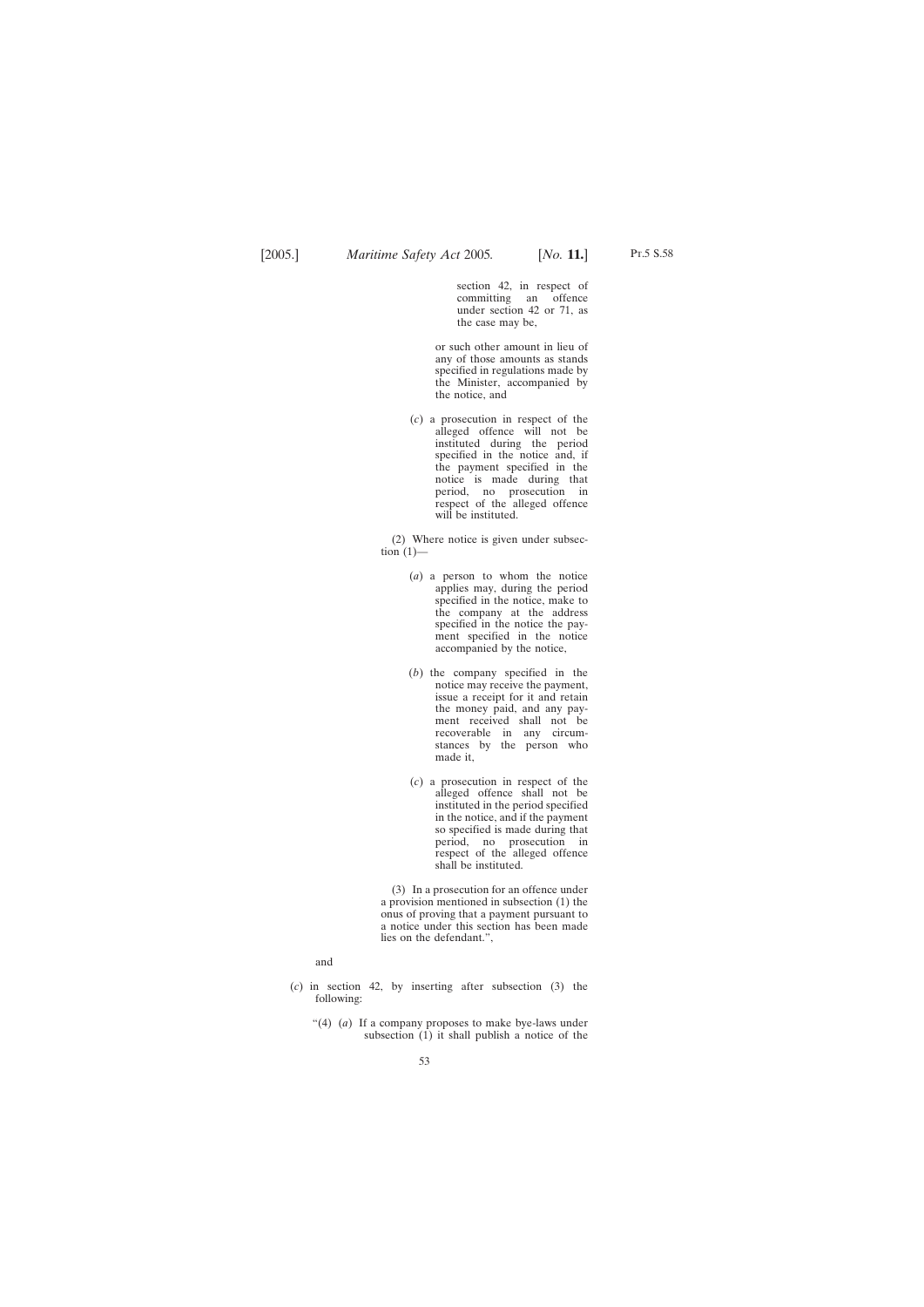proposal in one or more newspapers circulating in the vicinity of the harbour to which the proposal relates.

- <span id="page-53-0"></span>(*b*) A notice under paragraph (*a*) shall contain a statement in general terms of the purposes for which the proposed bye-laws are to be made and an intimation that—
	- (i) a copy of the draft bye-laws is open for public inspection at a place in the harbour specified in the notice, and
	- (ii) a person may submit to the company objections to the draft bye-laws at any time during the period of 21 days commencing on the day of the first publication of the notice.
- (*c*) The company shall, during the period of 21 days, keep a copy of the draft bye-laws open for public inspection at the place specified in the notice.
- (*d*) Any person who objects to the draft bye-laws may submit his or her objections to the company in writing at any time during the period of 21 days. The company shall consider the objections.
- (*e*) On the expiration of the period of 21 days, the company shall, as it thinks proper, refrain from making the bye-laws or make the bye-laws either without modification or with such modification, as it thinks proper.

(5) A copy of bye-laws for the time being in force under subsection  $(1)$  in relation to a harbour shall be made available, by the company which made them, for inspection by the public at the harbour during ordinary office hours. The company shall make available to the public at such price (if any) as may be determined by the company copies of bye-laws for the time being in force relating to the harbour.".

#### PART 6

Provisions Relating to the Foreshore and to Foreshore and Aquaculture Licences, etc.

Collective citation (*Part 6*)*.*

Amendment of Foreshore Act 1933.

**59**.—The Foreshore Acts 1933 to 2003 and this Part may be cited together as the Foreshore Acts 1933 to 2005 and shall be construed together as one Act.

**60**.—The Foreshore Act 1933 is amended—

- (*a*) in section 1—
	- (i) in the definition of "foreshore" by inserting "and the outer limit of the foreshore shall be determined in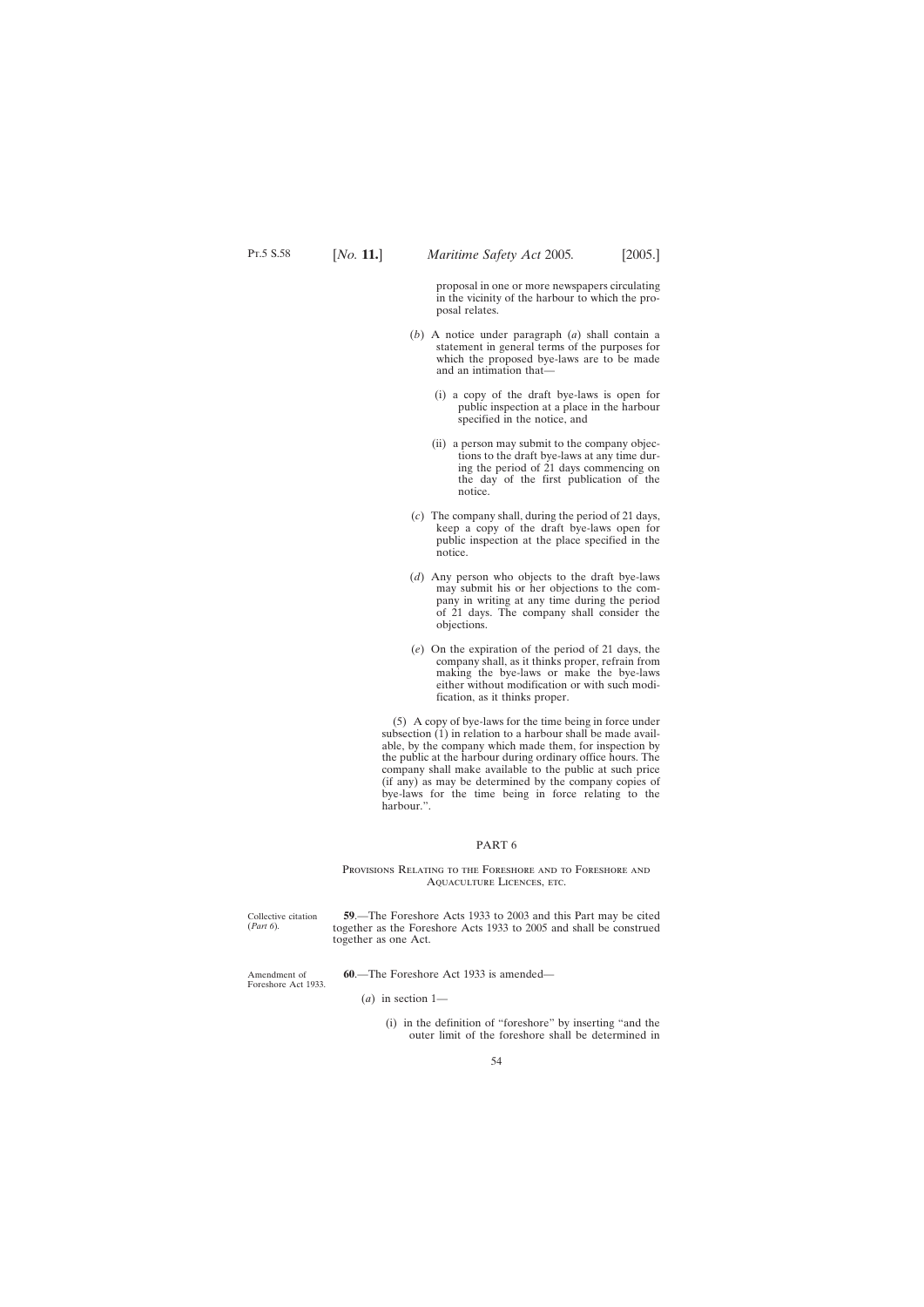accordance with section 1A of this Act" after "any such river or estuary", and

(ii) by inserting the following before the definition of "the Minister":

"the expression 'the *Act of 2005*' means the *Maritime Safety Act 2005*;",

(*b*) by inserting the following section after section 1:

"Outer limit of  $1A.$ — $(1)$  The outer limit of the foreshore is, and shall be deemed always to have been and to be, coterminous with the seaward limit of the territorial seas of the State as provided, from time to time, by Act of the Oireachtas.

> (2) If immediately before 21 June 2005 any part of the foreshore, being foreshore as determinable before that date without reference to subsection (1) of this section, was not owned by the State by virtue of any grant, charter, purchase or other means, then nothing in subsection (1) of this section shall be construed so as to extend any person's interest in that part of the foreshore beyond the outer limit of that part of the foreshore as determined or determinable at the time of such grant, charter or purchase or the time ownership by other means arose.",

(*c*) by inserting the following sections after section 3:

"Provisions relating to certain leases, licences, etc.

3A.—(1) Where a lease, licence or consent was granted by the Minister before the passing of *Part 6* of the *Act of 2005*, that relates to or includes an area that, but for section  $1A(1)$  of this Act, would not be foreshore, then the lease, licence or consent (including any terms and conditions) shall have effect by reference to the definition of 'foreshore' (as amended by *Part 6* of the *Act of 2005*) in section 1 of this Act.

(2) Where—

- (*a*) any measures were taken by the Minister before the passing of *Part 6* of the *Act of 2005,* and
- (*b*) those measures relate in whole or in part to an area that, but for section 1A(1) of this Act, would not form part of the foreshore,

then those measures shall have effect, and be deemed always to have had effect, by reference to the definition of 'foreshore' (as amended by *Part 6* of the *Act of 2005*) in section 1 of this Act.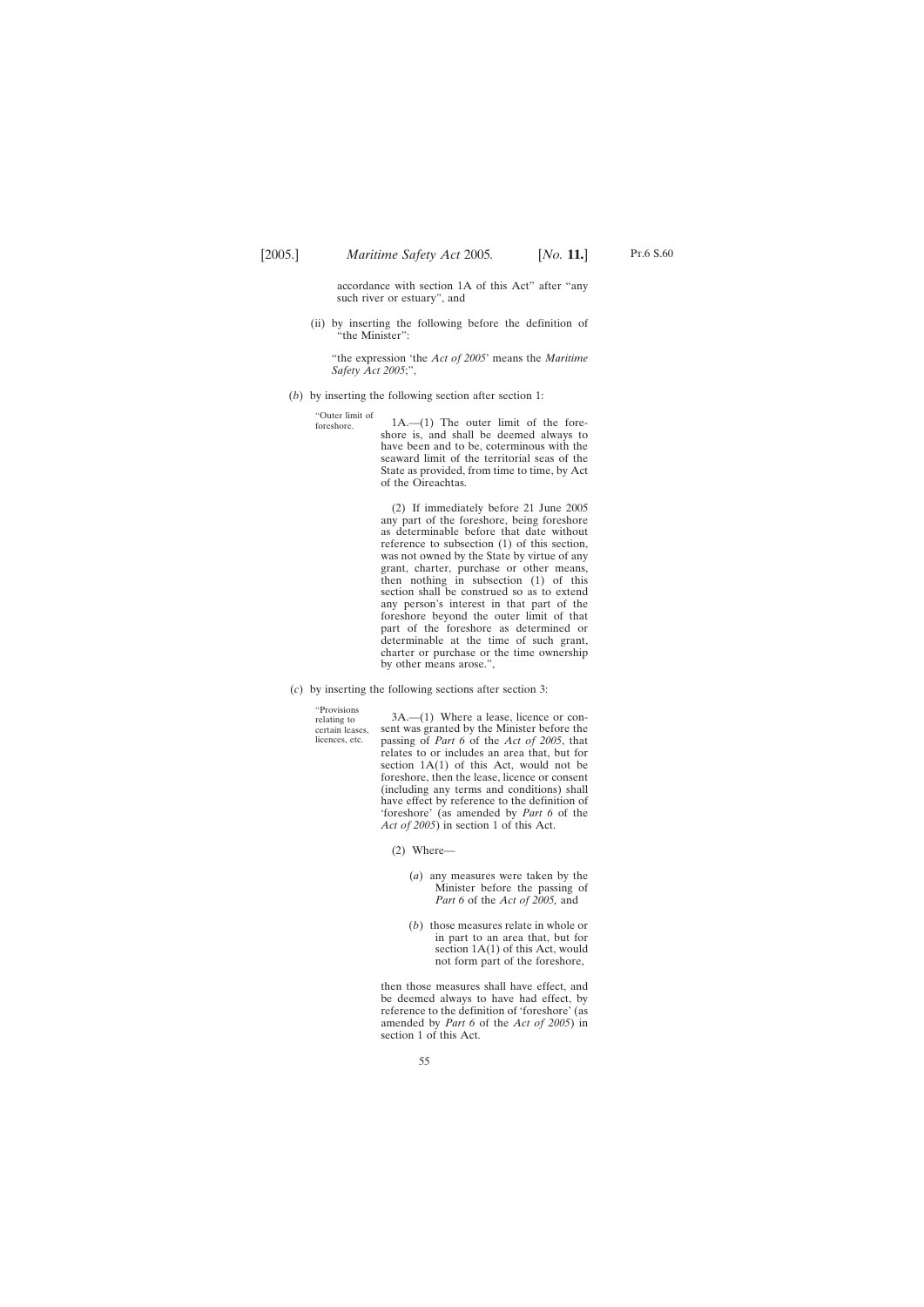Provisions relating to certain applications for lease, licence or consent.

(3) If, because of any provision of subsection (1) or (2) of this section, that provision would conflict with the constitutional rights of any person, then that provision shall be subject to such limitations as are necessary to secure that it does not so conflict but shall otherwise be of full force and effect.

3B.—(1) Where before the passing of *Part 6* of the *Act of 2005*—

- (*a*) an application was made to the Minister for a lease, licence or consent,
- (*b*) the application relates to or includes an area that, but for section  $1A(1)$  of this Act, would not be foreshore, and
- (*c*) the application has not been finally determined before such passing,

then in determining the application account may be taken of the definition of 'foreshore' (as amended by *Part 6* of the *Act of 2005*) in section 1 of this Act.

(2) If, because of any provision of subsection (1) of this section, that provision would conflict with the constitutional rights of any person, then that provision shall be subject to such limitations as are necessary to secure that it does not so conflict but shall otherwise be of full force and effect.

Provisions relating to certain aquaculture licences.

3C.—(1) Where a foreshore licence was deemed by—

- (*a*) section 75 of the Fisheries (Amendment) Act 1997, or
- (*b*) section 3 of the Fisheries and Foreshore (Amendment) Act 1998,

to be an aquaculture licence and that foreshore licence relates to or includes an area that, but for section  $1A(1)$  of this Act, would not be foreshore, then the aquaculture licence shall have effect, and be deemed always to have had effect, by reference to the definition of 'foreshore' (as amended by *Part 6* of the *Act of 2005*) in section 1 of this Act*.*

56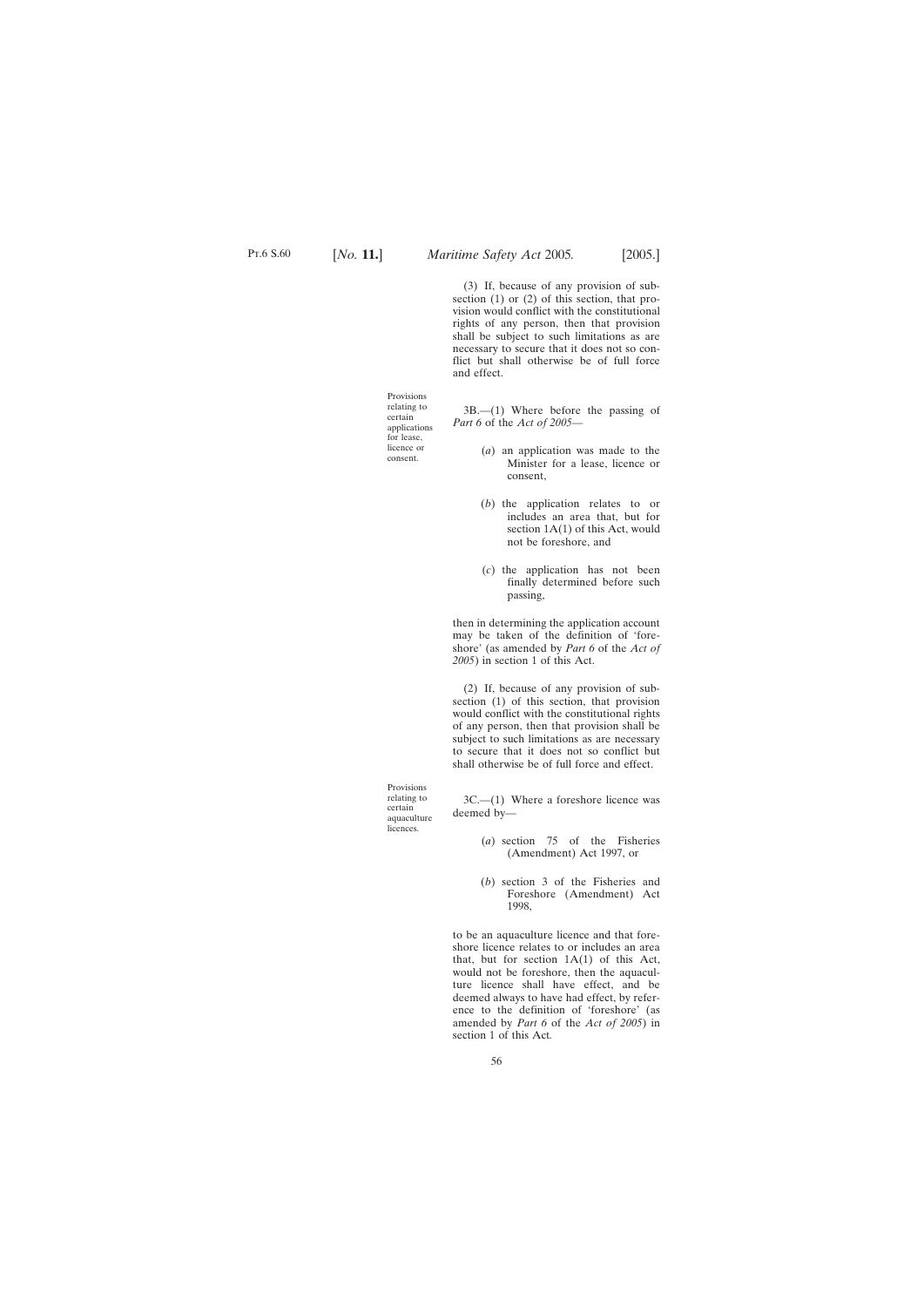(2) Where before the passing of *Part 6* of the *Act of 2005*—

- (*a*) a foreshore licence was granted that relates in whole or in part to aquacultural purposes, and
- (*b*) an aquaculture licence was granted in respect of those<br>aquacultural purposes and aquacultural purposes and those purposes relate to or include an area which, in whole or in part, would not be foreshore but for section 1A(1) of this Act,

then the aquaculture licence shall have effect, and be deemed always to have had effect, by reference to the definition of 'foreshore' (as amended by *Part 6* of the *Act of 2005*) in section 1 of this Act*.*

(3) If, because of any provision of subsection (1) or (2) of this subsection, that provision would conflict with the constitutional rights of any person, then that provision shall be subject to such limitations as are necessary to secure that it does not so conflict but shall otherwise be of full force and effect.",

and

(*d*) by inserting the following section after section 16:

"Provisions with respect to certain court proceedings.

16A.—(1) Where, before the passing of *Part 6* of the *Act of 2005*, a court made a finding as to whether an area is or is not foreshore, then that finding shall not be affected by reference to the definition of 'foreshore' (as amended by *Part 6* of the *Act of 2005*) in section 1 of this Act or to section 1A of this Act.

(2) Where the validity of any lease, licence or consent to which section 3A(1) of this Act relates has been challenged in court proceedings instituted before 21 June 2005 by reference to the area in respect of which it was granted, then the said section 3A(1) shall not apply to that lease, licence or consent.".